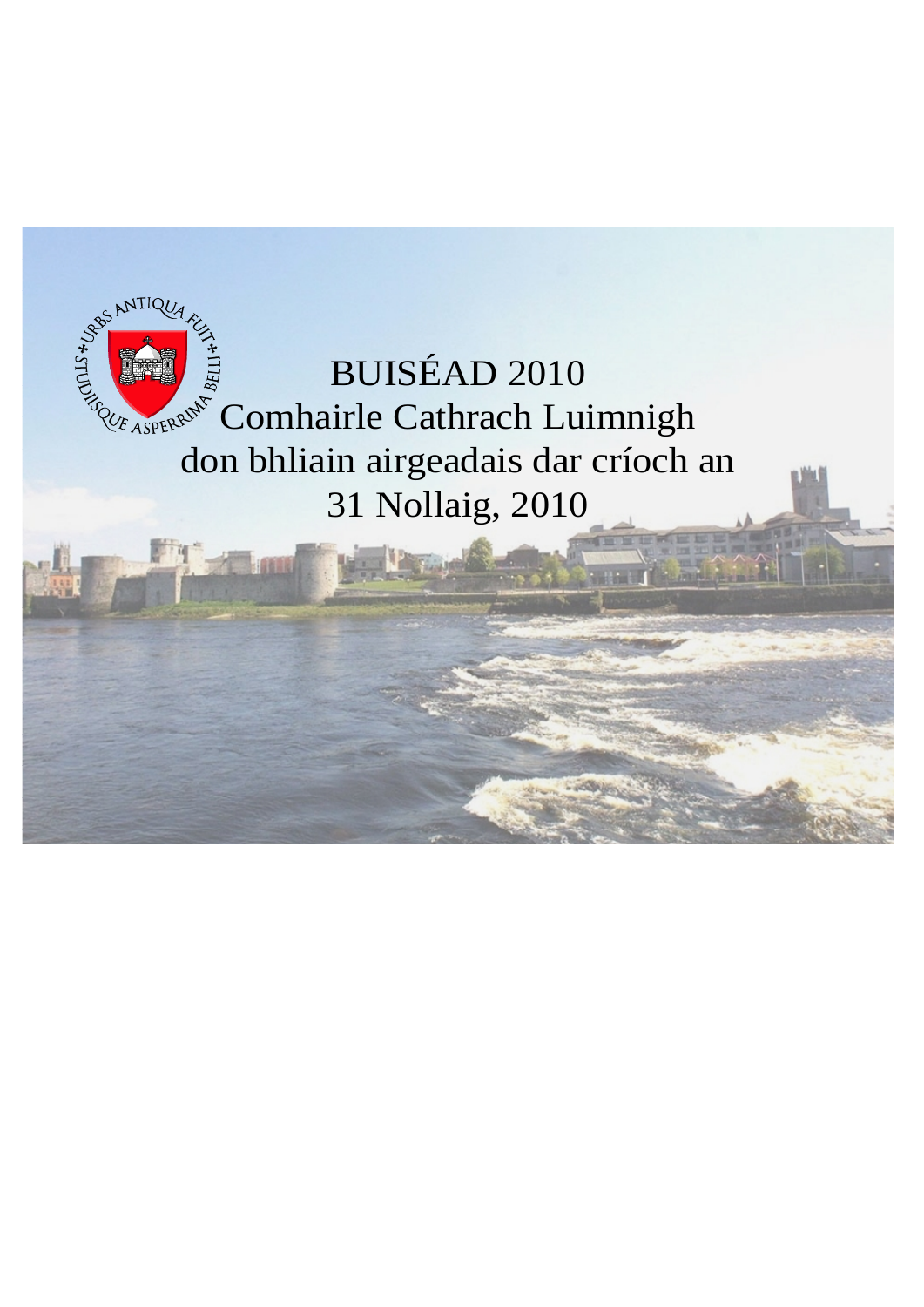| TÁBLA A - AN RÁTA BLIANTÚIL AR LUACHÁIL A RÍOMH                                 |                   |               |                                                  |               |                                                                                        |               |
|---------------------------------------------------------------------------------|-------------------|---------------|--------------------------------------------------|---------------|----------------------------------------------------------------------------------------|---------------|
|                                                                                 |                   |               | Achoimre de réir Tábla A 2010                    |               |                                                                                        |               |
| Achoimre de réir Rannán Seirbhíse                                               | <b>Caiteachas</b> | <b>Ioncam</b> | Glan-<br><b>Chaiteachas</b><br><b>Meast 2010</b> |               | <b>Toradh Measta</b><br>2009 (mar atá<br>athshonraithe)<br>Glan-<br><b>Chaiteachas</b> |               |
|                                                                                 | €                 | €             | €                                                | $\frac{0}{0}$ | €                                                                                      | $\frac{0}{0}$ |
| <b>Ollchaiteachas Ioncaim &amp; Ollioncam</b>                                   |                   |               |                                                  |               |                                                                                        |               |
| Tithíocht agus Tógáil                                                           | 16,277,882        | 13,724,861    | 2,553,021                                        | 6%            | 2,883,965                                                                              | 7%            |
| Iompar & Sábháilteacht Bóthair                                                  | 10,716,849        | 5,540,184     | 5,176,665                                        | 13%           | 3,937,255                                                                              | 10%           |
| Seirbhísí Uisce                                                                 | 14,704,617        | 9,762,631     | 4,941,986                                        | 12%           | 3,976,622                                                                              | 10%           |
| Bainistíocht Forbartha                                                          | 4,999,501         | 1,353,701     | 3,645,800                                        | 9%            | 3,675,836                                                                              | 9%            |
| Seirbhísí Comhshaoil                                                            | 19,114,370        | 7,579,693     | 11,534,677                                       | 28%           | 11,844,629                                                                             | 30%           |
| Caitheamh Aimsire agus Saoráidí                                                 | 6,241,610         | 464,499       | 5,777,111                                        | 14%           | 5,903,847                                                                              | 15%           |
| Talmhaíocht, Oideachas, Sláinte & Leas                                          | 7,521,899         | 7,356,006     | 165,893                                          | 0%            | 164,419                                                                                | 0%            |
| Seirbhísí Ilghnéitheacha                                                        | 8,824,635         | 1,362,512     | 7,462,123                                        | 18%           | 7,072,348                                                                              | 18%           |
|                                                                                 | 88,401,363        | 47,144,087    | 41,257,276                                       | 100%          | 39,458,922                                                                             | 100%          |
| + Muirear Contae                                                                |                   |               |                                                  |               |                                                                                        |               |
| - Muirear Contae                                                                |                   | $\Omega$      |                                                  |               |                                                                                        |               |
| Soláthar um Iarmhéid Dochair                                                    |                   |               |                                                  |               |                                                                                        |               |
| Ollchaiteachas & Ollioncam Athraithe (A)                                        | 0                 | 47,144,087    | 41,257,276                                       |               | 39,458,922                                                                             |               |
|                                                                                 |                   |               |                                                  |               |                                                                                        |               |
| Maoinithe ag Iarmhéideanna Ioncaim/Sochair eile<br>Soláthar um Iarmhéid Sochair |                   | $\Omega$      |                                                  |               |                                                                                        |               |
| Ciste Rialtais Áitiúil/Deontas Cuspóra Ginearálta                               |                   | 10,595,040    | 10,595,040                                       |               | 11,050,841                                                                             |               |
| Pinsean gaolmhara Asbhaint                                                      |                   |               | $\Omega$                                         |               |                                                                                        |               |
| Fo-iomlán<br>(B)                                                                |                   |               | 10,595,040                                       |               | 11,050,841                                                                             |               |
| Méid na Rátaí le Tobhach<br>$C=(A-B)$                                           |                   |               | 30,662,236                                       |               |                                                                                        |               |
| Glanluacháil Éifeachtach<br>D                                                   |                   |               | 401,036                                          |               |                                                                                        |               |
| Ráta Bliantúil Ginearálta ar Luacháil<br>C/D                                    |                   |               | 76.4576                                          |               |                                                                                        |               |

 $\sim$   $\sim$   $\sim$   $\sim$   $\sim$   $\sim$   $\sim$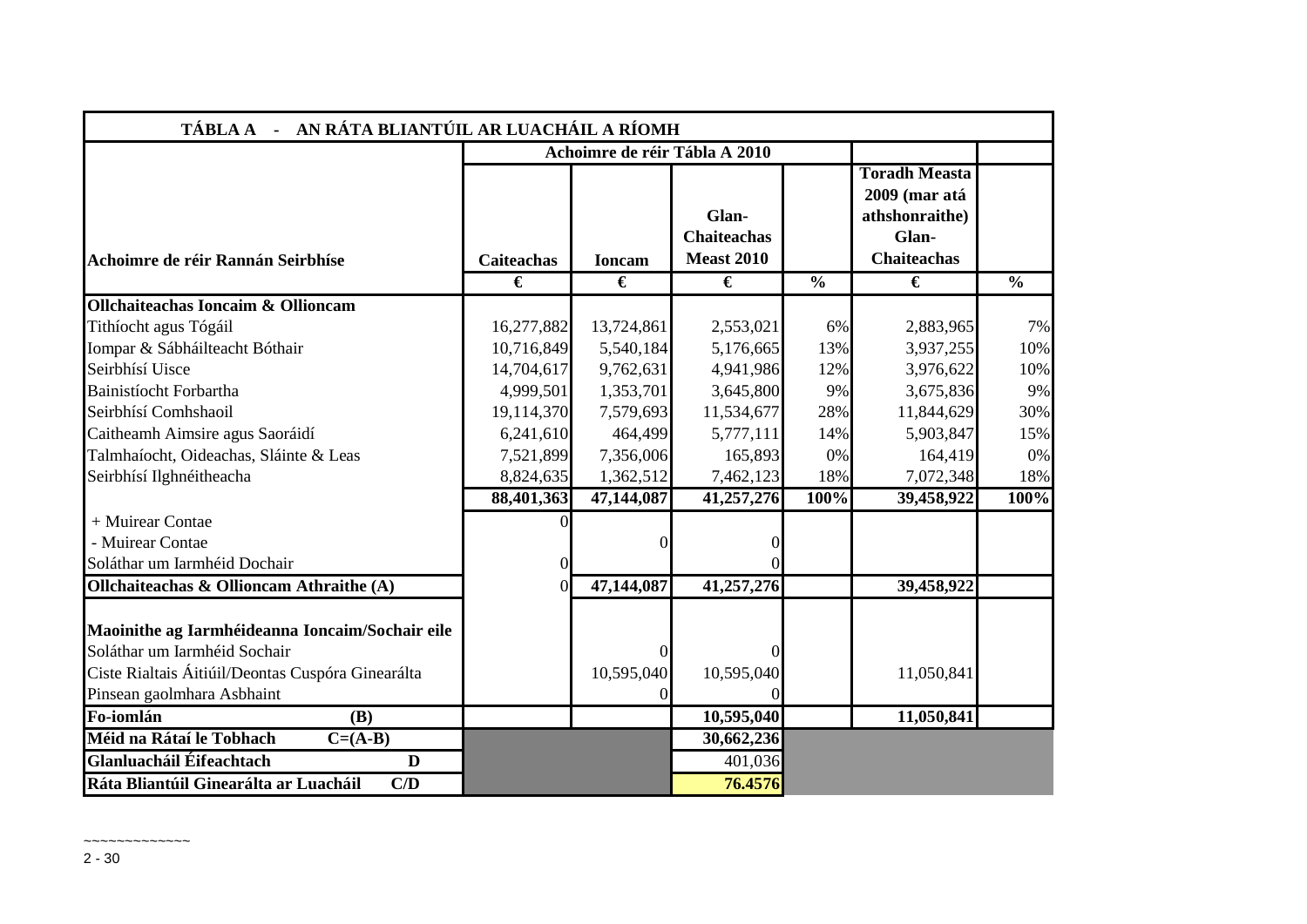| Tábla B<br>Caiteachas & Ioncam 2010 agus Toradh Measta 2009 |                                                         |                     |                   |                     |               |                     |                              |                     |               |
|-------------------------------------------------------------|---------------------------------------------------------|---------------------|-------------------|---------------------|---------------|---------------------|------------------------------|---------------------|---------------|
|                                                             |                                                         |                     |                   | 2010                |               |                     | 2009 (mar atá athshonraithe) |                     |               |
|                                                             |                                                         |                     | <b>Caiteachas</b> |                     | <b>Ioncam</b> | <b>Caiteachas</b>   |                              |                     | <b>Ioncam</b> |
|                                                             |                                                         | <b>Glactha leis</b> |                   | <b>Glactha leis</b> |               | <b>Glactha leis</b> |                              | <b>Glactha leis</b> |               |
|                                                             |                                                         | ag an               | Measta ag an      | ag an               | Measta ag an  | ag an               | <b>Toradh</b>                | ag an               | <b>Toradh</b> |
|                                                             | Rannán & Seirbhísí                                      | gComhairle          | mBainisteoir      | gComhairle          | mBainisteoir  | gComhairle          | <b>Measta</b>                | gComhairle          | <b>Measta</b> |
|                                                             |                                                         | €                   | €                 | €                   | €             | €                   | €                            | €                   | €             |
|                                                             | <b>Tithíocht agus Tógáil</b>                            |                     |                   |                     |               |                     |                              |                     |               |
| Code                                                        |                                                         |                     |                   |                     |               |                     |                              |                     |               |
| A01                                                         | Aonaid Tithíochta UÁ a Chothabháil/a Fheabhsú           | 4,987,056           | 4,987,056         | 364,162             | 364,162       | 5,310,391           | 5,288,315                    | 251,628             | 214,409       |
| A02                                                         | Measúnú, Dáileadh agus Aistriú Tithíochta               | 526,129             | 526,129           | 16,080              | 16,080        | 531,396             | 526,002                      | 15,974              | 5,100         |
| A03                                                         | Riar Cíosa Tithíochta agus Ceannach Tionóntaí           | 739,304             | 739,304           | 6,824,011           | 6,824,011     | 706,849             | 706,849                      | 6,295,639           | 6,294,254     |
| A04                                                         | Tacaíocht um Forbairt Pobail Tithíochta                 | 669,153             | 669,153           | 376,090             | 376,090       | 826,242             | 726,853                      | 478,540             | 549,000       |
| A05                                                         | Riar na Seirbhíse um Dhaoine gan Dídean                 | 2,782,748           | 2,782,748         | 2,406,198           | 2,406,198     | 2,681,204           | 2,641,865                    | 2,314,276           | 2,338,745     |
| A06                                                         | Tacaíocht don Chlár Caipitiúil Tithíochta.              | 1,471,884           | 1,471,884         | 20,366              | 20,366        | 1,501,578           | 1,435,606                    | 21,337              | 20,000        |
| A07                                                         | Clár RAS                                                | 3,548,547           | 3,548,547         | 3,476,407           | 3,476,407     | 2,906,461           | 2,503,492                    | 2,802,381           | 3,005,600     |
| A08                                                         | Iasachtaí Tithíochta                                    | 748,956             | 748,956           | 230,158             | 230,158       | 874,036             | 747,961                      | 160,208             | 170,119       |
| A09                                                         | Deontais Tithíochta                                     | 683,484             | 683,484           | 4,712               | 4,712         | 665,511             | 700,016                      | 3,566               | 4,488         |
| A11                                                         | Áisíneacht & Seirbhísí Inaisíoctha                      | 120,620             | 120,620           | 6,678               | 6,678         | 236,768             | 208,872                      | 7,779               | 150           |
|                                                             | <b>Iomlán Rannán Seirbhíse</b>                          | 16,277,881          | 16,277,88         | 13,724,862          | 13,724,862    | 16,240,436          | 15,485,830                   | 12,351,328          | 12,601,865    |
| Code                                                        | Bóithre Iompar & Sábháilteacht                          |                     |                   |                     |               |                     |                              |                     |               |
| <b>B01</b>                                                  | PBN - Cothabháil agus Feabhsú                           | 1,058,000           | 1,058,000         | 906,388             | 906,388       | 1,190,482           | 583,095                      | 1,471,745           | 960,000       |
| <b>B02</b>                                                  | Bóithre Náisíúnta den Dara Grád- Cothabháil agus Feabhs | 251,490             | 251,490           | 37,330              | 37,330        | 187,419             | 170,847                      | 35,782              | 41,000        |
| <b>B03</b>                                                  | Bóithre Réigiúnacha - Cothabháil agus Feabhsú           | 2,898,204           | 2,898,204         | 370,263             | 370,263       | 4,286,655           | 2,570,699                    | 732,693             | 373,000       |
| <b>B04</b>                                                  | Bóithre Áitiúla - Cothabháil agus Feabhsú               | 853,279             | 853,279           | 5,485               | 5,485         | 990,996             | 981,844                      | 5,424               | 5,000         |
| <b>B05</b>                                                  | Soilsiú Poiblí                                          | 1,505,659           | 1,505,659         | 2,596               | 2,596         | 1,476,698           | 1,463,226                    | 1,007               | 1,000         |
| <b>B06</b>                                                  | Feabhsú Bainistíochta Tráchta                           | 1,044,004           | 1,044,004         | 78,503              | 78,503        | 1,920,848           | 1,027,938                    | 495,800             | 195,539       |
| <b>B07</b>                                                  | Feabhsú Innealtóireachta Sábháilteachta Bóithre         | 212,940             | 212,940           | 762,149             | 762,149       | 213,873             | 247,576                      | 1,412,019           | 1,003,000     |
| <b>B08</b>                                                  | Cur chun Cinn/Oideachas ar Shábháilteacht ar Bhóithre   | 602,631             | 602,631           | 17,750              | 17,750        | 591,839             | 619,207                      | 16,531              | 16,500        |
| <b>B09</b>                                                  | Páirceáil                                               | 1,149,810           | 1,149,810         | 2,717,111           | 2,717,111     | 1,190,106           | 1,057,067                    | 2,766,992           | 2,750,830     |
| <b>B10</b>                                                  | Tacaíocht don Chlár Caipitiúil Bóithre                  | 425,218             | 425,218           | 7,742               | 7,742         | 446,320             | 445,621                      | 8,033               | 8,500         |
| <b>B11</b>                                                  | Áisíneacht & Seirbhísí Inaisíoctha                      | 715,615             | 715,615           | 634,868             | 634,868       | 757,721             | 723,005                      | 700,876             | 598,500       |
|                                                             | <b>Iomlán Rannán Seirbhíse</b>                          | 10,716,850          | 10,716,850        | 5,540,185           | 5,540,185     | 13,252,957          | 9,890,124                    | 7,646,902           | 5,952,869     |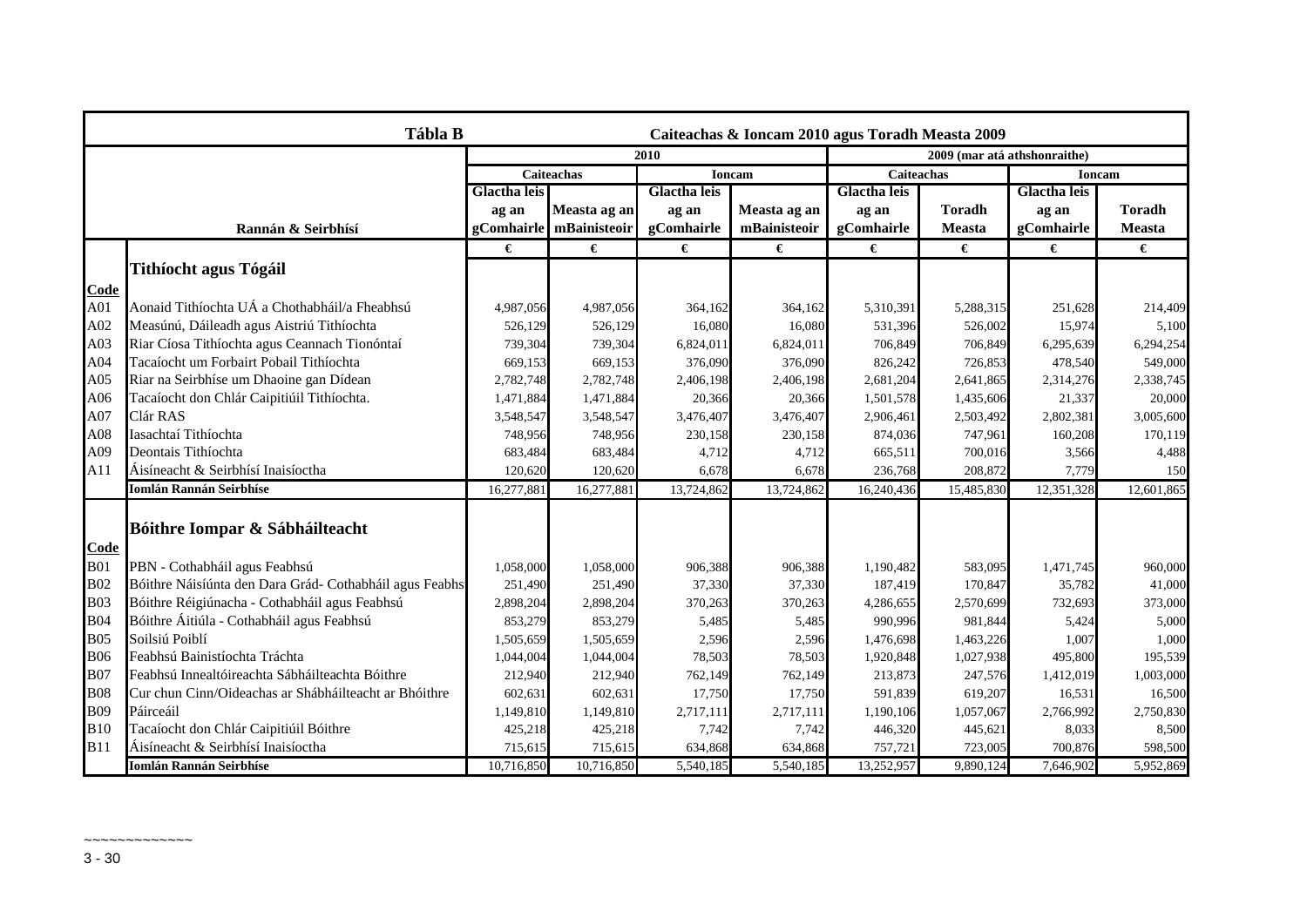|                 | Tábla B<br>Caiteachas & Ioncam 2010 agus Toradh Measta 2009 |                     |                   |                     |               |                     |                              |                     |               |
|-----------------|-------------------------------------------------------------|---------------------|-------------------|---------------------|---------------|---------------------|------------------------------|---------------------|---------------|
|                 |                                                             |                     |                   | 2010                |               |                     | 2009 (mar atá athshonraithe) |                     |               |
|                 |                                                             |                     | <b>Caiteachas</b> |                     | <b>Ioncam</b> | <b>Caiteachas</b>   |                              | <b>Ioncam</b>       |               |
|                 |                                                             | <b>Glactha leis</b> |                   | <b>Glactha leis</b> |               | <b>Glactha leis</b> |                              | <b>Glactha leis</b> |               |
|                 |                                                             | ag an               | Measta ag an      | ag an               | Measta ag an  | ag an               | <b>Toradh</b>                | ag an               | <b>Toradh</b> |
|                 | Rannán & Seirbhísí                                          | gComhairle          | mBainisteoir      | gComhairle          | mBainisteoir  | gComhairle          | <b>Measta</b>                | gComhairle          | <b>Measta</b> |
|                 |                                                             | €                   | €                 | €                   | €             | €                   | €                            | €                   | €             |
|                 |                                                             |                     |                   |                     |               |                     |                              |                     |               |
|                 | <b>Seirbhísí Uisce</b>                                      |                     |                   |                     |               |                     |                              |                     |               |
| Code            |                                                             |                     |                   |                     |               |                     |                              |                     |               |
| CO <sub>1</sub> | Soláthar Uisce                                              | 7,762,196           | 7,762,196         | 5,927,941           | 5,927,941     | 7,610,593           | 7,730,615                    | 5,237,803           | 5,500,000     |
| CO <sub>2</sub> | Cóireáil Fuíolluisce                                        | 5,961,222           | 5,961,222         | 3,718,147           | 3,718,147     | 6,556,320           | 6,282,881                    | 5,692,457           | 5,230,025     |
| CO <sub>3</sub> | Bailiú Muirir Uisce agus Fuíolluisce                        | 662,180             | 662,180           | 7,125               | 7,125         | 452,885             | 702,885                      | 8,535               | 8,706         |
| CO <sub>4</sub> | Fóntais Phoiblí                                             | 87,483              | 87,483            | 4,000               | 4,000         | 87,907              | 87,907                       |                     | 3,500         |
| CO <sub>5</sub> | Riar Suiteálacha Grúpa agus Príobháideacha                  |                     |                   |                     |               |                     |                              |                     | $\Omega$      |
| C <sub>06</sub> | Tacaíocht don Chlár Caipitiúil Uisce                        | 204,101             | 204,101           | 4,765               | 4,765         | 231,089             | 231,089                      | 5,319               | 5,500         |
| CO7             | Áisíneacht & Seirbhísí Inaisíoctha                          | 27,436              | 27,436            | 100,654             | 100,654       | 42,017              | 33,616                       | 81,104              | 344,640       |
|                 | <b>Iomlán Rannán Seirbhíse</b>                              | 14,704,618          | 14,704,618        | 9,762,632           | 9,762,632     | 14,980,811          | 15,068,993                   | 11,025,218          | 11,092,371    |
|                 |                                                             |                     |                   |                     |               |                     |                              |                     |               |
|                 | <b>Bainistíocht Forbartha</b>                               |                     |                   |                     |               |                     |                              |                     |               |
| Code            |                                                             |                     |                   |                     |               |                     |                              |                     |               |
| D <sub>01</sub> | Pleanáil ar Aghaidh                                         | 796,976             | 796,976           | 12,775              | 12,775        | 775,283             | 763,613                      | 10,737              | 100           |
| D <sub>02</sub> | Bainistíocht Forbartha                                      | 1,156,672           | 1,156,672         | 323,989             | 323,989       | 1,284,979           | 1,284,979                    | 545,571             | 338,837       |
| D03             | Forfheidhmiú                                                | 190,730             | 190,730           | 4,414               | 4,414         | 191,495             | 191,496                      | 5,087               | 5,000         |
| D04             | Saoráidí Tionscail & Tráchtála                              | 26,503              | 26,503            |                     |               | 32,689              | 27,689                       | 206                 | 250           |
| D <sub>05</sub> | Forbairt agus Cur chun Cinn Turasóireachta                  | 475,619             | 475,619           | 103                 | 103           | 518,485             | 513,303                      | 193                 | 250           |
| D06             | Feidhm Pobail agus Fiontair                                 | 949,728             | 949,728           | 624,397             | 624,397       | 938,393             | 930,951                      | 508,966             | 565,274       |
| D07             | Eastáit Tithíochta gan Chríoch                              | 16,218              | 16,218            | 404                 | 404           | 20,434              | 16,684                       | 525                 | 500           |
| D <sub>08</sub> | Rialú Tógála                                                | 29,601              | 29,601            | 1,678               | 1,678         | 71,347              | 65,600                       | 1,609               | 1,500         |
| D09             | Forbairt agus Cur chun Cinn Eacnamaíochta                   | 121,642             | 121,642           | 2,976               | 2,976         | 126,389             | 124,770                      | 2,979               | 3,000         |
| D10             | Bainistíocht Réadmhaoine                                    | 447,711             | 447,711           | 320,100             | 320,100       | 450,652             | 445,202                      | 345,030             | 320,715       |
| D11             | Seirbhísí Oidhreachta agus Caomhnúcháin                     | 176,093             | 176,093           | 47,071              | 47,071        | 186,274             | 185,742                      | 2,703               | 44,000        |
| D <sub>12</sub> | Áisíneacht & Seirbhísí Inaisíoctha                          | 612,008             | 612,008           | 15,794              | 15,794        | 459,375             | 472,548                      | 11,370              | 67,314        |
|                 | <b>Iomlán Rannán Seirbhíse</b>                              | 4,999,501           | 4,999,501         | 1,353,701           | 1,353,701     | 5,055,795           | 5,022,576                    | 1,434,976           | 1,346,740     |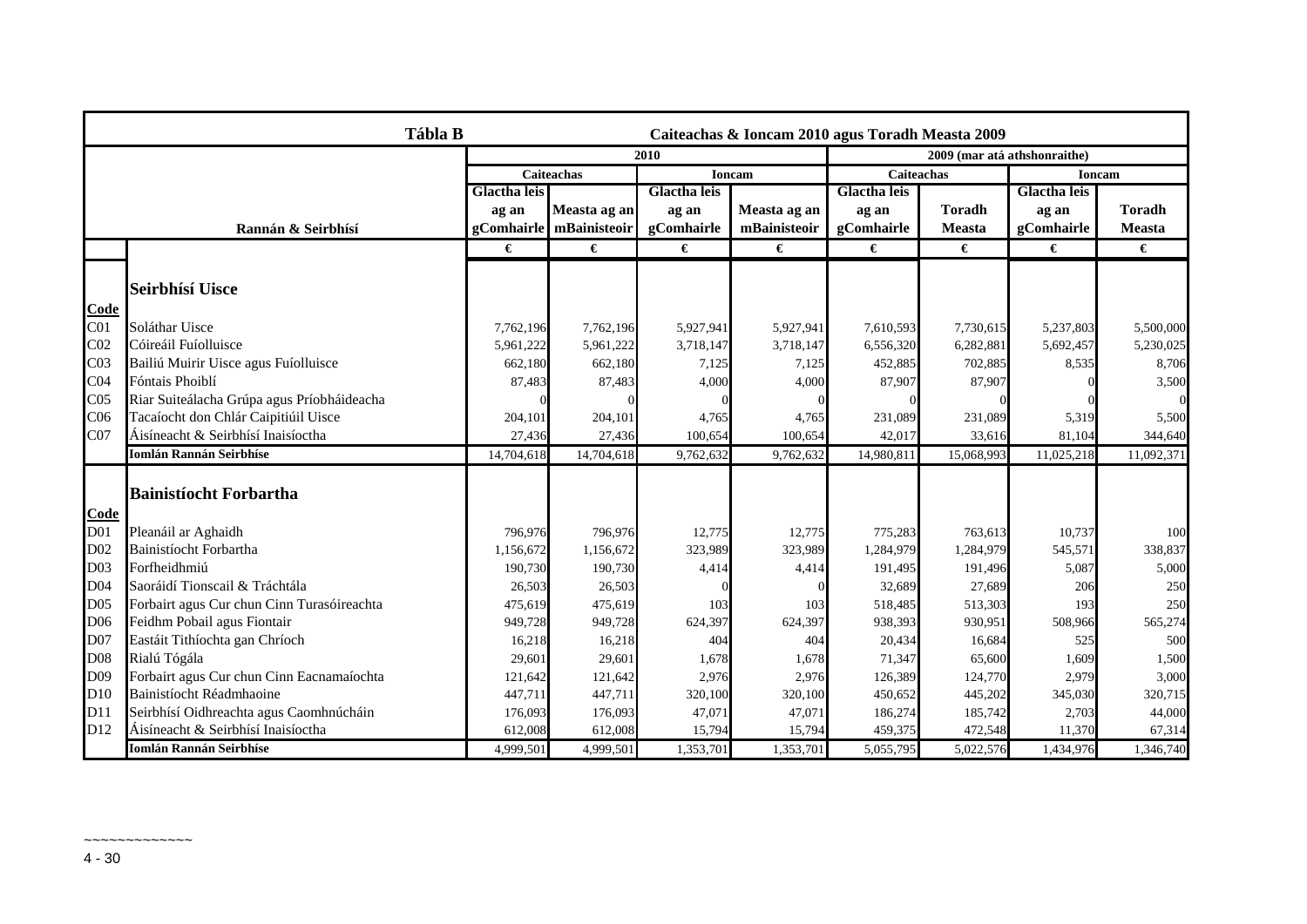| <b>Tábla B</b><br>Caiteachas & Ioncam 2010 agus Toradh Measta 2009 |                                                        |                     |                         |                     |               |                   |                              |               |                |
|--------------------------------------------------------------------|--------------------------------------------------------|---------------------|-------------------------|---------------------|---------------|-------------------|------------------------------|---------------|----------------|
|                                                                    |                                                        |                     |                         | 2010                |               |                   | 2009 (mar atá athshonraithe) |               |                |
|                                                                    |                                                        |                     | <b>Caiteachas</b>       |                     | <b>Ioncam</b> | <b>Caiteachas</b> |                              | <b>Ioncam</b> |                |
|                                                                    |                                                        | <b>Glactha leis</b> |                         | <b>Glactha leis</b> |               | Glactha leis      |                              | Glactha leis  |                |
|                                                                    |                                                        | ag an               | Measta ag an            | ag an               | Measta ag an  | ag an             | <b>Toradh</b>                | ag an         | <b>Toradh</b>  |
|                                                                    | Rannán & Seirbhísí                                     |                     | gComhairle mBainisteoir | gComhairle          | mBainisteoir  | gComhairle        | <b>Measta</b>                | gComhairle    | <b>Measta</b>  |
|                                                                    |                                                        | €                   | €                       | €                   | €             | €                 | €                            | €             | €              |
| Code                                                               | Seirbhísí Comhshaoil                                   |                     |                         |                     |               |                   |                              |               |                |
| E01                                                                | Oibriú Láithreáin Líonta Talún agus Iarchúram          | 71,522              | 71,522                  | 1,716               | 1,716         | 128,747           | 139,340                      | 984           | 1,000          |
| E02                                                                | Oibriúcháin Saoráidí Aisghabhála & Athchúrsála         | 209,791             | 209,791                 | 70,431              | 70,431        | 209,921           | 215,486                      | 34,889        | 124,369        |
| E03                                                                | Oibriúcháin Saoráidí um Dhramhaíl go Fuinneamh         |                     |                         |                     |               |                   |                              |               | $\Omega$       |
| E04                                                                | Soláthar Seirbhísí Bailiúcháin Dramhaíola              | 796,174             | 796,174                 | 17,608              | 17,608        | 813,599           | 771,296                      | 21,390        | 13,052         |
| <b>E05</b>                                                         | Bainistíocht Bruscair                                  | 726,980             | 726,980                 | 98,986              | 98,986        | 719,317           | 714,899                      | 102,789       | 104,243        |
| E06                                                                | Glanadh Sráideanna                                     | 3,639,005           | 3,639,005               | 83,295              | 83,295        | 4,062,607         | 3,933,030                    | 94,007        | 90,000         |
| E07                                                                | Rialacháin Dramhaíola, Monatóireacht agus Forfheidhmiú | 231,497             | 231,497                 | 186,855             | 186,855       | 277,748           | 258,499                      | 196,922       | 182,213        |
| <b>E08</b>                                                         | Pleanáil Bainistíochta Dramhaíola                      | 153,850             | 153,850                 | 82,189              | 82,189        | 167,437           | 165,227                      | 84,023        | 79,000         |
| E09                                                                | Cothabháil Tailte Adhlactha                            | 658,151             | 658,151                 | 456,508             | 456,508       | 638,232           | 662,203                      | 299,865       | 335,000        |
| E10                                                                | Sábháilteacht Struchtúr agus Áiteanna                  | 237,798             | 237,798                 | 99,617              | 99,617        | 248,265           | 238,870                      | 99,415        | 84,699         |
| E11                                                                | Oibriú na Seirbhíse Dóiteáin                           | 8,933,516           | 8,933,516               | 6,134,302           | 6,134,302     | 8,957,344         | 8,911,637                    | 6,054,703     | 6,108,279      |
| E12                                                                | Cosc Dóiteáin                                          | 30,552              | 30,552                  | 86,794              | 86,794        | 30,765            | 42,638                       | 167,476       | 132,856        |
| E13                                                                | Caighdeán Uisce, Truailliú Aeir agus Torainn           | 114,177             | 114,177                 | 46,264              | 46,264        | 136,219           | 118,190                      | 45,837        | 69,218         |
| E14                                                                | Áisíneacht & Seirbhísí Inaisíoctha                     | 3,311,357           | 3,311,357               | 215,127             | 215,127       | 3,346,923         | 3,192,642                    | 207,850       | 195,399        |
|                                                                    | <b>Iomlán Rannán Seirbhíse</b>                         | 19,114,370          | 19,114,370              | 7,579,692           | 7,579,692     | 19,737,124        | 19,363,957                   | 7,410,150     | 7,519,328      |
|                                                                    | Caitheamh aimsire & Saoráidí                           |                     |                         |                     |               |                   |                              |               |                |
| Code                                                               |                                                        |                     |                         |                     |               |                   |                              |               |                |
| F01                                                                | Oibriúcháin Saoráidí Fóillíochta                       | 560,716             | 560,716                 |                     |               | 575,413           | 571,208                      |               | $\overline{0}$ |
| F <sub>02</sub>                                                    | Oibriú Seirbhíse Leabharlainne agus Cartlainne         | 2,606,804           | 2,606,804               | 167,694             | 167,694       | 2,697,373         | 2,600,146                    | 163,585       | 153,351        |
| F03                                                                | Oibriúcháin Áiteanna Fóillíochta Lasmuigh              | 1,901,378           | 1,901,378               | 47,131              | 47,131        | 2,042,321         | 1,911,660                    | 47,441        | 45,000         |
| F04                                                                | Forbairt Spóirt Pobail agus Caithimh Aimsire           | 67,514              | 67,514                  |                     |               | 87,890            | 88,912                       |               | $\Omega$       |
| F05                                                                | Oibriú an Chlár Ealaíon                                | 1,105,198           | 1,105,198               | 188,674             | 188,674       | 1,270,531         | 1,247,899                    | 260,436       | 256,628        |
| F <sub>06</sub>                                                    | Áisíneacht & Seirbhísí Inaisíoctha                     |                     |                         | 61,000              | 61,000        |                   |                              | 61,000        | 61,000         |
|                                                                    | <b>Iomlán Rannán Seirbhíse</b>                         | 6,241,610           | 6,241,610               | 464,499             | 464,499       | 6,673,528         | 6,419,826                    | 532,462       | 515,979        |

 $\sim$   $\sim$   $\sim$   $\sim$   $\sim$   $\sim$   $\sim$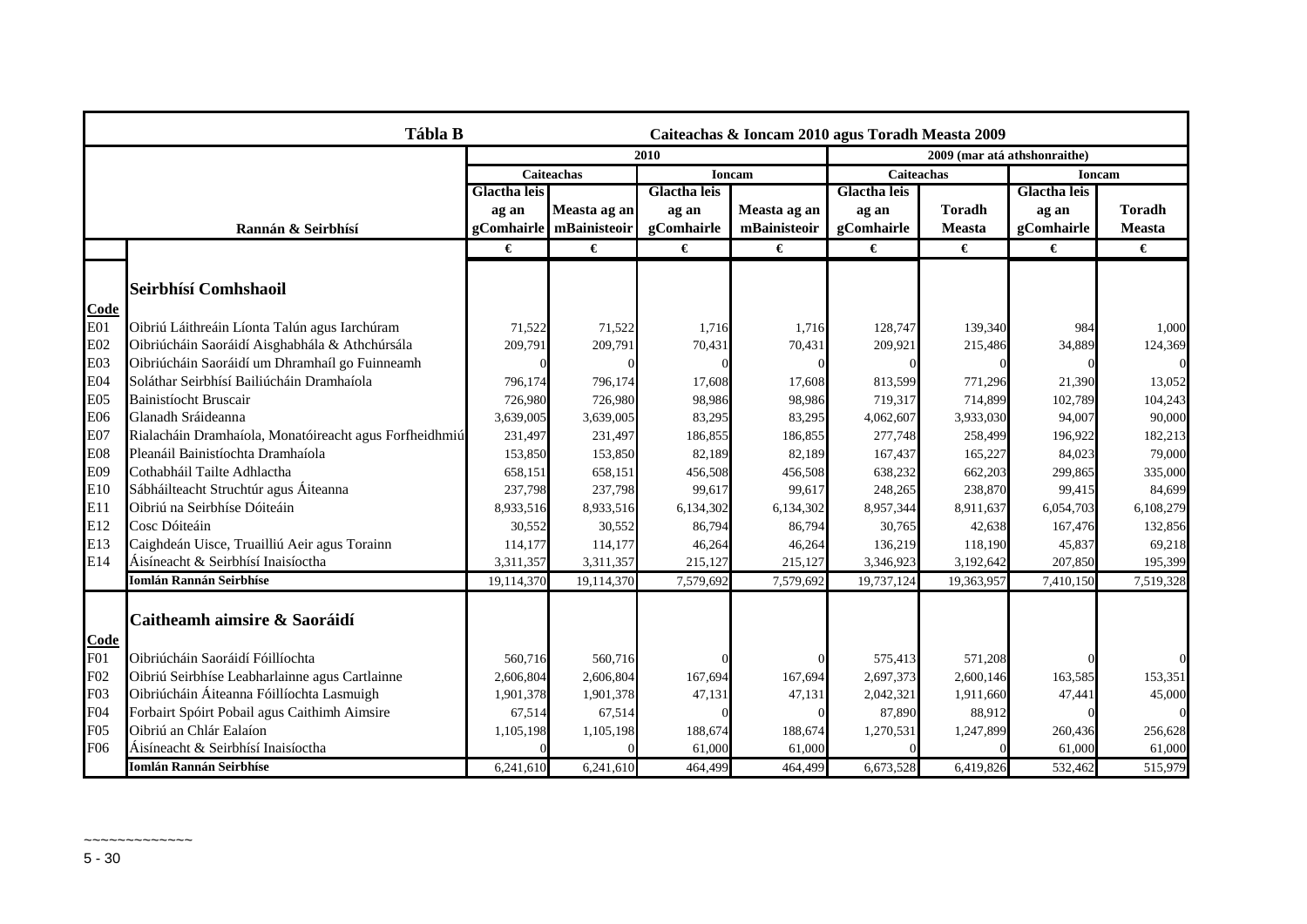|                 | Tábla B<br>Caiteachas & Ioncam 2010 agus Toradh Measta 2009 |                     |                   |                     |               |                     |                              |                     |                |
|-----------------|-------------------------------------------------------------|---------------------|-------------------|---------------------|---------------|---------------------|------------------------------|---------------------|----------------|
|                 |                                                             |                     |                   | 2010                |               |                     | 2009 (mar atá athshonraithe) |                     |                |
|                 |                                                             |                     | <b>Caiteachas</b> |                     | <b>Ioncam</b> | <b>Caiteachas</b>   |                              |                     | <b>Ioncam</b>  |
|                 |                                                             | <b>Glactha leis</b> |                   | <b>Glactha leis</b> |               | <b>Glactha leis</b> |                              | <b>Glactha leis</b> |                |
|                 |                                                             | ag an               | Measta ag an      | ag an               | Measta ag an  | ag an               | <b>Toradh</b>                | ag an               | <b>Toradh</b>  |
|                 | Rannán & Seirbhísí                                          | gComhairle          | mBainisteoir      | gComhairle          | mBainisteoir  | gComhairle          | <b>Measta</b>                | gComhairle          | <b>Measta</b>  |
|                 |                                                             | €                   | €                 | €                   | €             | €                   | €                            | €                   | €              |
|                 | Talmhaíocht, Oideachas, Sláinte & Leas                      |                     |                   |                     |               |                     |                              |                     |                |
| Code            |                                                             |                     |                   |                     |               |                     |                              |                     |                |
| G <sub>01</sub> | Costais Draenála Talún                                      |                     |                   |                     |               |                     |                              |                     | $\overline{0}$ |
| G02<br>G03      | Oibriú agus Cothabháil Piaraí agus Cuanta<br>Cosaint Cósta  |                     |                   | 18,947              | 18,947        |                     |                              | 12,000              | 12,000         |
| G04             | Seirbhís Tréidliachta                                       | 271,610             | 271,610           | 189,800             | 189,800       | 188,353             | 228,353                      | 94,000              | 145,840        |
| G <sub>05</sub> | Seirbhísí Tacaíochta Oideachasúla                           | 7,250,289           | 7,250,289         | 7,147,259           | 7,147,259     | 6,189,554           | 8,068,200                    | 6,079,554           | 7,974,294      |
| G06             | Áisíneacht & Seirbhísí Inaisíoctha                          |                     |                   |                     |               |                     |                              |                     |                |
|                 | Iomlán Rannán Seirbhíse                                     | 7,521,899           | 7,521,899         | 7,356,006           | 7,356,006     | 6,377,907           | 8,296,553                    | 6,185,554           | 8,132,134      |
|                 |                                                             |                     |                   |                     |               |                     |                              |                     |                |
|                 | Seirbhísí Ilghnéitheacha                                    |                     |                   |                     |               |                     |                              |                     |                |
| Code            |                                                             |                     |                   |                     |               |                     |                              |                     |                |
| H01             | Cuntas Innealra Brabúis/Caillteanais                        | 599,906             | 599,906           | 6,620               | 6,620         | 604,215             | 604,215                      | 8,470               | 8,500          |
| H <sub>02</sub> | Cuntas Stór Brabúis/Caillteanais                            | 10,280              | 10,280            | 1,623               | 1,623         | 59,335              | 42,391                       | 3,837               | 4,000          |
| H03             | Riar Rátaí                                                  | 5,511,392           | 5,511,392         | 21,142              | 21,142        | 3,282,172           | 5,468,180                    | 168,870             | 54,936         |
| H04             | Costais Saincheadúnais                                      | 114,468             | 114,468           | 2,680               | 2,680         | 241,993             | 156,993                      | 2,899               | 451            |
| H <sub>05</sub> | Costais as Oibriú Marbhlainne agus Cróinéara                | 73,325              | 73,325            | 591                 | 591           | 56,419              | 69,075                       | 590                 | 1,000          |
| H <sub>06</sub> | Droichid meáite                                             | 14,543              | 14,543            |                     |               | 15,919              | 15,919                       |                     | $\overline{0}$ |
| H07             | Oibriú Margaí agus Corrthrádála                             | 5,756               | 5,756             | 60,173              | 60,173        | 12,616              | 12,045                       | 186                 | 46,000         |
| <b>H08</b>      | Dochar Mailíseach                                           |                     |                   |                     |               |                     |                              |                     |                |
| H09             | Ionadaíocht Áitiúil/Ceannaireacht Chathrach                 | 1,091,924           | 1,091,924         | 14,397              | 14,397        | 1,187,766           | 1,117,335                    | 14,499              | 15,040         |
| H10             | Mótarchánachas                                              | 635,359             | 635,359           | 17,937              | 17,937        | 595,687             | 613,968                      | 14,424              | 13,500         |
| H11             | Áisíneacht & Seirbhísí Inaisíoctha                          | 767,682             | 767,682           | 1,237,347           | 1,237,347     | 372,946             | 337,118                      | 241,875             | 1,221,464      |
|                 | Iomlán Rannán Seirbhíse                                     | 8,824,635           | 8,824,635         | 1,362,510           | 1,362,510     | 6,429,068           | 8,437,239                    | 455,650             | 1,364,891      |
|                 | <b>IOMLÁN FORIOMLÁN</b>                                     | 88,401,364          | 88,401,364        | 47,144,087          | 47,144,087    | 88,747,626          | 87,985,099                   | 47,042,240          | 48,526,177     |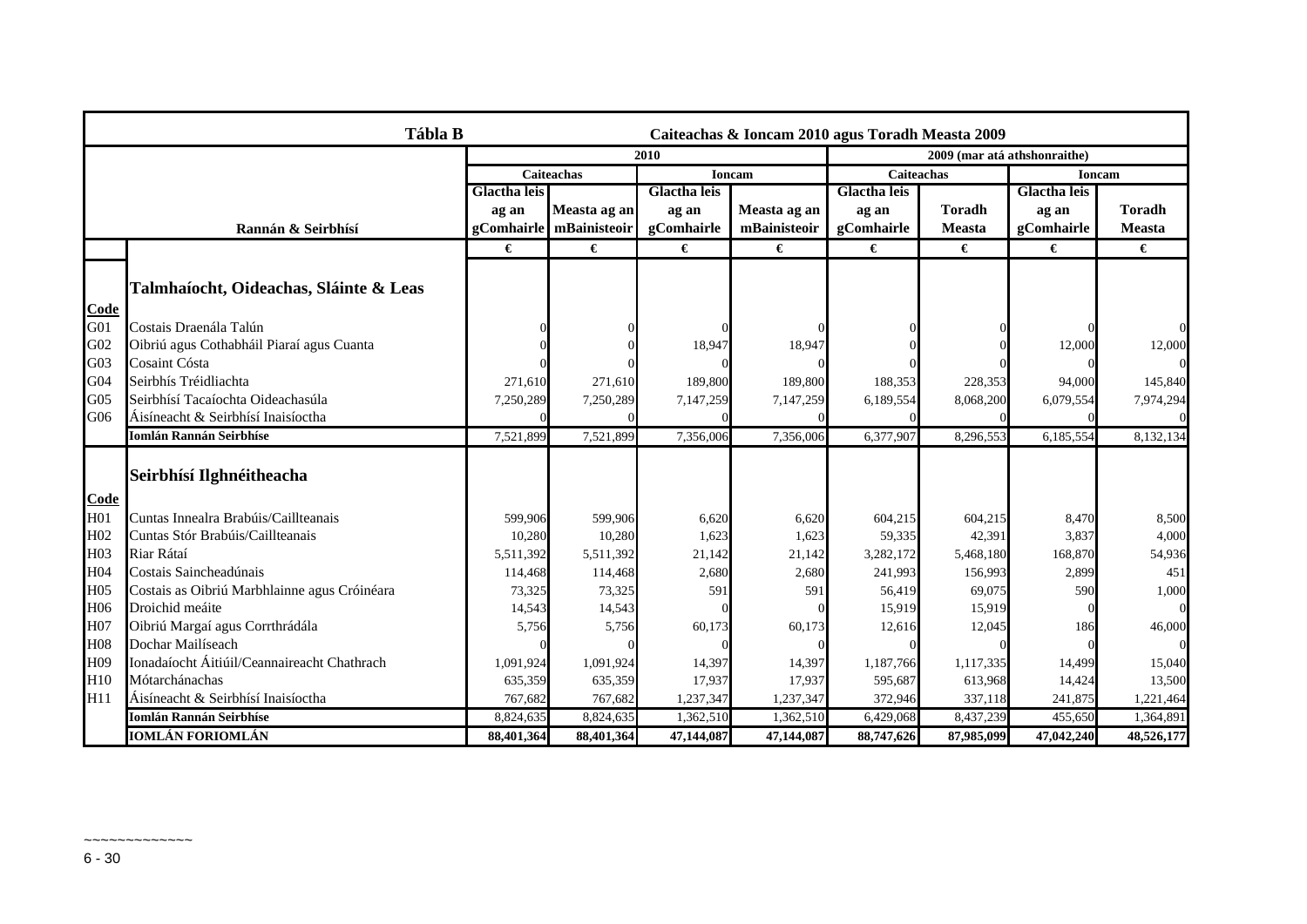| Tábla D                                                  |                  |  |  |  |  |
|----------------------------------------------------------|------------------|--|--|--|--|
| ANAILÍS AR BHUISÉAD 2010 IONCAM Ó THAIRGÍ AGUS SEIRBHÍSÍ |                  |  |  |  |  |
| <b>Foinse Ioncaim</b>                                    | 2010<br>€        |  |  |  |  |
| Cíos ó Thithe                                            | 5,992,500        |  |  |  |  |
| Ús & Muirir Iasachtaí Tithíochta                         | 472,125          |  |  |  |  |
| Fíneálacha/Muirir Páirceála                              | 2,655,000        |  |  |  |  |
| Uisce Tráchtála                                          | 2,851,855        |  |  |  |  |
| Fuíolluisce Tí                                           | $\overline{0}$   |  |  |  |  |
| Fuíolluisce Tráchtála                                    | 1,598,269        |  |  |  |  |
| Táillí Pleanála                                          | 259,800          |  |  |  |  |
| Díolachán/ligean ar cíos réadmhaoine/Suíomhanna Tionscai | 362,307          |  |  |  |  |
| <b>Bruscar</b> Tí                                        | 0                |  |  |  |  |
| Bruscar Tráchtála                                        | $\boldsymbol{0}$ |  |  |  |  |
| Muirir Líonta Talún                                      | $\overline{0}$   |  |  |  |  |
| Muirir Dóiteáin                                          | 224,000          |  |  |  |  |
| Caitheamh Aimsire / Saoráidí / Cultúr                    | 0                |  |  |  |  |
| Muirir/Fíneálacha Leabharlainne                          | $\overline{0}$   |  |  |  |  |
| Seirbhísí Gníomhaireachta & Oibreacha Inaisíoctha        | 172,947          |  |  |  |  |
| Ranníocaíochtaí Údaráis Áitiúil                          | 11,220,982       |  |  |  |  |
| Aoisliúntas                                              | 1,110,000        |  |  |  |  |
| CPNP (Cónaí Príobháideach Neamhphríomha)                 | 1,000,000        |  |  |  |  |
| Ilghnéitheach (Sonraí)                                   | 1,105,557        |  |  |  |  |
|                                                          |                  |  |  |  |  |
| <b>IOMLÁN</b>                                            | 29,025,342       |  |  |  |  |

~~~~~~~~~~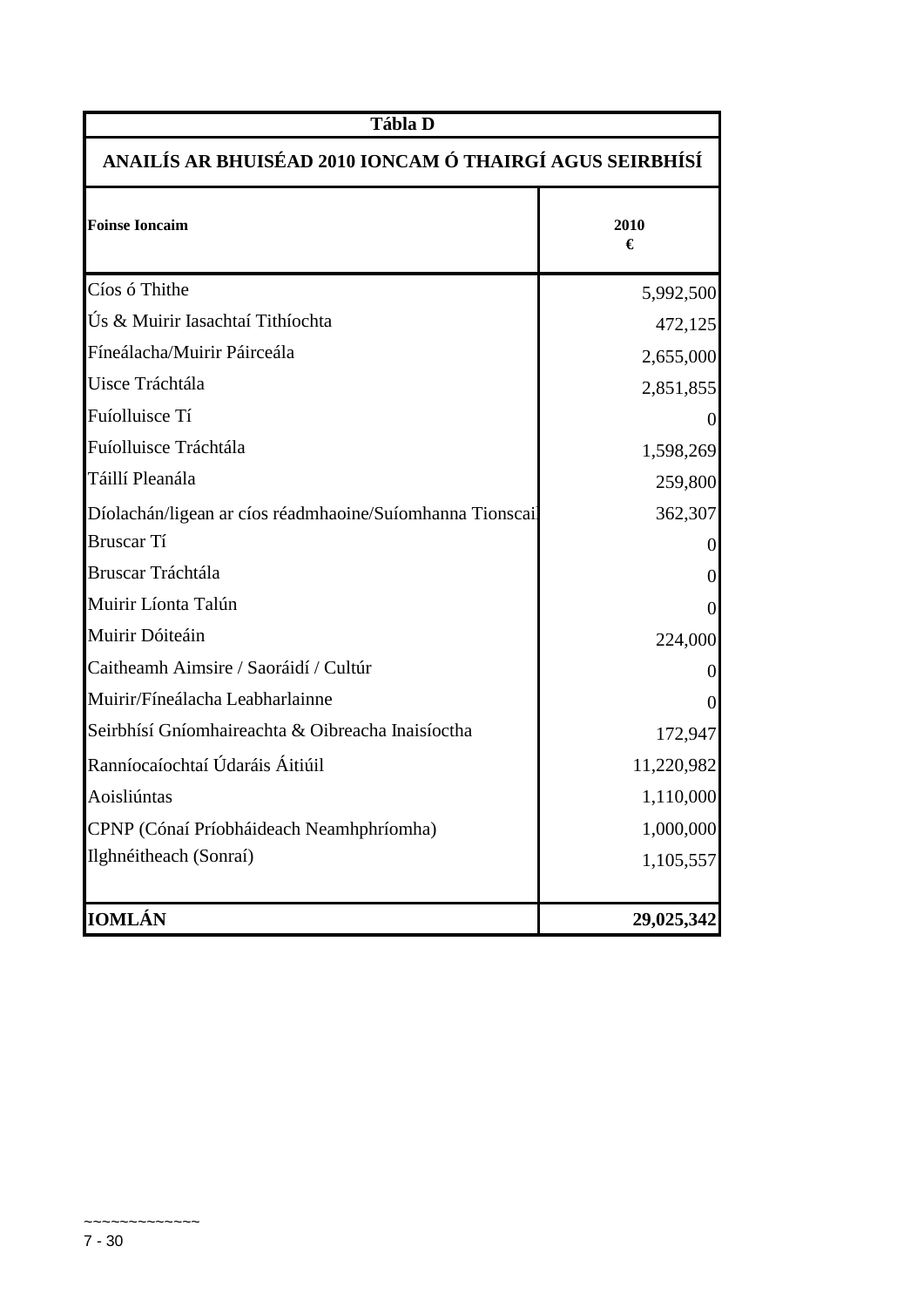| Tábla E                                                       |                  |  |  |  |  |  |  |
|---------------------------------------------------------------|------------------|--|--|--|--|--|--|
| ANAILÍS AR IONCAM BUISÉID 2010 Ó DHEONTAIS AGUS FÓIRDHEONTAIS |                  |  |  |  |  |  |  |
| An Roinn Comhshaoil, Oidhreachta agus Rialtais<br>Áitiúil     | €                |  |  |  |  |  |  |
| Tithíocht agus Tógáil                                         | 7,056,591        |  |  |  |  |  |  |
| Bóithre Iompar & Sábháilteacht                                | 1,721,000        |  |  |  |  |  |  |
| Seirbhísí Uisce                                               | $\theta$         |  |  |  |  |  |  |
| Bainistíocht Forbartha                                        | 646,762          |  |  |  |  |  |  |
| Seirbhísí Comhshaoil                                          | 352,490          |  |  |  |  |  |  |
| Caitheamh Aimsire agus Saoráidí                               | 26,000           |  |  |  |  |  |  |
| Talmhaíocht, Oideachas, Sláinte & Leas                        | 61,470           |  |  |  |  |  |  |
| Seirbhísí Ilghnéitheacha                                      | 17,424           |  |  |  |  |  |  |
|                                                               | 9,881,737        |  |  |  |  |  |  |
| Ranna agus Comhlachtaí Eile                                   |                  |  |  |  |  |  |  |
| An tÚdarás um Bóithre Náisiúnta/An Roinn Iompar               | 388,000          |  |  |  |  |  |  |
| Ealaíona, Spórt & Turasóireacht                               | $\Omega$         |  |  |  |  |  |  |
| <b>DTO</b>                                                    | $\boldsymbol{0}$ |  |  |  |  |  |  |
| Gnóthaí Sóisialacha & Teaghlaigh                              | 268,000          |  |  |  |  |  |  |
| Cosaint                                                       | 82,219           |  |  |  |  |  |  |
| Oideachas agus Eolaíocht                                      | 7,085,789        |  |  |  |  |  |  |
| An Chomhairle Leabharlanna                                    | $\boldsymbol{0}$ |  |  |  |  |  |  |
| An Chomhairle Ealaíon                                         | 164,000          |  |  |  |  |  |  |
| Iompar agus Mara                                              | 183,000          |  |  |  |  |  |  |
| Dlí agus Cirt, Comhionannas agus Athchóiriú Dlí               | 50,000           |  |  |  |  |  |  |
| Talmhaíocht Iascaigh agus Bia                                 | $\theta$         |  |  |  |  |  |  |
| HFA agus BMW Neamhranna                                       | 16,000           |  |  |  |  |  |  |
| Eile                                                          | 8,237,008        |  |  |  |  |  |  |
|                                                               |                  |  |  |  |  |  |  |
| Iomlán Deontais & Fóirdheontais                               | 18,118,745       |  |  |  |  |  |  |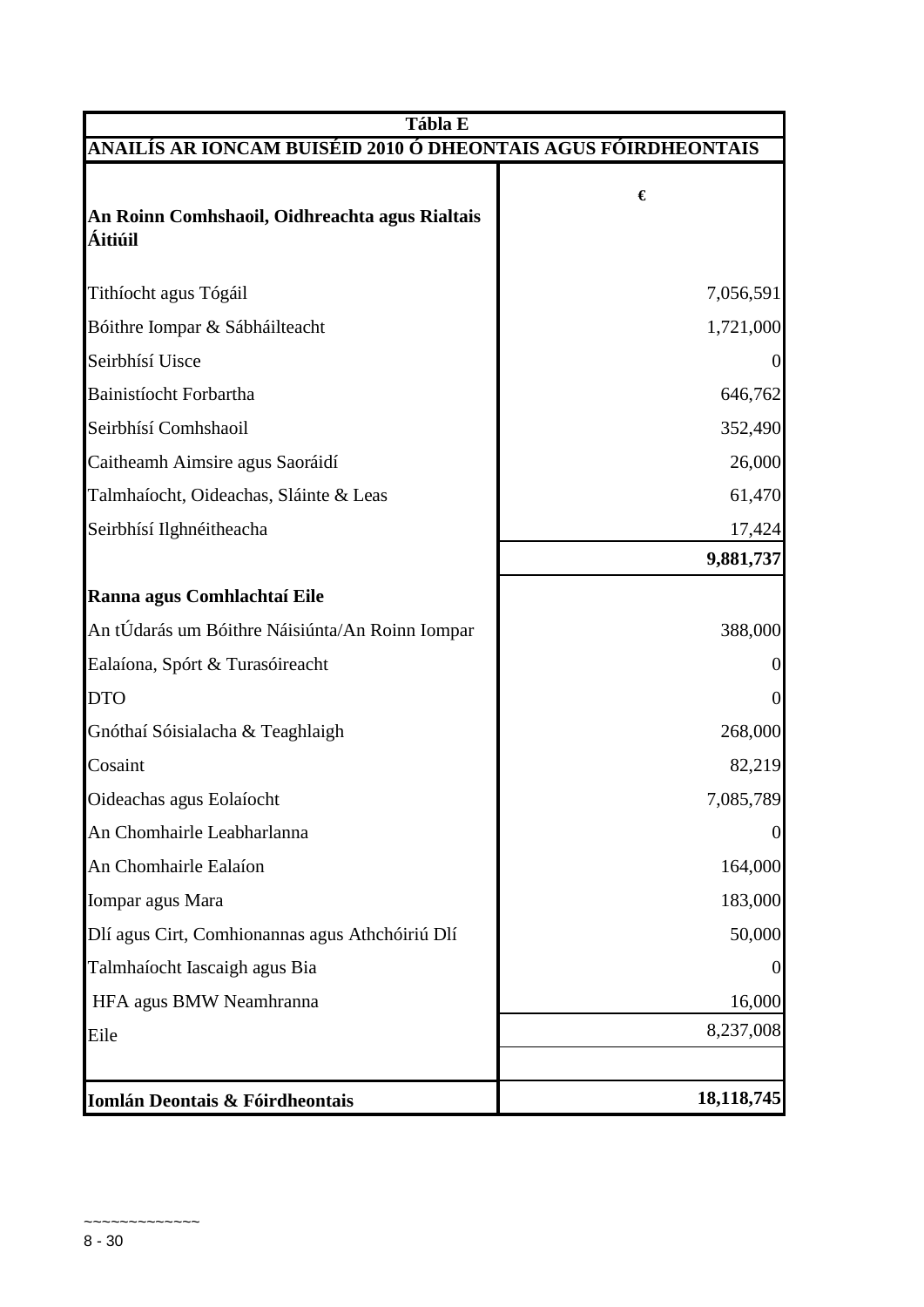**Tá Tábla F comhdhéanta de Chaiteachas agus Ioncam de réir Rannán go Leibhéal Fosheirbhíse**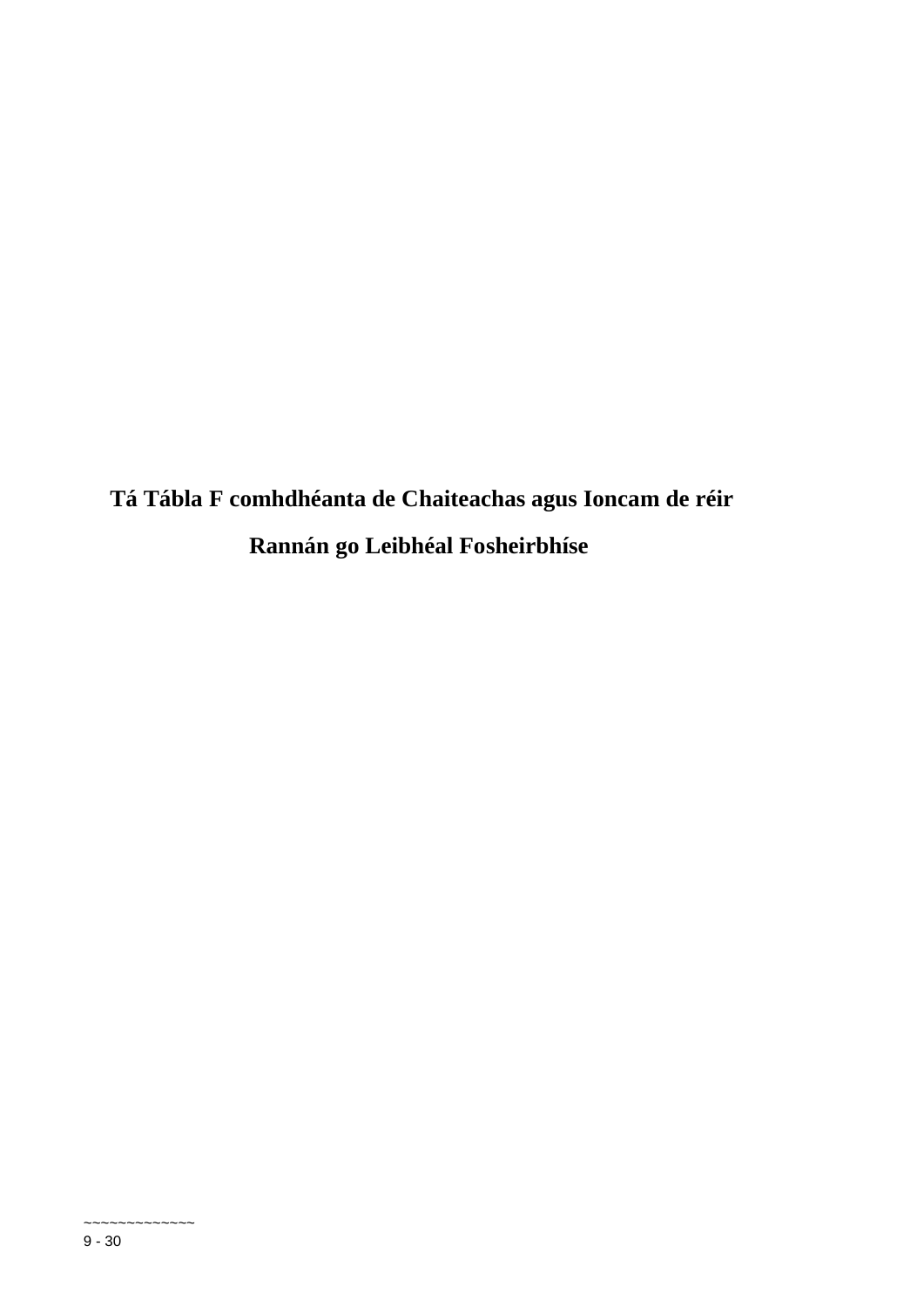|                                                                | TITHÍOCHT AGUS TÓGÁIL                                                                                                                                                           |                                                         |                                                         |                                                         |                                                         |  |  |
|----------------------------------------------------------------|---------------------------------------------------------------------------------------------------------------------------------------------------------------------------------|---------------------------------------------------------|---------------------------------------------------------|---------------------------------------------------------|---------------------------------------------------------|--|--|
|                                                                |                                                                                                                                                                                 | 2010                                                    |                                                         |                                                         | 2009 (mar atá athshonraithe)                            |  |  |
|                                                                | Caiteachas de réir Seirbhíse agus Fo-sheirbhíse                                                                                                                                 | Glactha leis ag<br>an gComhairle                        | Measta ag an<br>mBainisteoir                            | Glactha leis ag<br>an gComhairle                        | Toradh<br>Measta                                        |  |  |
| <u>CÓD</u>                                                     |                                                                                                                                                                                 | €                                                       | €                                                       | €                                                       | €                                                       |  |  |
| <b>A0101</b><br>A0102<br><b>A0103</b><br><b>A0104</b><br>A0199 | Cothabháil Aonaid Tithíochta ÚÁ<br>Cothabháil Aonaid Lóistín don Lucht Taistil<br>Bainistíocht Lóistín don Lucht Taistil<br>Bainistíocht Eastát<br>Costais Tacaíochta Seirbhíse | 2,939,518<br>300,000<br>139,250<br>120,000<br>1,488,289 | 2,939,518<br>300,000<br>139,250<br>120,000<br>1,488,289 | 3,348,177<br>330,000<br>121,462<br>120,000<br>1,390,752 | 3,169,857<br>500,000<br>114,582<br>120,000<br>1,383,875 |  |  |
|                                                                | Cothabháil/Feabhsú Aonaid Tithíochta ÚÁ                                                                                                                                         | 4,987,057                                               | 4,987,057                                               | 5,310,391                                               | 5,288,315                                               |  |  |
| A0201<br>A0299                                                 | Measúnú Riachtanais, Dáileadh & Aistriú Tithíochta<br>Costais Tacaíochta Seirbhíse                                                                                              | 349,567<br>176,562                                      | 349,567<br>176,562                                      | 360,394<br>171,002                                      | 355,000<br>171,002                                      |  |  |
|                                                                | Measúnú, Dáileadh agus Aistriú Tithíochta                                                                                                                                       | 526,129                                                 | 526,129                                                 | 531,396                                                 | 526,002                                                 |  |  |
| A0301<br>A0399                                                 | Bainistíocht Fiacha & Measúnúchán Cíosa<br>Costais Tacaíochta Seirbhíse                                                                                                         | 512,847<br>226,457                                      | 512,847<br>226,457                                      | 495,158<br>211,691                                      | 495,158<br>211,691                                      |  |  |
|                                                                | Riar Cíosa Tithíochta agus Ceannach Tionónta                                                                                                                                    | 739,304                                                 | 739,304                                                 | 706,849                                                 | 706,849                                                 |  |  |
| A0401<br>A0402<br>A0403<br>A0499                               | Bainistíocht Eastát Tithíochta<br>Bainistíocht Tionóntacha<br>Seirbhís Tithíochta Sóisialta agus Pobail<br>Costais Tacaíochta Seirbhíse                                         | 340,000<br>329,153                                      | 340,000<br>$\bf{0}$<br>329,153                          | 419,870<br>$\Omega$<br>406,372                          | 380,000<br>$\mathbf{0}$<br>$\mathbf{0}$<br>346,853      |  |  |
|                                                                |                                                                                                                                                                                 |                                                         |                                                         |                                                         |                                                         |  |  |
|                                                                | Tacaíocht Forbairt Pobail Tithíochta                                                                                                                                            | 669,153                                                 | 669,153                                                 | 826,242                                                 | 726,853                                                 |  |  |
| A0501<br>A0502<br>A0599                                        | Deontais um Dhaoine gan Dídean Comhlachtaí Eile<br>Seirbhís um Dhaoine gan Dídean<br>Costais Tacaíochta Seirbhíse                                                               | 2,503,538<br>279,210                                    | 2,503,538<br>$\theta$<br>279,210                        | 2,394,162<br>287,041                                    | 2,354,162<br>$\theta$<br>287,703                        |  |  |
|                                                                |                                                                                                                                                                                 |                                                         |                                                         |                                                         |                                                         |  |  |
|                                                                | Riar Seirbhíse um Dhaoine gan Dídean                                                                                                                                            | 2,782,748                                               | 2,782,748                                               | 2,681,203                                               | 2,641,865                                               |  |  |
| <b>A0601</b><br>A0602<br>A0699                                 | Tacaíocht Theicniúil agus Riaracháin<br>Muirir Iasachta<br>Costais Tacaíochta Seirbhíse                                                                                         | 232,400<br>623,927<br>615,557                           | 232,400<br>623,927<br>615,557                           | 244,237<br>547,503<br>709,838                           | 248,103<br>547,503<br>640,000                           |  |  |
|                                                                | Tacaíocht don Chlár Caipitiúil Tithíochta                                                                                                                                       | 1,471,884                                               | 1,471,884                                               | 1,501,578                                               | 1,435,606                                               |  |  |
| A0701<br>A0799                                                 | Oibriúcháin RAS<br>Costais Tacaíochta Seirbhíse RAS                                                                                                                             | 3,350,753<br>197,795                                    | 3,350,753<br>197,795                                    | 2,699,430<br>207,031                                    | 2,330,048<br>173,444                                    |  |  |
|                                                                | <b>Clár RAS</b>                                                                                                                                                                 | 3,548,548                                               | 3,548,548                                               | 2,906,461                                               | 2,503,492                                               |  |  |
| A0801<br>A0802<br>A0899                                        | Ús Iasachta agus Muirir Eile<br>Bainistíocht Fiacha Iasachtaí Tithíochta<br>Costais Tacaíochta Seirbhíse                                                                        | 528,513<br>115,108<br>105,335                           | 528,513<br>115,108<br>105,335                           | 636,587<br>136,379<br>101,070                           | 520,000<br>126,891<br>101,070                           |  |  |
|                                                                | Iasachtaí Tithíochta                                                                                                                                                            | 748,956                                                 | 748,956                                                 | 874,036                                                 | 747,961                                                 |  |  |
| A0901<br>A0902<br>A0903                                        | Deontais um Dhaoine faoi Mhíchumas<br>Muirir Iasachta DPG/ERG<br>Deontais Deisiúchán Riachtanach                                                                                | 350,000<br>$\theta$                                     | 350,000<br>$\mathbf{0}$<br>$\mathbf{0}$                 | 260,000<br>$\mathbf{0}$<br>$\overline{0}$               | 260,000<br>$\mathbf{0}$<br>$\boldsymbol{0}$             |  |  |
| A0904<br>A0905<br>A0999                                        | Íocaíochtaí Eile Deontais Tithíochta<br>Deontais Tithíochta um Áiseanna Soghluaisteachta<br>Costais Tacaíochta Seirbhíse                                                        | 200,000<br>133,484                                      | 200,000<br>133,484                                      | 280,000<br>125,511                                      | 280,000<br>$\boldsymbol{0}$<br>160,016                  |  |  |
|                                                                | Deontais Tithíochta                                                                                                                                                             | 683,484                                                 | 683,484                                                 | 665,511                                                 | 700,016                                                 |  |  |
| A1101<br>A1199                                                 | Seirbhís Gníomhaireachta & Inaisíoctha<br>Costais Tacaíochta Seirbhíse                                                                                                          | 10,000<br>110,620                                       | 10,000<br>110,620                                       | 10,000<br>226,768                                       | 10,000<br>198,872                                       |  |  |
|                                                                | Seirbhísí Gníomhaireachta & Inaisíoctha                                                                                                                                         | 120,620                                                 | 120,620                                                 | 236,768                                                 | 208,872                                                 |  |  |
|                                                                | <b>Iomlán Rannán Seirbhíse</b>                                                                                                                                                  | 16,277,883                                              | 16,277,883                                              | 16,240,435                                              | 15,485,830                                              |  |  |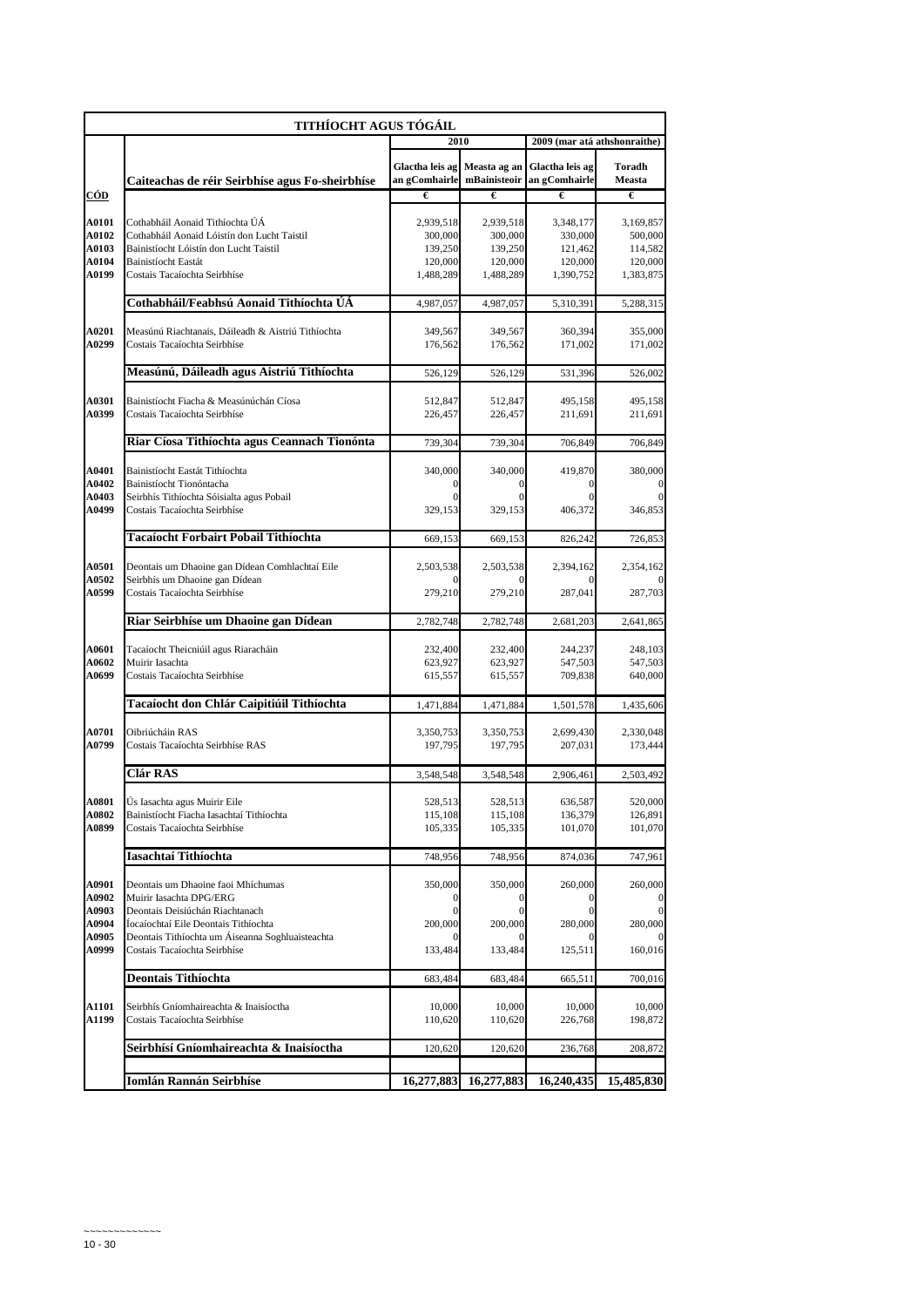|                                                                                  | TITHÍOCHT AGUS TÓGÁIL            |                                 |                                 |                                 |
|----------------------------------------------------------------------------------|----------------------------------|---------------------------------|---------------------------------|---------------------------------|
|                                                                                  |                                  | 2009<br>2010                    |                                 |                                 |
| <b>Ioncam de réir Foinse</b>                                                     | Glactha leis ag<br>an gComhairle | Measta ag an<br>mBainisteoir    | Glactha leis ag                 | an gComhairle Toradh Measta     |
|                                                                                  | €                                | €                               | €                               | €                               |
| Deontais & Fóirdheontais Rialtais                                                |                                  |                                 |                                 |                                 |
| Comhshaoil, Oidhreacht & Rialtas Áitiúil<br>Eile                                 | 7,056,591<br>2,000               | 7,056,591<br>2,000              | 6,012,453<br>1,000              | 6,038,337<br>2,000              |
| Deontais & Fóirdheontais Iomlána<br>(a)                                          | 7,058,591                        | 7,058,591                       | 6,013,453                       | 6,040,337                       |
| Earraí agus Seirbhísí                                                            |                                  |                                 |                                 |                                 |
| Cíosa ó thithe<br>Iasachtaí & Muirir Iasachtaí Tithíochta<br>Aoisliúntas         | 5,992,500<br>472,125<br>160,645  | 5,992,500<br>472,125<br>160,645 | 5,445,000<br>416,400<br>164,294 | 5,983,660<br>381,380<br>164,294 |
| Seirbhísí Áisíneachta & Oibreacha Inaisíoctha<br>Ranníocaíochtaí Údaráis Áitiúil |                                  | 0                               |                                 | $\Omega$                        |
| Ioncam eile                                                                      | 41,000                           | 41,000                          | 312,182                         | 32,194                          |
| Earraí agus Seirbhísí Iomlána<br>(b)                                             | 6,666,270                        | 6,666,270                       | 6,337,876                       | 6,561,528                       |
|                                                                                  |                                  | 0                               |                                 |                                 |
| <b>Ioncam Iomlán</b><br>$c=(a+b)$                                                | 13,724,861                       | 13,724,861                      | 12,351,329                      | 12,601,865                      |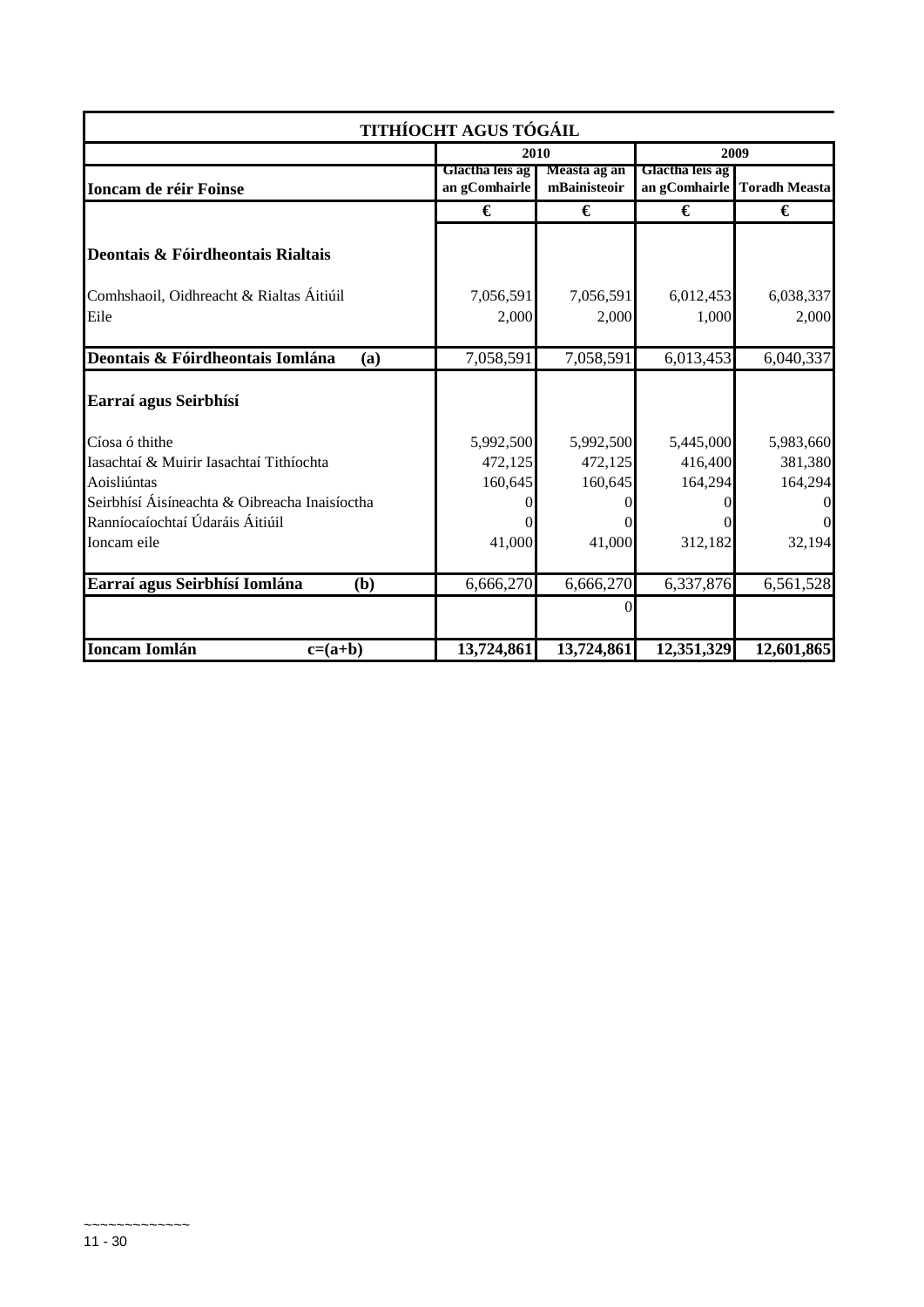|                       | IOMPAR & SÁBHÁILTEACHT BÓTHAIR                                                        |                      |                      |                      |                              |
|-----------------------|---------------------------------------------------------------------------------------|----------------------|----------------------|----------------------|------------------------------|
|                       |                                                                                       |                      | 2010                 |                      | 2009 (mar atá athshonraithe) |
|                       |                                                                                       | Glactha leis ag      | Measta ag an         | Glactha leis ag      |                              |
|                       | Caiteachas de réir Seirbhíse agus Fo-sheirbhíse                                       | an gComhairle        | mBainisteoir         |                      | an gComhairle Toradh Measta  |
| <u>CÓD</u>            |                                                                                       | €                    | €                    | €                    | €                            |
|                       |                                                                                       |                      |                      |                      |                              |
| <b>B0101</b>          | NP - Cóiriú Dromchla                                                                  | 656,500              | 656,500              | 580,621              | 149,000                      |
| B0102                 | NP - Forleagan/Atógáil Cosán                                                          |                      |                      |                      |                              |
|                       | B0103 NP - Cothabháil Gheimhridh                                                      | 17,943               | 17,943               | 18,428               | 15,000                       |
| <b>B0104</b><br>B0105 | NP - Cothabháil Droichead (Eirspan)                                                   | 6,000                | 6,000                | 8,000                |                              |
| <b>B0106</b>          | NP - Cothabháil Ghinearálta<br>NP - Oibreacha Feabhsúcháin Ginearálta                 | 156,872              | 156,872<br>0         | 255,778              | 162,000                      |
| B0199                 | Costais Tacaíochta Seirbhíse                                                          | 220,685              | 220,685              | 327,654              | 257,095                      |
|                       |                                                                                       |                      |                      |                      |                              |
|                       | Príomhbhóithre Náisiúnta - Cothabháil agus                                            |                      |                      |                      |                              |
|                       | Feabhsúchán                                                                           | 1,058,000            | 1,058,000            |                      | 583,095                      |
|                       |                                                                                       |                      |                      | 1,190,481            |                              |
| <b>B0201</b>          | NS - Cóiriú Dromchla                                                                  |                      |                      |                      |                              |
| B0202                 | NS - Forleagan/Atógáil                                                                |                      |                      |                      |                              |
| B0203                 | NS - Forleagan/Atógáil - Uirbeach                                                     |                      |                      |                      |                              |
| <b>B0204</b>          | NS - Cothabháil Gheimhridh                                                            | 5,543                | 5,543                | 2,993                | 4,000                        |
| <b>B0205</b>          | NS - Cothabháil Droichead (Eirspan)                                                   |                      |                      |                      |                              |
| B0206                 | NS - Cothabháil Ghinearálta                                                           | 27,000               | 27,000               |                      |                              |
| B0207                 | NS - Oibreacha Feabhsúcháin Ginearálta                                                |                      |                      |                      |                              |
| B0299                 | Costais Tacaíochta Seirbhíse                                                          | 218,947              | 218,947              | 184,426              | 166,847                      |
|                       |                                                                                       |                      |                      |                      |                              |
|                       | Bóithre Náisiúnta den Dara Grád - Cothabháil agus                                     |                      |                      |                      |                              |
|                       | Feabhsú                                                                               | 251,490              | 251,490              | 187,419              | 170,847                      |
|                       |                                                                                       |                      |                      |                      |                              |
|                       | B0301 Bóithre Réigiúnacha Cóiriú Dromchla                                             |                      |                      | 1,300,000            |                              |
| B0302<br>B0303        | Bóithre Réigiúnacha Athchóiriú Dromchla/Atógáil/Forleagan Bóithre                     | 1,504,812            | 1,504,812            | 1,440,716            | 1,056,622                    |
| B0304                 | Bóithre Réigiúnacha Cothabháil Gheimhridh<br>Bóithre Réigiúnacha Cothabháil Droichead |                      |                      |                      |                              |
| <b>B0305</b>          | Bóithre Réigiúnacha Oibreacha Cothabhála Ginearálta                                   | 150,000              | 150,000              | 154,865              | 140,000                      |
| <b>B0306</b>          | Bóithre Réigiúnacha Oibreacha Feabhsúcháin Ginearálta                                 |                      |                      |                      |                              |
| B0399                 | Costais Tacaíochta Seirbhíse                                                          | 1,243,392            | 1,243,392            | 1,391,074            | 1,374,077                    |
|                       |                                                                                       |                      |                      |                      |                              |
|                       | Bóithre Réigiúnacha - Feabhsúchán agus Cothabháil                                     | 2,898,204            | 2,898,204            | 4,286,655            | 2,570,699                    |
|                       | Bóithre Áitiúla Cóiriú Dromchla                                                       |                      |                      |                      |                              |
| <b>B0401</b><br>B0402 | Bóithre Áitiúla Athchóiriú Dromchla/Atógáil/Forleagan Bóithre                         | 20,000               | 20,000               | 25,000               | 20,000                       |
| B0403                 | Bóithre Áitiúla Cothabháil Gheimhridh                                                 |                      |                      |                      |                              |
| <b>B0404</b>          | Bóithre Áitiúla Cothabháil Droichead                                                  |                      |                      | v                    |                              |
| B0405                 | Bóithre Áitiúla Oibreacha Cothabhála Ginearálta                                       | 135,000              | 135,000              | 140,000              | 140,000                      |
| <b>B0406</b>          | Bóithre Áitiúla Oibreacha Feabhsúcháin Ginearálta                                     | 25,000               | 25,000               | 25,046               | 15.000                       |
| B0499                 | Costais Tacaíochta Seirbhíse                                                          | 673,279              | 673,279              | 800,950              | 806,844                      |
|                       |                                                                                       |                      |                      |                      |                              |
|                       | Bóithre Áitiúla - Cothabháil agus Feabhsúchán                                         | 853,279              | 853,279              | 990,996              | 981,844                      |
|                       |                                                                                       |                      |                      |                      |                              |
| <b>B0501</b><br>B0502 | Costais Oibriúcháin um Shoilsiú Poiblí<br>Feabhsú Soilsithe Poiblí                    | 1,301,200<br>100,000 | 1,301,200<br>100,000 | 1,314,000<br>100,093 | 1,301,257<br>100,000         |
| B0599                 | Costais Tacaíochta Seirbhíse                                                          | 104,459              | 104,459              | 62,605               | 61,969                       |
|                       |                                                                                       |                      |                      |                      |                              |
|                       | Soilsiú Poiblí                                                                        | 1,505,659            | 1,505,659            | 1,476,698            | 1,463,226                    |
|                       |                                                                                       |                      |                      |                      |                              |
| B0601                 | Bainistíocht Tráchta                                                                  | 256,684              | 256,684              | 248,019              | 269,388                      |
| B0602                 | Cothabháil Tráchta                                                                    | 278,293              | 278,293              | 662,311              | 309,230                      |
| B0603                 | Bearta um Feabhsú Tráchta                                                             | 334,763              | 334,763              | 816,091              | 250,000                      |
| B0699                 | Costais Tacaíochta Seirbhíse                                                          | 174,264              | 174,264              | 194,426              | 199,320                      |
|                       |                                                                                       |                      |                      |                      |                              |
|                       | Feabhsú Bainistíochta Tráchta                                                         | 1,044,004            | 1,044,004            | 1,920,847            | 1,027,938                    |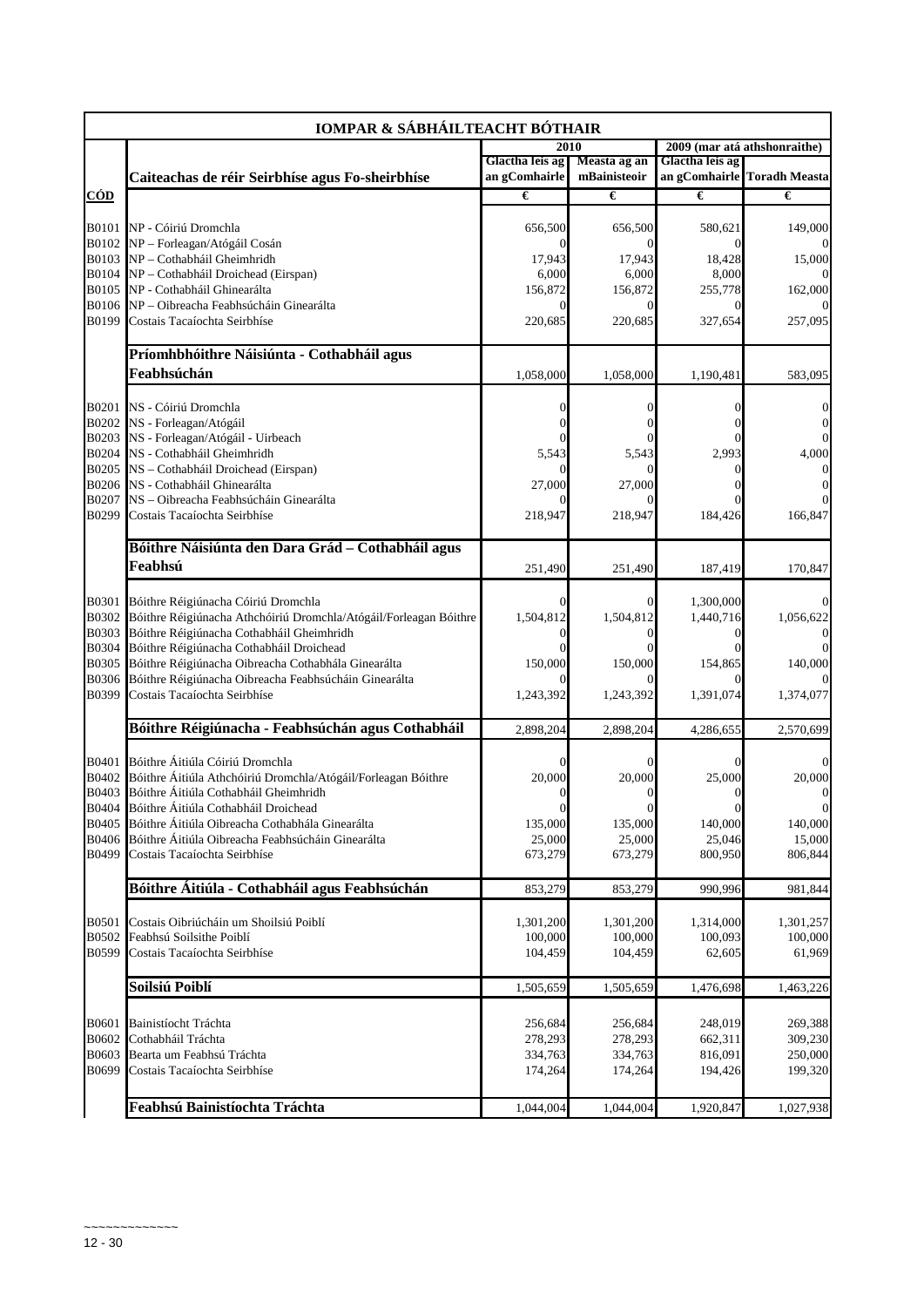|              | IOMPAR & SÁBHÁILTEACHT BÓTHAIR                          |                 |                       |                 |                              |
|--------------|---------------------------------------------------------|-----------------|-----------------------|-----------------|------------------------------|
|              |                                                         |                 | 2010                  |                 | 2009 (mar atá athshonraithe) |
|              |                                                         | Glactha leis ag | Measta ag an          | Glactha leis ag |                              |
|              | Caiteachas de réir Seirbhíse agus Fo-sheirbhíse         | an gComhairle   | mBainisteoir          |                 | an gComhairle Toradh Measta  |
| <u>CÓD</u>   |                                                         | €               | $\overline{\epsilon}$ | €               | €                            |
|              |                                                         |                 |                       |                 |                              |
| B0701        | Bearta Feabhsúcháin ar Chostas Íseal                    | 100,000         | 100,000               | 100,000         | 140,000                      |
| B0702        | Feabhsúcháin Innealtóireachta Eile                      | 30,117          | 30,117                | 30,000          | 20,000                       |
| B0799        | Costais Tacaíochta Seirbhíse                            | 82,823          | 82,823                | 83,873          | 87,576                       |
|              | Sábháilteacht Bóithre Feabhsúcháin Innealtóireachta     | 212,940         | 212,940               | 213,873         | 247,576                      |
| B0801        | Bardaí Scoile                                           | 405,744         | 405,744               | 410,039         | 436,780                      |
| B0802        | Poiblíocht agus Cur chun Cinn Sábháilteacht ar Bhóithre | 16,000          | 16,000                | 17,000          | 17,327                       |
| B0899        | Costais Tacaíochta Seirbhíse                            | 180,887         | 180,887               | 164,800         | 165,100                      |
|              | Cur chun Cinn/Oideachas ar Shábháilteacht ar            |                 |                       |                 |                              |
|              | Bhóithre                                                | 602,631         | 602,631               | 591,839         | 619,207                      |
| B0901        | Cothabháil agus Bainistíocht Carrchlósanna              |                 | $\Omega$              | $\Omega$        | $\Omega$                     |
| B0902        | Oibriú Páirceála ar Shráideanna                         | 70,236          | 70,236                | 70,195          | 85,000                       |
| B0903        | Forfheidhmiú Páirceála                                  | 763,836         | 763,836               | 826,787         | 678,943                      |
| B0999        | Costais Tacaíochta Seirbhíse                            | 315,738         | 315,738               | 293,124         | 293,124                      |
|              | Páirceáil                                               | 1,149,810       | 1,149,810             | 1,190,106       | 1,057,067                    |
| <b>B1001</b> | Clár Caipitiúil na mBóithre a Riar                      | 30,000          | 30,000                | 30,000          | 15,000                       |
| B1099        | Costais Tacaíochta Seirbhíse                            | 395,218         | 395,218               | 416,320         | 430,621                      |
|              | Tacaíocht do Chlár Caipitiúil na mBóithre               | 425,218         | 425,218               | 446,320         | 445,621                      |
| <b>B1101</b> | Áisíneacht & Seirbhísí Inaisíoctha                      | 68,843          | 68,843                | 79,125          | 67,000                       |
| B1199        | Costais Tacaíochta Seirbhíse                            | 646,772         | 646,772               | 678,596         | 656,005                      |
|              | Aísíneacht & Seirbhísí Inaisíoctha                      | 715,615         | 715,615               | 757,721         | 723,005                      |
|              |                                                         |                 |                       |                 |                              |
|              | Iomlán Rannán Seirbhíse                                 | 10,716,850      | 10,716,850            | 13,252,955      | 9,890,124                    |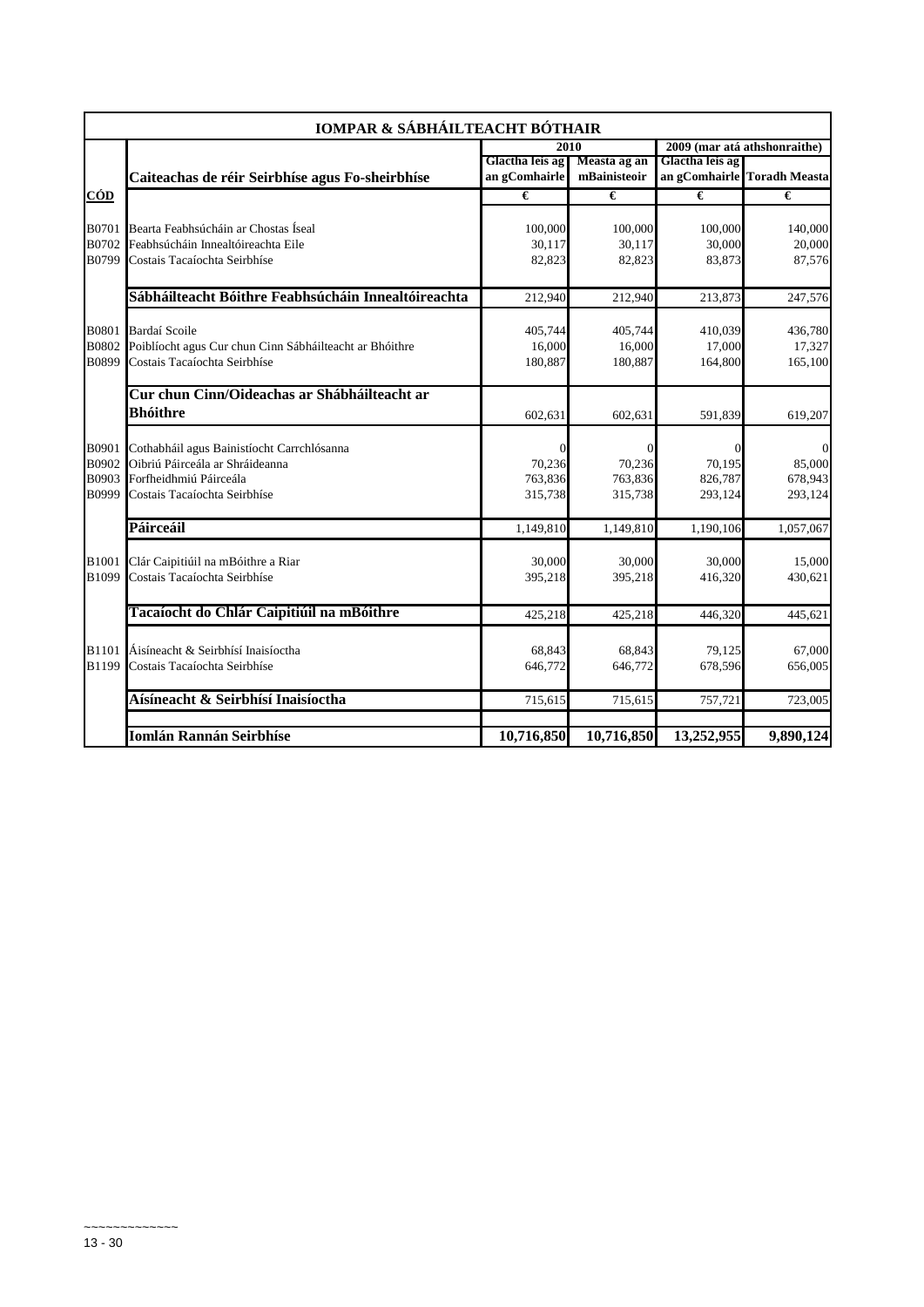| IOMPAR & SÁBHÁILTEACHT BÓTHAIR                   |                 |              |                 |                             |
|--------------------------------------------------|-----------------|--------------|-----------------|-----------------------------|
|                                                  |                 | 2010         |                 | 2009                        |
|                                                  | Glactha leis ag | Measta ag an | Glactha leis ag |                             |
| <b>Ioncam de réir Foinse</b>                     | an gComhairle   | mBainisteoir |                 | an gComhairle Toradh Measta |
|                                                  | €               | €            | €               | €                           |
| <b>Deontais Rialtais</b>                         |                 |              |                 |                             |
| Comhshaoil, Oidhreacht & Rialtas Áitiúil         | 1,721,000       | 1,721,000    | 3,145,100       | 1,989,000                   |
| An tÚdarás um Bóithre Náisiúnta/An Roinn Iompar  | 388,000         | 388,000      | 950,000         | 475,000                     |
| Na hEalaíona, Spórt & Turasóireacht              |                 |              | $\Omega$        |                             |
| <b>DTO</b>                                       |                 |              | 0               |                             |
| Eile                                             |                 | 0            | 0               | 0                           |
| Deontais & Fóirdheontais Iomlána<br>(a)          | 2,109,000       | 2,109,000    | 4,095,100       | 2,464,000                   |
| Earraí agus Seirbhísí                            |                 |              |                 |                             |
| Fíneálacha & Muirir Pháirceála                   | 2,655,000       | 2,655,000    | 2,705,000       | 2,705,050                   |
| Aoisliúntas                                      | 134,665         | 134,665      | 136,539         | 136,539                     |
| Seirbhísí Áisíneachta agus Oibreacha Inaisíoctha | 40,000          | 40,000       | 10,000          | 48,000                      |
| Ranníocaíochtaí Údaráis Áitiúil                  | 466,519         | 466,519      | 442,763         | 442,000                     |
| <b>Ioncam Eile</b>                               | 135,000         | 135,000      | 257,500         | 157,280                     |
| Earraí agus Seirbhísí Iomlána<br>(b)             | 3,431,184       | 3,431,184    | 3,551,802       | 3,488,869                   |
| <b>Ioncam Iomlán</b><br>$c=(a+b)$                | 5,540,184       | 5,540,184    | 7,646,902       | 5,952,869                   |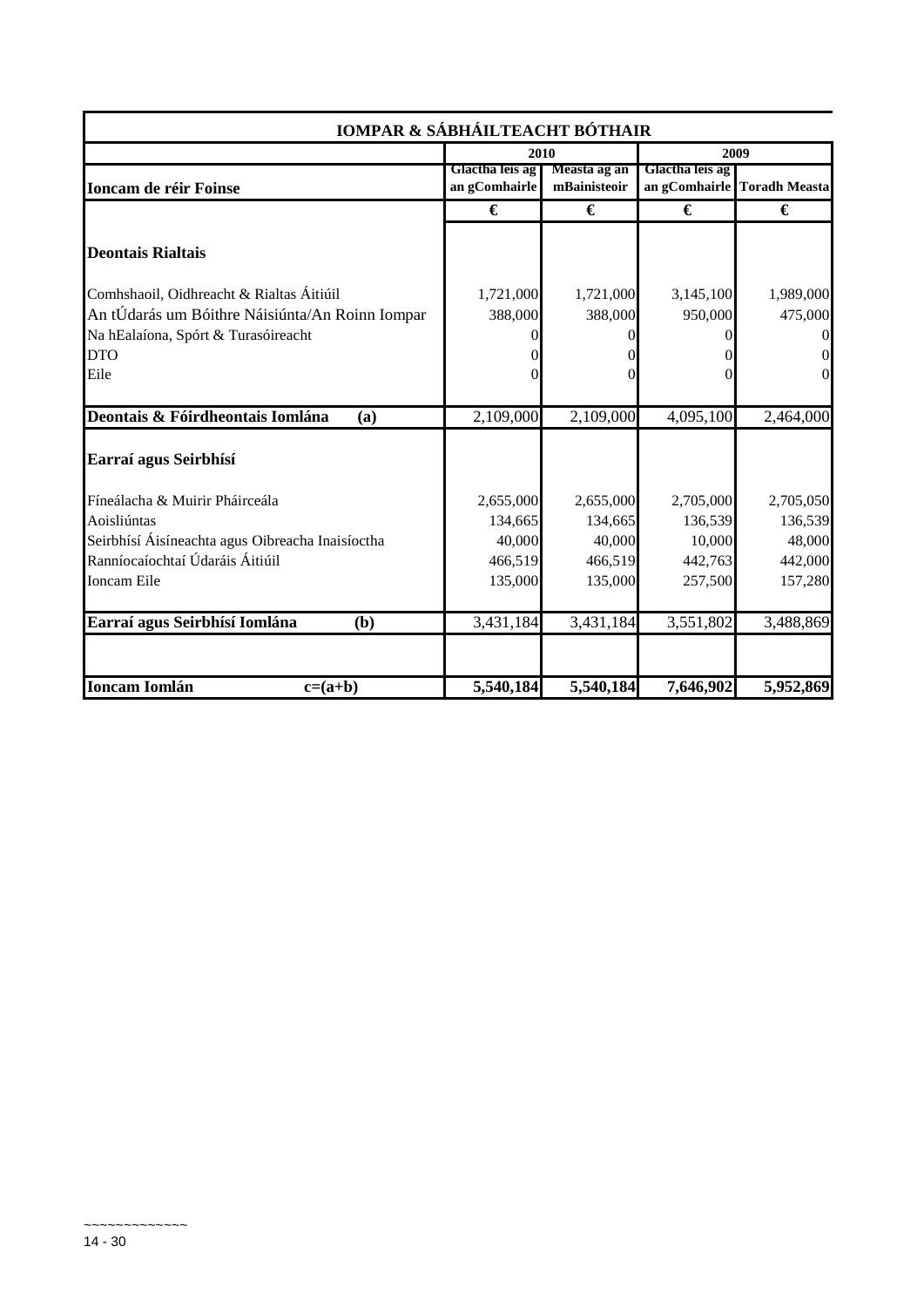|            | <b>SEIRBHÍSÍ UISCE</b>                                                                                                                                                                                            |                                  |                              |                                  |                                                                                              |
|------------|-------------------------------------------------------------------------------------------------------------------------------------------------------------------------------------------------------------------|----------------------------------|------------------------------|----------------------------------|----------------------------------------------------------------------------------------------|
|            |                                                                                                                                                                                                                   |                                  | 2010                         | 2009 (mar atá athshonraithe)     |                                                                                              |
|            | Caiteachas de réir Seirbhíse agus Fo-sheirbhíse                                                                                                                                                                   | Glactha leis ag<br>an gComhairle | Measta ag an<br>mBainisteoir | Glactha leis ag<br>an gComhairle | <b>Toradh</b><br><b>Measta</b>                                                               |
| <u>CÓD</u> |                                                                                                                                                                                                                   | €                                | €                            | €                                | €                                                                                            |
| C0199      | C0101 Ionaid agus Líonraí Uisce<br>Costais Tacaíochta Seirbhíse                                                                                                                                                   | 6,434,410<br>1,327,786           | 6,434,410<br>1,327,786       | 6,283,526<br>1,327,067           | 6,405,593<br>1,325,022                                                                       |
|            | <b>Soláthar Uisce</b>                                                                                                                                                                                             | 7,762,196                        | 7,762,196                    | 7,610,593                        | 7,730,615                                                                                    |
|            | C0201 Ionaid agus Líonraí Uisce<br>C0299 Costais Tacaíochta Seirbhíse                                                                                                                                             | 5,638,226<br>322,996             | 5,638,226<br>322,996         | 6,198,814<br>357,506             | 5,925,375<br>357,506                                                                         |
|            | Cóireáil Fuíolluisce                                                                                                                                                                                              | 5,961,222                        | 5,961,222                    | 6,556,320                        | 6,282,881                                                                                    |
| C0399      | C0301 Bainistiú Fiach i leith Uisce agus Fuíolluisce<br>Costais Tacaíochta Seirbhíse                                                                                                                              | 537,979<br>124,201               | 537,979<br>124,201           | 324,341<br>128,544               | 574,341<br>128,544                                                                           |
|            | Muirir Uisce agus Fuíolluisce a Bhailiú                                                                                                                                                                           | 662,180                          | 662,180                      | 452,885                          | 702,885                                                                                      |
|            | C0401 Fóntais Phoiblí a Oibriú agus a Chothabháil<br>C0499 Costais Tacaíochta Seirbhíse                                                                                                                           | 80,000<br>7,483                  | 80,000<br>7,483              | 80,000<br>7,907                  | 80,000<br>7,907                                                                              |
|            | Fóntais Phoiblí                                                                                                                                                                                                   | 87,483                           | 87,483                       | 87,907                           | 87,907                                                                                       |
|            | C0501 Deontais um Shuiteálacha Aonair<br>C0502 Deontais um Ghrúpscéimeanna Uisce<br>C0503 Deontais um Ghrúpscéimeanna Uisce<br>C0504 Fóirdheontais um Ghrúpscéimeanna Uisce<br>C0599 Costais Tacaíochta Seirbhíse | 0<br>0<br>0<br>0<br>$\Omega$     | 0<br>$\Omega$                | 0<br>0<br>0<br>0<br>0            | $\boldsymbol{0}$<br>$\boldsymbol{0}$<br>$\boldsymbol{0}$<br>$\overline{0}$<br>$\overline{0}$ |
|            | Suiteálacha Grúpa agus Príobháideacha a Riar                                                                                                                                                                      | $\overline{0}$                   | $\overline{0}$               | $\mathbf{0}$                     | $\boldsymbol{0}$                                                                             |
| C0699      | C0601 Dearadh agus Maoirseacht Theicniúil<br>Costais Tacaíochta Seirbhíse                                                                                                                                         | 204,101                          | 204,101                      | 0<br>231,089                     | 0<br>231,089                                                                                 |
|            | Tacaíocht don Chlár Caipitiúil Uisce                                                                                                                                                                              | 204,101                          | 204.101                      | 231,089                          | 231,089                                                                                      |
| C0799      | C0701 Áisíneacht & Seirbhís Inaisíoctha<br>Costais as Tacaíocht Seirbhíse                                                                                                                                         | 848<br>26,588                    | 848<br>26,588                | 2,279<br>39,738                  | 2,440<br>31,176                                                                              |
|            | Áisíneacht & Seirbhísí Inaisíoctha                                                                                                                                                                                | 27,436                           | 27,436                       | 42,017                           | 33,616                                                                                       |
|            | <b>Iomlán Rannán Seirbhíse</b>                                                                                                                                                                                    | 14,704,618                       | 14,704,618                   | 14,980,811                       | 15,068,993                                                                                   |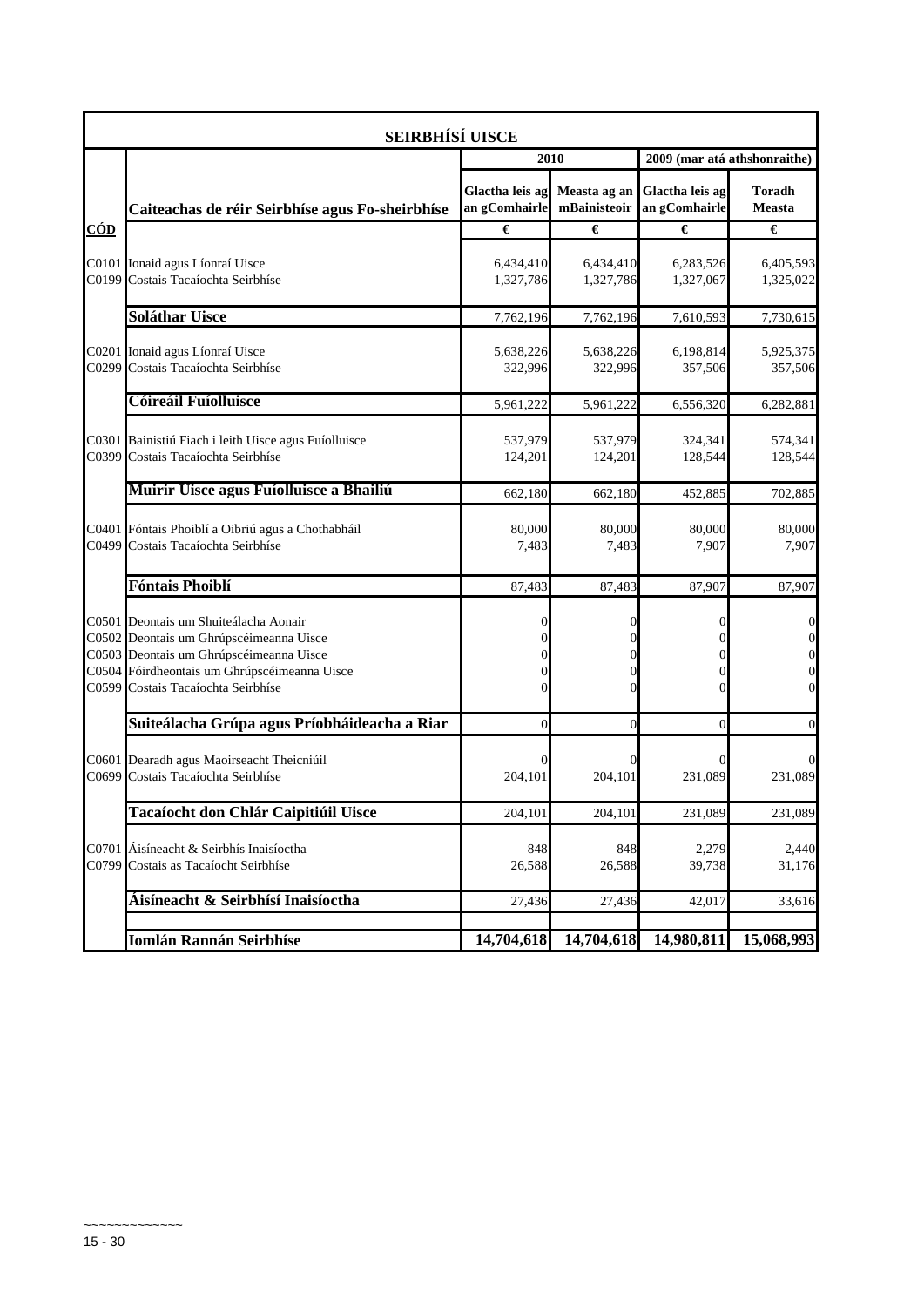| <b>SEIRBHÍSÍ UISCE</b>                        |                 |              |                 |                             |  |  |
|-----------------------------------------------|-----------------|--------------|-----------------|-----------------------------|--|--|
|                                               |                 | 2010         |                 | 2009                        |  |  |
|                                               | Glactha leis ag | Measta ag an | Glactha leis ag |                             |  |  |
| <b>Ioncam de réir Foinse</b>                  | an gComhairle   | mBainisteoir |                 | an gComhairle Toradh Measta |  |  |
|                                               | €               | €            | €               | €                           |  |  |
| <b>Deontais Rialtais</b>                      |                 |              |                 |                             |  |  |
| Comhshaol, Oidhreacht & Rialtas Áitiúil       |                 |              | 878,000         | 1,051,000                   |  |  |
| Eile                                          | 10,000          | 10,000       | Ω               | 10,000                      |  |  |
| Deontais & Fóirdheontais Iomlána<br>(a)       | 10,000          | 10,000       | 878,000         | 1,061,000                   |  |  |
| Earraí agus Seirbhísí                         |                 |              |                 |                             |  |  |
| Uisce Tráchtála                               | 2,851,855       | 2,851,855    | 3,068,975       | 2,800,000                   |  |  |
| Fuíolluisce Teaghlaigh                        | 0               |              |                 | $\overline{0}$              |  |  |
| Fuíolluisce Tráchtála                         | 1,598,269       | 1,598,269    | 1,776,524       | 1,659,166                   |  |  |
| Aoisliúntas                                   | 85,273          | 85,273       | 94,206          | 94,206                      |  |  |
| Seirbhísí Áisíneachta & Oibreacha Inaisíoctha | 114,000         | 114,000      | 34,000          | 252,443                     |  |  |
| Ranníocaíochtaí Údaráis Áitiúil               | 4,953,234       | 4,953,234    | 5,027,511       | 5,027,859                   |  |  |
| Ioncam eile                                   | 150,000         | 150,000      | 146,000         | 197,697                     |  |  |
| Earraí agus Seirbhísí Iomlána<br>(b)          | 9,752,631       | 9,752,631    | 10,147,216      | 10,031,371                  |  |  |
|                                               |                 |              |                 |                             |  |  |
| <b>Ioncam Iomlán</b><br>$c=(a+b)$             | 9,762,631       | 9,762,631    | 11,025,216      | 11,092,371                  |  |  |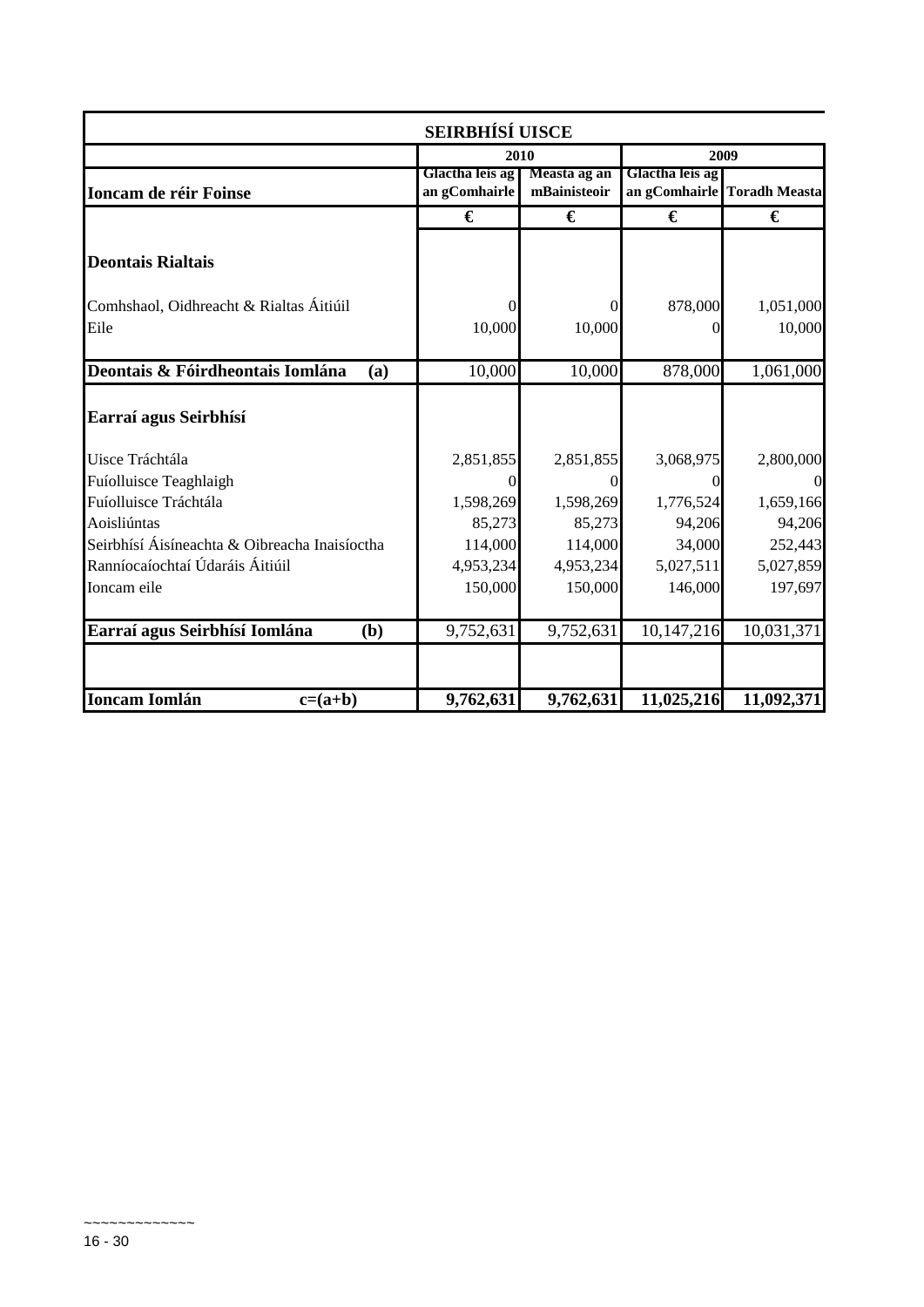|                                  | <b>BAINISTÍOCHT FORBARTHA</b>                                                                                      |                                         |                                         |                                         |                                         |
|----------------------------------|--------------------------------------------------------------------------------------------------------------------|-----------------------------------------|-----------------------------------------|-----------------------------------------|-----------------------------------------|
|                                  |                                                                                                                    |                                         | 2010                                    |                                         | 2009 (mar atá athshonraithe)            |
|                                  | Caiteachas de réir Seirbhíse agus Fo-sheirbhíse                                                                    | Glactha leis ag<br>an gComhairle        | Measta ag an<br>mBainisteoir            | Glactha leis ag                         | an gComhairle Toradh Measta             |
| <u>CÓD</u>                       |                                                                                                                    | €                                       | €                                       | €                                       | €                                       |
| D0101<br>D0199                   | Pleananna agus Beartas Reachtúil<br>Costais as Tacaíocht Seirbhíse                                                 | 601,669<br>195,307                      | 601,669<br>195,307                      | 599,091<br>176,192                      | 587,421<br>176,192                      |
|                                  | Pleanáil ar Aghaidh                                                                                                | 796,976                                 | 796,976                                 | 775,283                                 | 763,613                                 |
| D0201<br>D0299                   | Rialú Pleanála<br>Costais as Tacaíocht Seirbhíse                                                                   | 673,441<br>483,231                      | 673,441<br>483,231                      | 821,896<br>463,083                      | 821,896<br>463,083                      |
|                                  | <b>Bainistíocht Forbartha</b>                                                                                      | 1,156,672                               | 1,156,672                               | 1,284,979                               | 1,284,979                               |
| D0301<br>D0399                   | Costais Fhorfheidhmiúcháin<br>Costais as Tacaíocht Seirbhíse                                                       | 122,682<br>68,048                       | 122,682<br>68,048                       | 123,716<br>67,780                       | 123,716<br>67,780                       |
|                                  | Forfheidhmiú                                                                                                       | 190,730                                 | 190,730                                 | 191,496                                 | 191,496                                 |
| D0401                            | Oibriúcháin Láithreán Tionscail<br>Saoráidí Tráchtála Eile a Bhainistiú & Ranníocaíochtaí ina                      | $\boldsymbol{0}$                        | $\Omega$                                | 5,000                                   | $\boldsymbol{0}$                        |
| D0403<br>D0404<br>D0499          | Leith<br>Obair Ghinearálta ar Fhorbairt a Chur chun Cinn<br>Costais as Tacaíocht Seirbhíse                         | $\Omega$<br>25,000<br>1,503             | 25,000<br>1,503                         | 25,000<br>2,689                         | $\Omega$<br>25,000<br>2,689             |
|                                  | Saoráidí Tionscail agus Tráchtála                                                                                  | 26,503                                  | 26,503                                  | 32,689                                  | 27,689                                  |
| D0501<br>D0502<br>D0599          | Cur chun Cinn Turasóireachta<br>Oibriúcháin Saoráidí Turasóireachta<br>Costais as Tacaíocht Seirbhíse              | 467,536<br>1,000<br>7,083               | 467,536<br>1,000<br>7,083               | 509,682<br>1,000<br>7,803               | 505,000<br>500<br>7,803                 |
|                                  | Forbairt agus Cur chun Cinn Turasóireachta                                                                         | 475,619                                 | 475,619                                 | 518,485                                 | 513,303                                 |
| D0601<br>D0602<br>D0603<br>D0699 | Costais Ghinearálta Pobail & Fiontair<br>Costais RAPID<br>Cuimsiú Sóisialta<br>Costais as Tacaíocht Seirbhíse      | 334,882<br>221,177<br>59,882<br>333,787 | 334,882<br>221,177<br>59,882<br>333,787 | 343,729<br>210,826<br>67,525<br>316,313 | 343,729<br>203,384<br>67,525<br>316,313 |
|                                  | <b>Feidhm Pobail agus Fiontair</b>                                                                                 | 949,728                                 | 949,728                                 | 938,393                                 | 930,951                                 |
| D0701<br>D0799                   | Eastáit Tithíochta gan Chríoch<br>Costais Tacaíochta Seirbhíse                                                     | 9,038<br>7,180                          | 9,038<br>7,180                          | 12,780<br>7,654                         | 9,030<br>7,654                          |
|                                  | Eastáit Tithíochta gan Chríoch                                                                                     | 16,218                                  | 16,218                                  | 20,434                                  | 16,684                                  |
| D0801<br>D0802<br>D0899          | Costais Chigireachta um Rialú Tógála<br>Costais Fhorfheidhmiúcháin um Rialú Tógála<br>Costais Tacaíochta Seirbhíse | 4,000<br>1,207<br>24,394                | 4,000<br>1,207<br>24,394                | 8,997<br>39,122<br>23,228               | 4,998<br>37,374<br>23,228               |
|                                  | Rialú Tógála                                                                                                       | 29,601                                  | 29,601                                  | 71,347                                  | 65,600                                  |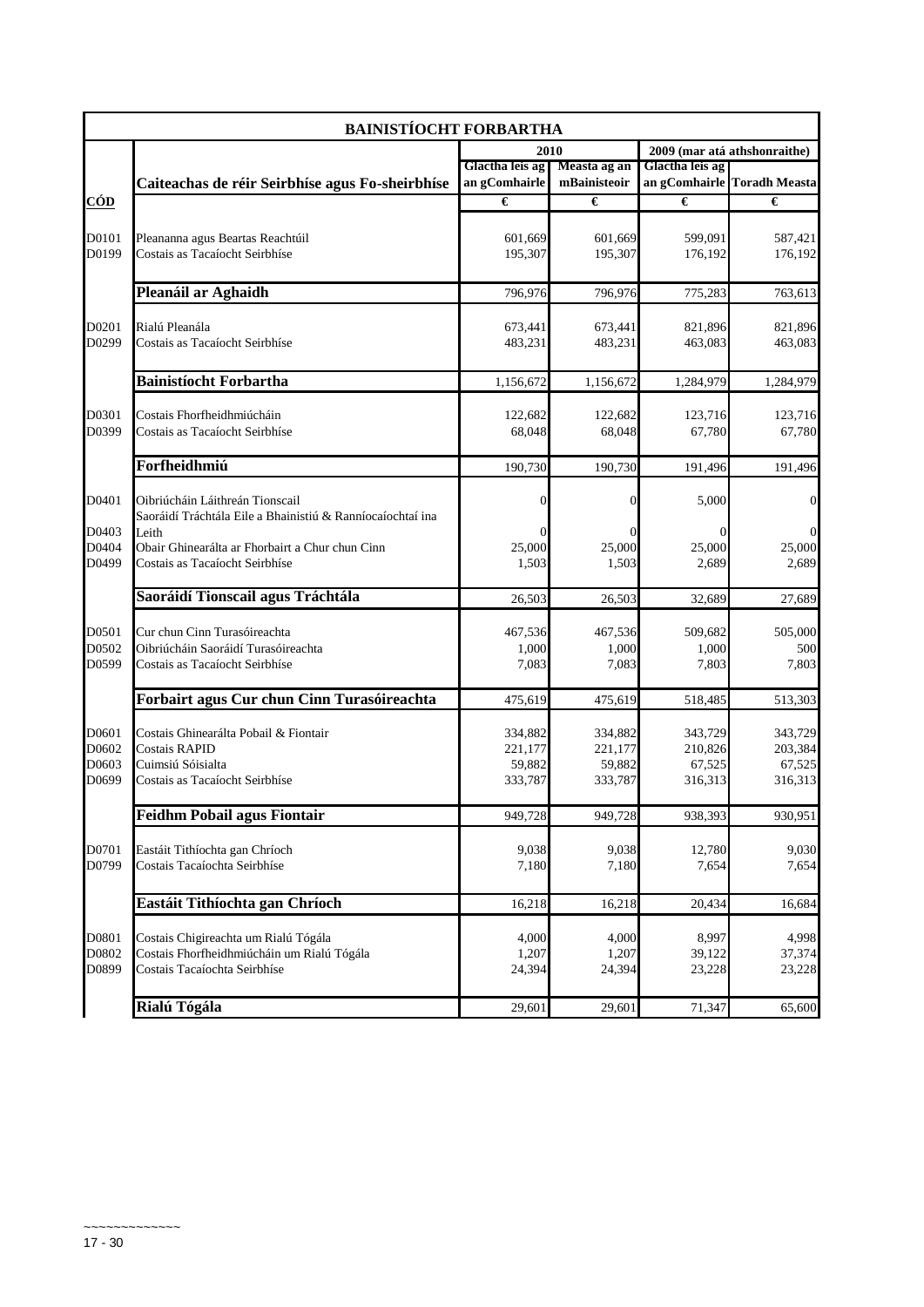|                   | <b>BAINISTÍOCHT FORBARTHA</b>                   |                 |              |                 |                             |  |
|-------------------|-------------------------------------------------|-----------------|--------------|-----------------|-----------------------------|--|
|                   | 2009 (mar atá athshonraithe)<br>2010            |                 |              |                 |                             |  |
|                   |                                                 | Glactha leis ag | Measta ag an | Glactha leis ag |                             |  |
|                   | Caiteachas de réir Seirbhíse agus Fo-sheirbhíse | an gComhairle   | mBainisteoir |                 | an gComhairle Toradh Measta |  |
| CÓD               |                                                 | €               | €            | €               | €                           |  |
|                   |                                                 |                 |              |                 |                             |  |
| D0901             | Athnuachan Baile agus Sráidbhaile               | 66,502          | 66,502       | 72,461          | 70,842                      |  |
| D0902             | Tionscadail AE                                  |                 |              |                 | $\boldsymbol{0}$            |  |
| D0903             | Nascadh Bailte                                  |                 |              |                 | $\boldsymbol{0}$            |  |
| D0904             | Oifig Eorpach                                   |                 |              |                 | $\boldsymbol{0}$            |  |
| D0905             | Forbairt & Cur chun Cinn Eacnamaíochta          |                 |              |                 |                             |  |
| D0999             | Costais Tacaíochta Seirbhíse                    | 55,140          | 55,140       | 53,928          | 53,928                      |  |
|                   | Forbairt agus Cur chun Cinn Eacnamaíochta       | 121,642         | 121,642      | 126,389         | 124,770                     |  |
| D <sub>1001</sub> | Costais Bainistíochta Réadmhaoine               | 331,535         | 331,535      | 338,865         | 333,415                     |  |
| D1099             | Costais Tacaíochta Seirbhíse                    | 116.176         | 116,176      | 111,787         | 111,787                     |  |
|                   | <b>Bainistíocht Réadmhaoine</b>                 | 447,711         | 447,711      | 450,652         | 445,202                     |  |
| D1101             | Seirbhísí Oidhreachta                           | $\Omega$        |              |                 | $\mathbf{0}$                |  |
| D1102             | Seirbhísí Caomhnaithe                           | 82,000          | 82,000       | 87,500          | 92,500                      |  |
| D1103             | Deontais Chaomhnaithe                           |                 |              |                 | $\overline{0}$              |  |
| D1199             | Costais Tacaíochta Seirbhíse                    | 94,093          | 94,093       | 98,774          | 93,242                      |  |
|                   | Seirbhísí Oidhreachta agus Caomhnúcháin         | 176,093         | 176,093      | 186,274         | 185,742                     |  |
| D1201             | Áisíneacht & Seirbhís Inaisíoctha               | 439,945         | 439,945      | 321,825         | 334,999                     |  |
| D1299             | Costais Tacaíochta Seirbhíse                    | 172,063         | 172,063      | 137,549         | 137,549                     |  |
|                   | Áisíneacht & Seirbhísí Inaisíoctha              | 612,008         | 612,008      | 459,374         | 472,548                     |  |
|                   | <b>Iomlán Rannán Seirbhíse</b>                  | 4,999,501       | 4,999,501    | 5,055,795       | 5,022,576                   |  |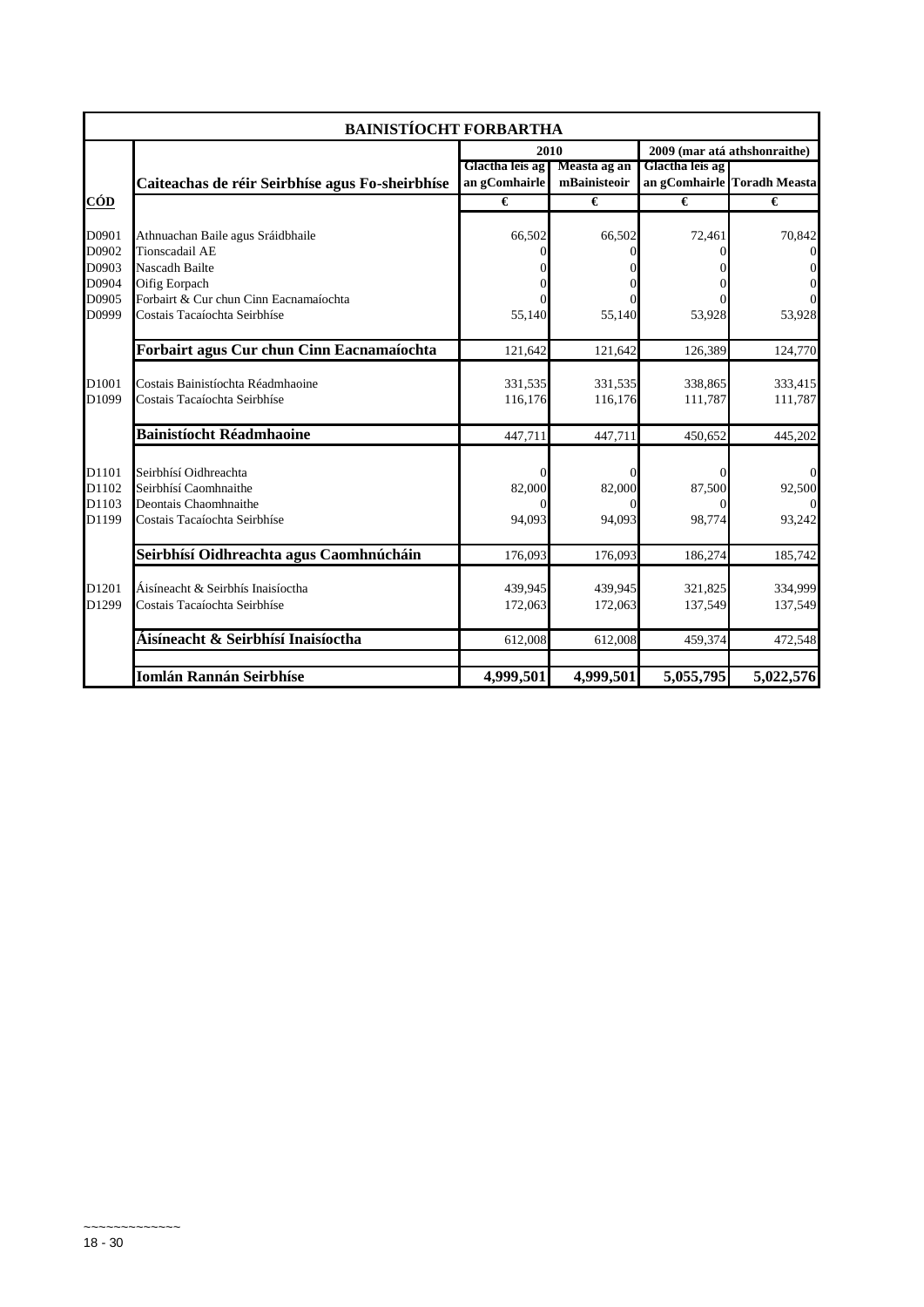| <b>BAINISTÍOCHT FORBARTHA</b>                             |                                  |                              |                 |                             |  |  |
|-----------------------------------------------------------|----------------------------------|------------------------------|-----------------|-----------------------------|--|--|
|                                                           |                                  | 2010                         |                 | 2009                        |  |  |
| <b>Ioncam de réir Foinse</b>                              | Glactha leis ag<br>an gComhairle | Measta ag an<br>mBainisteoir | Glactha leis ag | an gComhairle Toradh Measta |  |  |
|                                                           | €                                | €                            | €               | €                           |  |  |
| <b>Deontais Rialtais</b>                                  |                                  |                              |                 |                             |  |  |
| Comhshaoil, Oidhreacht & Rialtas Áitiúil                  | 646,762                          | 646,762                      | 488,116         | 609,274                     |  |  |
| Ealaíon, Spórt & Turasóireacht                            | 0                                |                              |                 |                             |  |  |
| Eile                                                      | 0                                |                              |                 |                             |  |  |
| Deontais agus Fóirdheontais Iomlána<br>(a)                | 646,762                          | 646,762                      | 488,116         | 609,274                     |  |  |
| Earraí agus Seirbhísí                                     |                                  | 0                            |                 |                             |  |  |
| Táillí Pleanála                                           | 257,500                          | 257,500                      | 484,700         | 229,075                     |  |  |
| Díol/Ligean ar Cíos réadmhaoine eile/Suíomhanna Tionscail | 264,358                          | 264,358                      | 274,637         | 264,707                     |  |  |
| Aoisliúntas                                               | 95,081                           | 95,081                       | 87,523          | 87,523                      |  |  |
| Seirbhísí Áisíneachta & Oibreacha Inaisíoctha             | $\theta$                         |                              |                 |                             |  |  |
| Ranníocaíochtaí Údaráis Áitiúil                           | 0                                |                              |                 |                             |  |  |
| Ioncam eile                                               | 90,000                           | 90,000                       | 100,000         | 156,161                     |  |  |
| Earraí agus Seirbhísí Iomlána<br>(b)                      | 706,939                          | 706,939                      | 946,860         | 737,466                     |  |  |
| <b>Ioncam Iomlán</b><br>$c=(a+b)$                         | 1,353,701                        | 1,353,701                    | 1,434,976       | 1,346,740                   |  |  |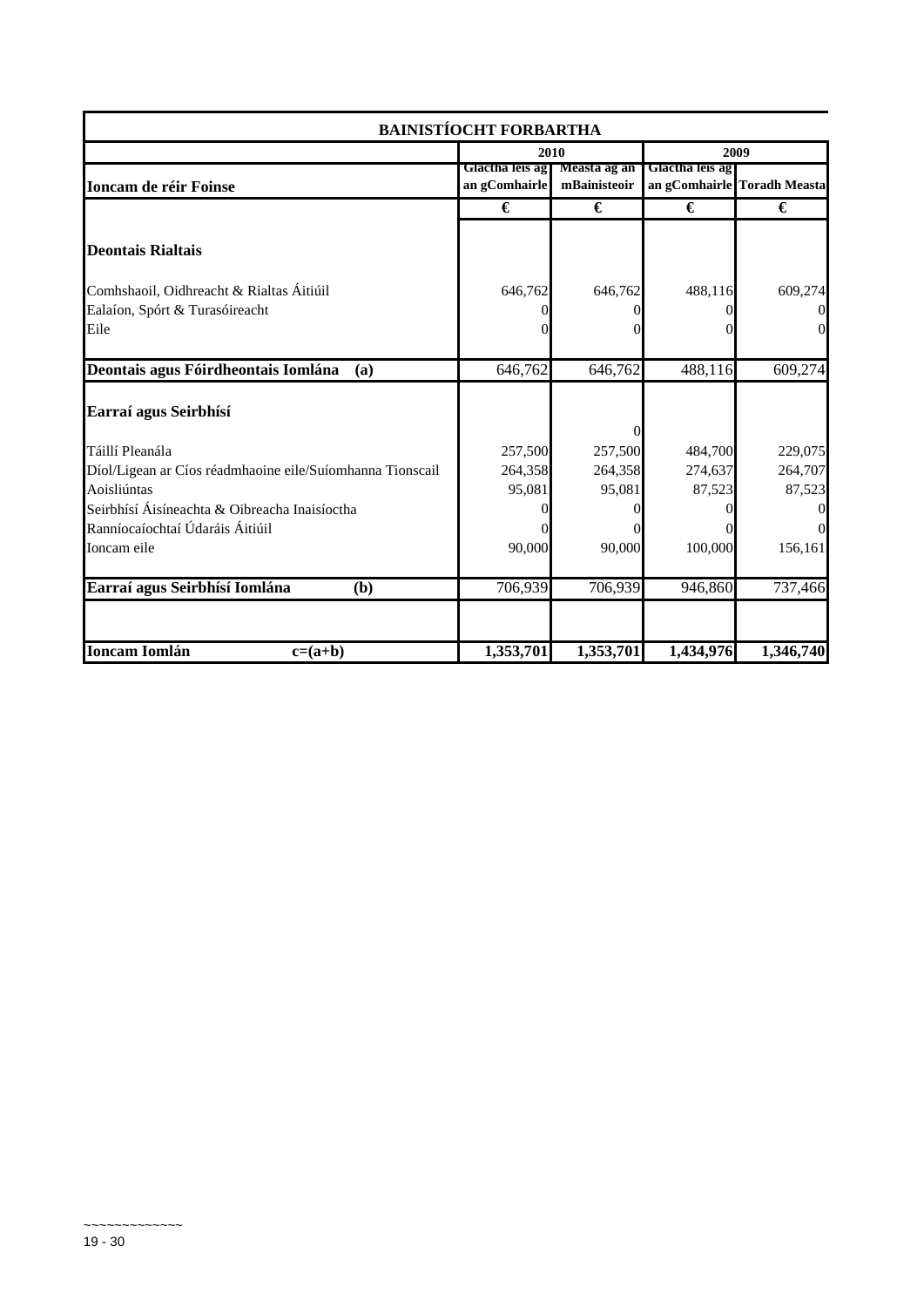|                | SEIRBHÍSÍ COMHSHAOIL                                                                            |                                      |                      |                      |                                      |  |
|----------------|-------------------------------------------------------------------------------------------------|--------------------------------------|----------------------|----------------------|--------------------------------------|--|
|                |                                                                                                 | 2010<br>2009 (mar atá athshonraithe) |                      |                      |                                      |  |
|                |                                                                                                 | Glactha leis ag                      | Measta ag an         | Glactha leis ag      |                                      |  |
|                | Caiteachas de réir Seirbhíse agus Fo-sheirbhíse                                                 | an gComhairle                        | mBainisteoir         |                      | an gComhairle Toradh Measta          |  |
| <u>CÓD</u>     |                                                                                                 | €                                    | €                    | €                    | €                                    |  |
|                |                                                                                                 |                                      |                      |                      |                                      |  |
| E0101          | Oibriúcháin Líonta Talún                                                                        | 0                                    |                      |                      | 0                                    |  |
| E0102<br>E0103 | Ranníocaíocht d'Údaráis Áitiúla Eile - Saoráidí Líonta Talún<br>Costais Iarchúraim Líonta Talún |                                      |                      | 75,000               | 75,000                               |  |
| E0199          | Costais Tacaíochta Seirbhíse                                                                    | 71,522                               | 71,522               | 53,747               | 64,340                               |  |
|                |                                                                                                 |                                      |                      |                      |                                      |  |
|                | Oibriú agus Iarchúram Líonta Talún                                                              | 71,522                               | 71,522               | 128,747              | 139,340                              |  |
| E0201          | Oibriúcháin Saoráidí Athchúrsála                                                                | 65,000                               | 65,000               | 79,000               | 79,000                               |  |
| E0202          | Oibriúcháin Ionad Tabhair Leat                                                                  |                                      |                      |                      |                                      |  |
| E0204          | Seirbhísí Athchúrsála Eile                                                                      | 5,000                                | 5,000                | 5,000                | 5,000                                |  |
| E0299          | Costais Tacaíochta Seirbhíse                                                                    | 139,791                              | 139,791              | 125,921              | 131,486                              |  |
|                | Oibriúcháin Saoráidí Aisghabhála & Athchúrsála                                                  |                                      |                      |                      |                                      |  |
|                |                                                                                                 | 209,791                              | 209,791              | 209,921              | 215,486                              |  |
|                |                                                                                                 |                                      |                      |                      |                                      |  |
| E0301          | Oibriúcháin Saoráidí Dramhaíola go Fuinneamh                                                    |                                      |                      |                      | 0                                    |  |
| E0399          | Costais Tacaíochta Seirbhíse                                                                    |                                      |                      |                      | $\mathbf{0}$                         |  |
|                |                                                                                                 |                                      |                      |                      |                                      |  |
|                | Oibriúcháin Saoráidí Dramhaíola go Fuinneamh                                                    | $\theta$                             | $\theta$             | $\theta$             | $\theta$                             |  |
| E0401          | Seirbhísí Bailiúcháin um Dhramhaíl Athchúrsála                                                  | $\Omega$                             | 0                    | 0                    |                                      |  |
| E0402          | Seirbhísí Bailiúcháin um Dhramhaíl Orgánach                                                     | 0                                    | 0                    | $\Omega$             | $\boldsymbol{0}$<br>$\boldsymbol{0}$ |  |
| E0403          | Seirbhísí Bailiúcháin um Dhramhaíl Iarmharach                                                   |                                      |                      |                      | $\boldsymbol{0}$                     |  |
| E0404          | Seirbhísí Bailiúcháin um Dhramhaíl Tráchtála                                                    | 0                                    |                      |                      | $\theta$                             |  |
| E0406          | Ranníocaíocht do Sheirbhísí Bailiúcháin Dramhaíola                                              | 565,040                              | 565,040              | 600,000              | 550,000                              |  |
| E0407          | Costais Eile Bailiúchán Dramhaíola                                                              | 100,000                              | 100,000              | 100,000              | 100,000                              |  |
| E0499          | Costais Tacaíochta Seirbhíse                                                                    | 131,134                              | 131,134              | 113,599              | 121,296                              |  |
|                | Soláthar Seirbhísí Dramhaíola go Bailiúchán                                                     | 796,174                              | 796,174              | 813,599              | 771,296                              |  |
|                |                                                                                                 |                                      |                      |                      |                                      |  |
| E0501          | Seirbhís Maor Bruscair                                                                          | 224,712                              | 224,712              | 216,578              | 216,578                              |  |
| E0502          | Tionscnaimh um Rialú Bruscair                                                                   | 164,910                              | 164,910              | 128,966              | 147,867                              |  |
| E0503<br>E0599 | Seirbhísí Feasachta Comhshaoil<br>Costais Tacaíochta Seirbhíse                                  | 25,300<br>312,058                    | 25,300<br>312,058    | 25,300<br>348,473    | 25,300<br>325,154                    |  |
|                |                                                                                                 |                                      |                      |                      |                                      |  |
|                | <b>Bainistíocht Bruscair</b>                                                                    | 726,980                              | 726,980              | 719,317              | 714,899                              |  |
| E0601          | Oibriú Seirbhís Glantacháin Sráideanna                                                          |                                      |                      |                      | 2,615,736                            |  |
| E0602          | Soláthar agus Feabhsú Boscaí Bruscair                                                           | 2,325,709<br>470,000                 | 2,325,709<br>470,000 | 2,737,736<br>480,000 | 480,000                              |  |
| E0699          | Costais Tacaíochta Seirbhíse                                                                    | 843,296                              | 843,296              | 844,871              | 837,293                              |  |
|                |                                                                                                 |                                      |                      |                      |                                      |  |
|                | <b>Glanadh Sráideanna</b>                                                                       | 3,639,005                            | 3,639,005            | 4,062,607            | 3,933,030                            |  |
|                | Monatóireacht ar Rialacháin i leith Dramhaíola (lena n-áirítear                                 |                                      |                      |                      |                                      |  |
| E0701          | Láithreáin Líonta Talún Príobháideacha)                                                         | 159,139                              | 159,139              | 199,967              | 180,718                              |  |
| E0702          | Forfheidhmiú Rialachán i leith Dramhaíola                                                       | 1,500                                | 1,500                | 1,500                | 1,500                                |  |
| E0799          | Costais Tacaíochta Seirbhíse                                                                    | 70,858                               | 70,858               | 76,281               | 76,281                               |  |
|                | Forfheidhmiú                                                                                    | 231,497                              | 231,497              | 277,748              | 258,499                              |  |
|                |                                                                                                 |                                      |                      |                      |                                      |  |

 $~\sim$ ~~~~~~~~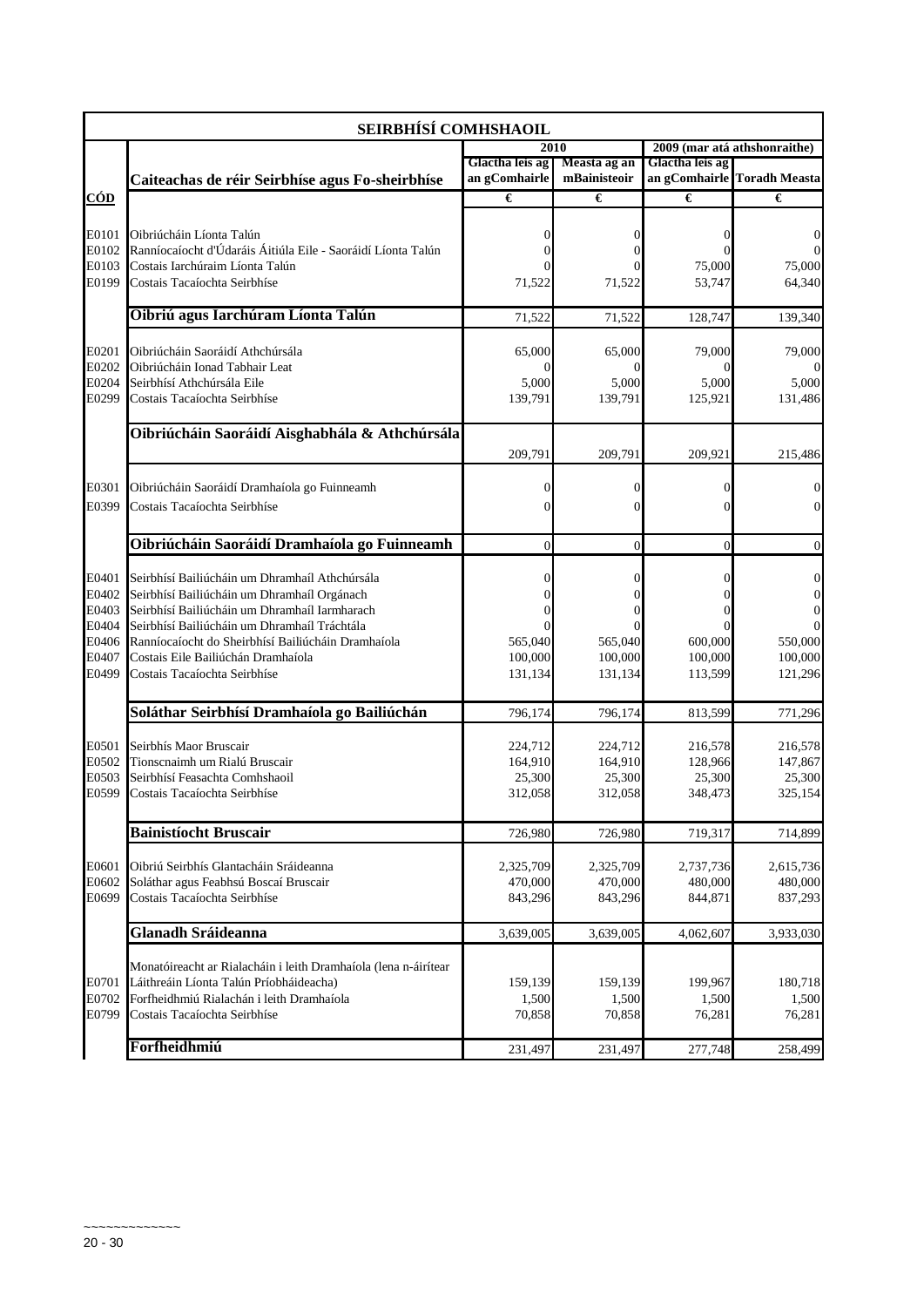|                | <b>SEIRBHÍSÍ COMHSHAOIL</b>                                                               |                         |                       |                                                 |                             |  |
|----------------|-------------------------------------------------------------------------------------------|-------------------------|-----------------------|-------------------------------------------------|-----------------------------|--|
|                |                                                                                           | 2010<br>Glactha leis ag | Measta ag an          | 2009 (mar atá athshonraithe)<br>Glactha leis ag |                             |  |
|                | Caiteachas de réir Seirbhíse agus Fo-sheirbhíse                                           | an gComhairle           | mBainisteoir          |                                                 | an gComhairle Toradh Measta |  |
| <u>CÓD</u>     |                                                                                           | €                       | €                     | €                                               | €                           |  |
| E0801          | Plean Bainistíochta Dramhaíola<br>Ranníocaíocht do Phleanáil Bainistíochta Dramhaíola ag  | $\Omega$                | $\Omega$              | $\Omega$                                        | $\theta$                    |  |
| E0802          | Comhlachtaí                                                                               | 48.221                  | 48,221                | 59,641                                          | 59,641                      |  |
| E0899          | Costais Tacaíochta Seirbhíse                                                              | 105,629                 | 105,629               | 107,796                                         | 105,586                     |  |
|                | Pleanáil Bainistíochta Dramhaíola                                                         | 153,850                 | 153,850               | 167,437                                         | 165,227                     |  |
| E0901          | Cothabháil Tailte Adhlactha                                                               | 468,257                 | 468,257               | 467,451                                         | 491,423                     |  |
| E0999          | Costais Tacaíochta Seirbhíse                                                              | 189,894                 | 189,894               | 170,780                                         | 170,780                     |  |
|                | Cothabháil Tailte Adhlactha                                                               | 658,151                 | 658,151               | 638,231                                         | 662,203                     |  |
| E1001          | Costais Oibriúcháin Cosaint Shibhialta                                                    | 113,097                 | 113,097               | 114,395                                         | 108,000                     |  |
| E1002          | Foirgnimh Chontúirteacha                                                                  | 5,000                   | 5,000                 | 10,000                                          | 10,000                      |  |
| E1003<br>E1004 | Pleanáil Éigeandála<br>Láithreáin Tréigthe                                                | $\Omega$<br>20,000      | 0<br>20,000           | 25,000                                          | 20,000                      |  |
| E1005          | Oibriú Sábháilteachta Uisce                                                               | 10,380                  | 10,380                | 10.000                                          | 12,000                      |  |
| E1099          | Costais Tacaíochta Seirbhíse                                                              | 89,321                  | 89,321                | 88,870                                          | 88,870                      |  |
|                | Sábháilteacht Struchtúir agus Áiteacha                                                    | 237,798                 | 237,798               | 248,265                                         | 238,870                     |  |
| E1101          | Oibriú an tSeirbhís Briogáid Dóiteáin                                                     | 5,565,651               | 5,565,651             | 5,749,980                                       | 5,749,982                   |  |
| E1103          | Oiliúint Seirbhísí Dóiteáin                                                               | 240,000                 | 240,000               | 180,000                                         | 180,000                     |  |
| E1104<br>E1199 | Oibriú Seirbhíse Otharchairr<br>Costais Tacaíochta Seirbhíse                              | $\Omega$<br>3,127,866   | $\Omega$<br>3,127,866 | $\Omega$<br>3,027,364                           | 2,981,656                   |  |
|                | Oibriú Seirbhíse Dóiteáin                                                                 | 8,933,517               | 8,933,517             | 8,957,344                                       | 8,911,637                   |  |
| E1201          | Costais as Teastais um Rialú Sábháilteachta Dóiteáin                                      | 11,039                  | 11,039                | 11,586                                          | 11,575                      |  |
| E1202          | Cosc Dóiteáin agus Oideachas                                                              | 15,000                  | 15,000                | 15,000                                          | 26,883                      |  |
| E1203<br>E1299 | Cigireacht/Maoirseacht ar Shaoráidí Tráchtála<br>Costais Tacaíochta Seirbhíse             | 4,513                   | 4,513                 | 4,180                                           | 4,180                       |  |
|                | <b>Cosc Dóiteáin</b>                                                                      | 30,552                  | 30.552                | 30,766                                          | 42,638                      |  |
| E1301<br>E1302 | Bainistíocht Caighdeáin Uisce<br>Ceadúnú Caighdeán Aeir agus Torainn agus Maoirseacht air | 68,428                  | 68,428                | 90,293                                          | 72,264                      |  |
| E1399          | Costais Tacaíochta Seirbhíse                                                              | 45,749                  | 45,749                | 45,926                                          | 45,926                      |  |
|                | Caighdeán Uisce, Truailliú Aeir agus Torainn                                              | 114,177                 | 114,177               | 136,219                                         | 118,190                     |  |
| E1401<br>E1499 | Áisíneacht & Seirbhís Inaisíoctha<br>Costais Tacaíochta Seirbhíse                         | 2,725,366<br>585,991    | 2,725,366<br>585,991  | 2,854,281<br>492,642                            | 2,700,000<br>492,642        |  |
|                | Áisíneacht & Seirbhísí Inaisíoctha                                                        |                         |                       |                                                 |                             |  |
|                |                                                                                           | 3,311,357               | 3,311,357             | 3,346,923                                       | 3,192,642                   |  |
|                | <b>Iomlán Rannán Seirbhíse</b>                                                            | 19,114,371              | 19,114,371            | 19,737,124                                      | 19,363,957                  |  |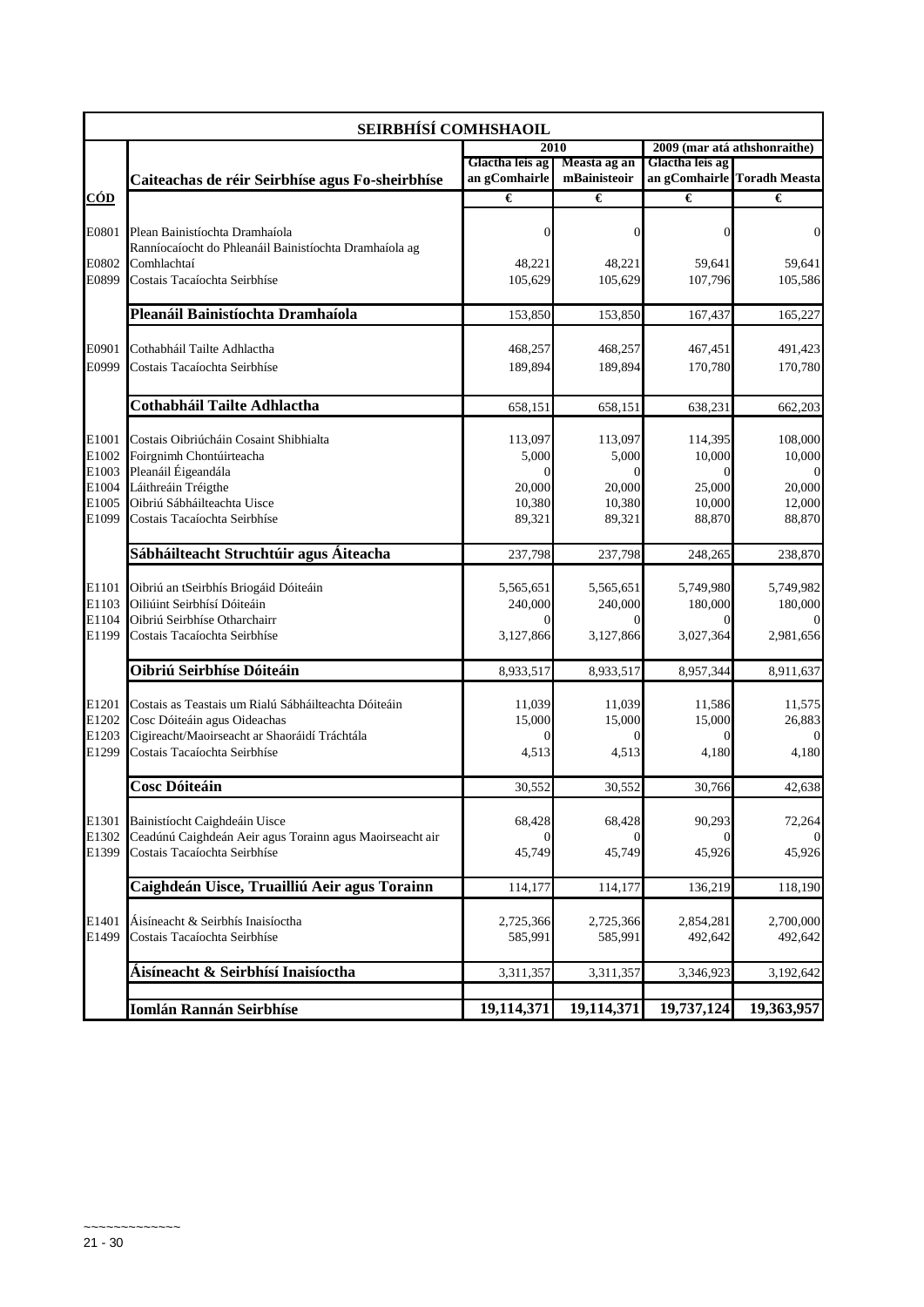| SEIRBHÍSÍ COMHSHAOIL                          |                                  |                              |                                  |                      |  |  |  |
|-----------------------------------------------|----------------------------------|------------------------------|----------------------------------|----------------------|--|--|--|
|                                               |                                  | 2010                         |                                  | 2009                 |  |  |  |
| <b>Ioncam de réir Foinse</b>                  | Glactha leis ag<br>an gComhairle | Measta ag an<br>mBainisteoir | Glactha leis ag<br>an gComhairle | <b>Toradh Measta</b> |  |  |  |
|                                               | €                                | €                            | €                                | €                    |  |  |  |
| <b>Deontais Rialtais</b>                      |                                  |                              |                                  |                      |  |  |  |
| Comhshaoil, Oidhreacht & Rialtas Áitiúil      | 352,490                          | 352,490                      | 305,250                          | 408,911              |  |  |  |
| Gnóthaí Sóisialacha & Teaghlaigh              | 142,000                          | 142,000                      | 142,000                          | 145,399              |  |  |  |
| Cosaint                                       | 82,219                           | 82,219                       | 82,219                           | 75,805               |  |  |  |
| Eile                                          | 4,000                            | 4,000                        | 4,000                            | 4,000                |  |  |  |
| Deontais & Fóirdheontais Iomlána<br>(a)       | 580,709                          | 580,709                      | 533,469                          | 634,115              |  |  |  |
| Earraí agus Seirbhísí                         |                                  |                              |                                  |                      |  |  |  |
| Muirir Bruscair Tí                            |                                  |                              |                                  | $\boldsymbol{0}$     |  |  |  |
| Muirir Bruscair Tráchtála                     |                                  |                              |                                  | $\overline{0}$       |  |  |  |
| Táillí Líonta Talún                           |                                  |                              |                                  | $\Omega$             |  |  |  |
| Muirir Dóiteáin                               | 224,000                          | 224,000                      | 315,787                          | 222,766              |  |  |  |
| Aoisliúntas                                   | 454,573                          | 454,573                      | 446,060                          | 446,060              |  |  |  |
| Seirbhísí Áisíneachta & Oibreacha Inaisíoctha |                                  | 0                            |                                  | $\Omega$             |  |  |  |
| Ranníocaíochtaí Údaráis Áitiúil               | 5,734,655                        | 5,734,655                    | 5,654,086                        | 5,707,688            |  |  |  |
| Ioncam eile                                   | 585,756                          | 585,756                      | 460,749                          | 508,699              |  |  |  |
| Earraí agus Seirbhísí Iomlána<br>(b)          | 6,998,984                        | 6,998,984                    | 6,876,682                        | 6,885,213            |  |  |  |
| <b>Ioncam Iomlán</b><br>$c=(a+b)$             | 7,579,693                        | 7,579,693                    | 7,410,151                        | 7,519,328            |  |  |  |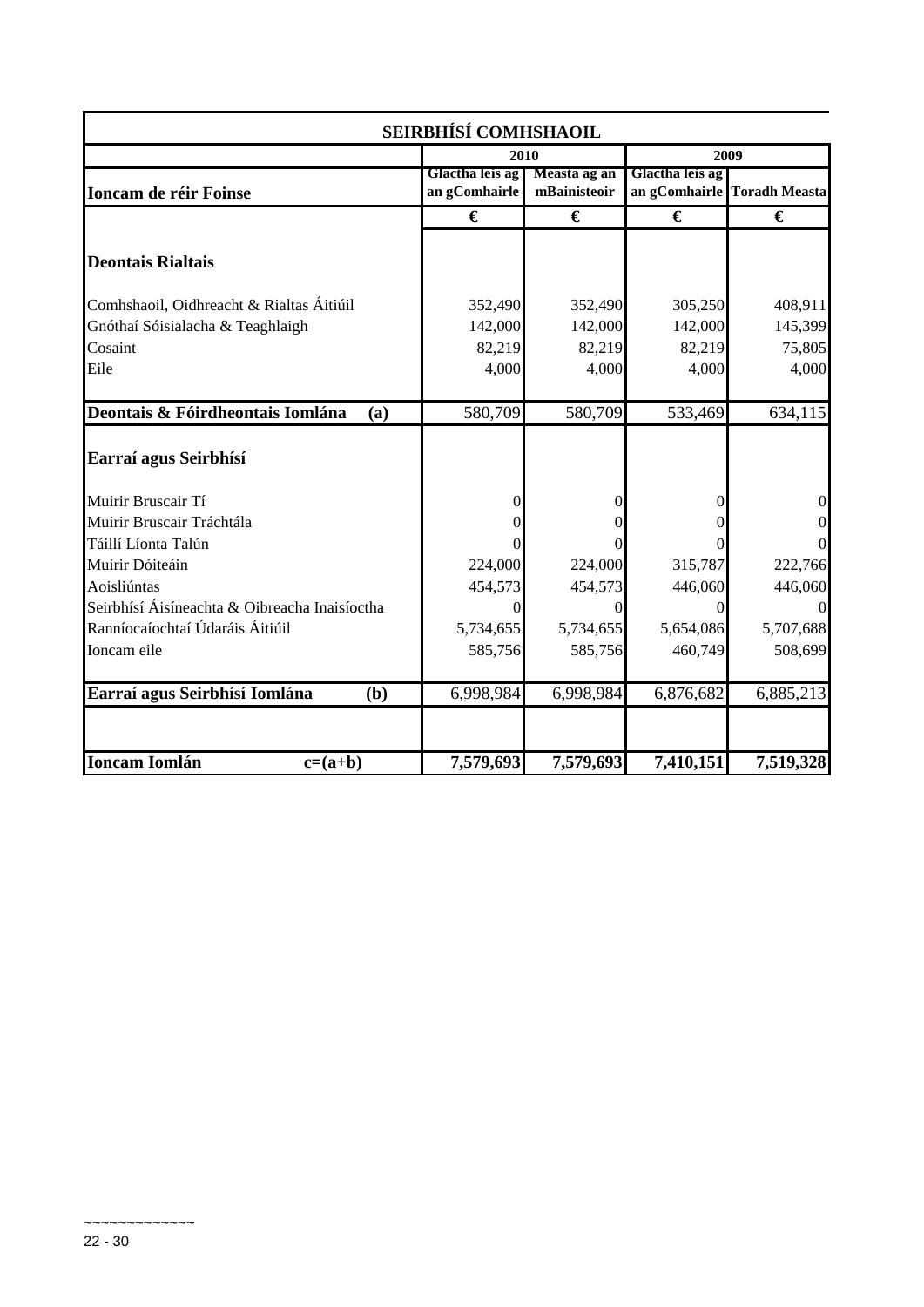|            | <b>CAITHEAMH AIMSIRE &amp; SAORÁIDÍ</b>                       |                                  |                              |                 |                              |
|------------|---------------------------------------------------------------|----------------------------------|------------------------------|-----------------|------------------------------|
|            |                                                               |                                  | 2010                         |                 | 2009 (mar atá athshonraithe) |
|            | Caiteachas de réir Seirbhíse agus Fo-sheirbhíse               | Glactha leis ag<br>an gComhairle | Measta ag an<br>mBainisteoir | Glactha leis ag | an gComhairle Toradh Measta  |
| <u>CÓD</u> |                                                               | €                                | €                            | €               | €                            |
| F0101      | Oibriúcháin Saoráidí Fóillíochta                              | 503,784                          | 503,784                      | 508,384         | 504,179                      |
| F0103      | Ranníocaíocht do Shaoráidí Fóillíochta Comhlachtaí Seachtrach | 55,000                           | 55,000                       | 65,000          | 65,000                       |
| F0199      | Costais Tacaíochta Seirbhíse                                  | 1,932                            | 1,932                        | 2,029           | 2,029                        |
|            | Oibriúcháin Saoráidí Fóillíochta                              | 560,716                          | 560,716                      | 575,413         | 571,208                      |
| F0201      | Oibriúcháin Seirbhíse Leabharlainne                           | 1,624,437                        | 1,624,437                    | 1,693,105       | 1,634,269                    |
| F0202      | Seirbhís Chartlainne                                          | 84,609                           | 84,609                       | 123,341         | 85,000                       |
| F0204      | Ceannach Leabhar, Dlúthdhioscaí, srl.                         | 112,300                          | 112,300                      | 134,800         | 134,750                      |
| F0205      | Ranníocaíochtaí d'Eagraíochtaí Leabharlainne                  | 19,300                           | 19,300                       | 19,300          | 19,300                       |
| F0299      | Costais Tacaíochta Seirbhíse                                  | 766,158                          | 766,158                      | 726,827         | 726,827                      |
|            | Oibriú Seirbhíse Leabharlainne agus Cartlainne                | 2,606,804                        | 2,606,804                    | 2,697,373       | 2,600,146                    |
| F0301      | Páirceanna, Faichí & Spáis Oscailte                           | 1,378,519                        | 1,378,519                    | 1,539,661       | 1,409,431                    |
| F0302      | Áiteanna Spraoi                                               | 19,800                           | 19,800                       | 22,000          | 22,000                       |
| F0303      | Tránna                                                        | 0                                |                              |                 |                              |
| F0399      | Costais Tacaíochta Seirbhíse                                  | 503,059                          | 503,059                      | 480,661         | 480,229                      |
|            | Oibriúcháin Aiteanna Fóillíochta Amuigh                       | 1,901,378                        | 1,901,378                    | 2,042,322       | 1,911,660                    |
| F0401      | Deontais Phobail                                              | 60,000                           | 60,000                       | 55,000          | 55,000                       |
| F0402      | Oibriú Halla Spóirt/Staidiam                                  | $\Omega$                         | $\Omega$                     | $\theta$        |                              |
| F0403      | Áiseanna Pobail                                               |                                  |                              |                 | $\overline{0}$               |
| F0404      | Forbairt Caithimh Aimsire                                     |                                  |                              | 25,000          | 26,022                       |
| F0499      | Costais Tacaíochta Seirbhíse                                  | 7,514                            | 7,514                        | 7,890           | 7,890                        |
|            | Spórt Pobail agus Forbairt Caithimh Aimsire                   | 67,514                           | 67,514                       | 87,890          | 88,912                       |
| F0501      | Riar an Chlár Ealaíon                                         | 508,649                          | 508,649                      | 579,245         | 561,401                      |
| F0502      | Ranníocaíochtaí do Chlár Ealaíon Comhlachtaí eile             | 119,000                          | 119,000                      | 134,000         | 150,203                      |
| F0503      | Oibriúcháin Músaem                                            | 177,825                          | 177,825                      | 249,359         | 228,366                      |
| F0504      | Oibriúcháin Saoráidí Oidhreachta/Léirithe                     | $\boldsymbol{0}$                 | $\overline{0}$               | $\mathbf 0$     | $\mathbf{0}$                 |
|            | F0505 Féilte & Ceolchoirmeacha                                |                                  |                              |                 | $\mathbf{0}$                 |
| F0599      | Costais Tacaíochta Seirbhíse                                  | 299,724                          | 299,724                      | 307,928         | 307,928                      |
|            | Oibriú an Chlár Ealaíon                                       | 1,105,198                        | 1,105,198                    | 1,270,532       | 1,247,899                    |
| F0601      | Áisíneacht & Seirbhís Inaisíoctha                             | $\mathbf{0}$                     | $\overline{0}$               | 0               | $\mathbf{0}$                 |
| F0699      | Costais Tacaíochta Seirbhíse                                  | $\theta$                         | $\Omega$                     | 0               | $\mathbf{0}$                 |
|            | Áisíneacht & Seirbhísí Inaisíoctha                            | $\boldsymbol{0}$                 | $\mathbf{0}$                 | $\Omega$        | $\mathbf{0}$                 |
|            | <b>Iomlán Rannán Seirbhíse</b>                                | 6,241,610                        | 6,241,610                    | 6,673,530       | 6,419,826                    |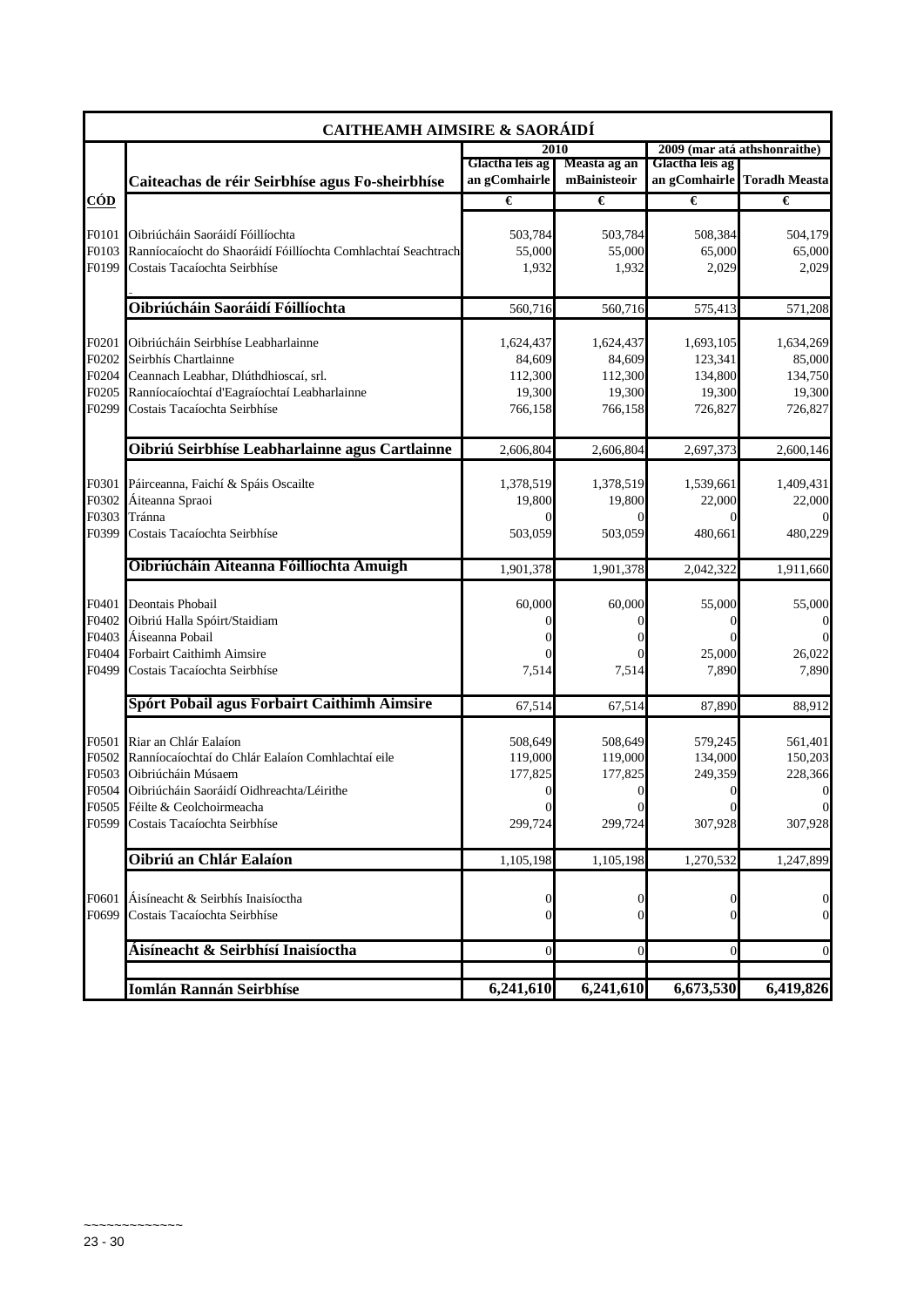|                                               | <b>CAITHEAMH AIMSIRE &amp; SAORÁIDÍ</b> |                              |                                  |                      |  |
|-----------------------------------------------|-----------------------------------------|------------------------------|----------------------------------|----------------------|--|
|                                               |                                         | 2010                         | 2009                             |                      |  |
| <b>Ioncam de réir Foinse</b>                  | Glactha leis ag<br>an gComhairle        | Measta ag an<br>mBainisteoir | Glactha leis ag<br>an gComhairle | <b>Toradh Measta</b> |  |
|                                               | €                                       | €                            | €                                | €                    |  |
| <b>Deontais Rialtais</b>                      |                                         |                              |                                  |                      |  |
| Comhshaol, Oidhreacht & Rialtas Áitiúil       | 26,000                                  | 26,000                       | 25,000                           | 25,000               |  |
| Oideachas agus Eolaíocht                      |                                         |                              |                                  |                      |  |
| Ealaíon, Spórt agus Turasóireacht             |                                         |                              |                                  |                      |  |
| Gnóthaí Sóisialacha & Teaghlaigh              | 61,000                                  | 61,000                       | 61,000                           | 61,000               |  |
| An Chomhairle Leabharlanna                    |                                         | 0                            |                                  |                      |  |
| An Chomhairle Ealaíon                         | 164,000                                 | 164,000                      | 224,700                          | 210,440              |  |
| Eile                                          |                                         |                              |                                  |                      |  |
| Deontais & Fóirdheontais Iomlána<br>(a)       | 251,000                                 | 251,000                      | 310,700                          | 296,440              |  |
| Earraí agus Seirbhísí                         |                                         |                              |                                  |                      |  |
| Táillí/Fíneálacha Leabharlainne               |                                         |                              |                                  |                      |  |
| Caitheamh Aimsire/Saoráidí/Cultúr             |                                         |                              |                                  |                      |  |
| Aoisliúntas                                   | 114,899                                 | 114,899                      | 113,162                          | 113,162              |  |
| Seirbhísí Áisíneachta & Oibreacha Inaisíoctha |                                         |                              |                                  |                      |  |
| Ranníocaíochtaí Údaráis Áitiúil               |                                         |                              |                                  |                      |  |
| Ioncam eile                                   | 98,600                                  | 98,600                       | 108,600                          | 106,377              |  |
| Earraí agus Seirbhísí Iomlána<br>(b)          | 213,499                                 | 213,499                      | 221,762                          | 219,539              |  |
|                                               |                                         |                              |                                  |                      |  |
| <b>Ioncam Iomlán</b><br>$c=(a+b)$             | 464,499                                 | 464,499                      | 532,462                          | 515,979              |  |

 $\sim$ ~~~~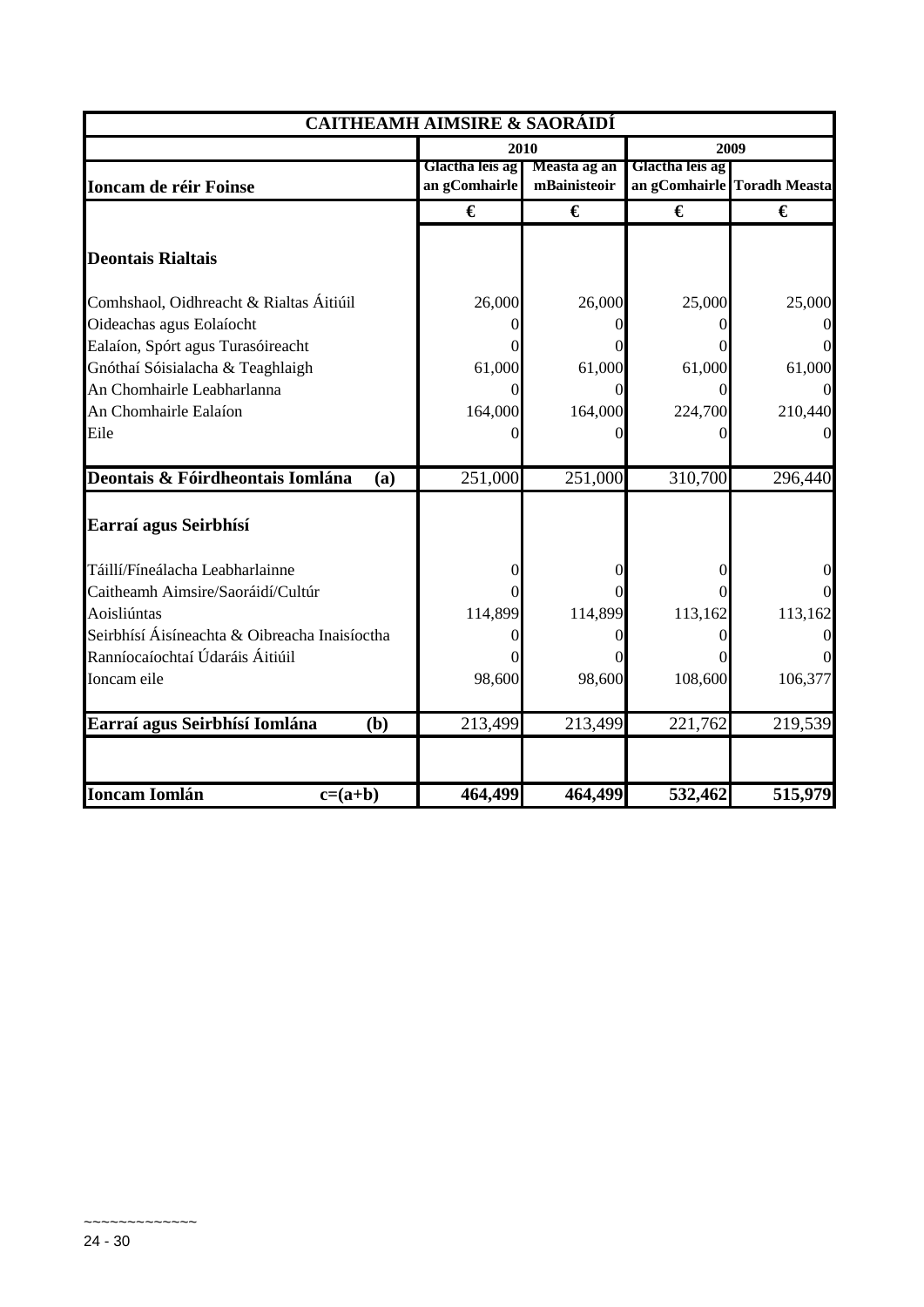|            | TALMHAÍOCHT, OIDEACHAS, SLÁINTE & LEAS                        |                 |                |                 |                              |
|------------|---------------------------------------------------------------|-----------------|----------------|-----------------|------------------------------|
|            |                                                               |                 | 2010           |                 | 2009 (mar atá athshonraithe) |
|            |                                                               | Glactha leis ag | Measta ag an   | Glactha leis ag |                              |
|            | Caiteachas de réir Seirbhíse agus Fo-sheirbhíse               | an gComhairle   | mBainisteoir   |                 | an gComhairle Toradh Measta  |
| <b>CÓD</b> |                                                               | €               | €              | €               | €                            |
| G0101      | Cothabháil Áiteanna Draenála Talún                            | 0               | $_{0}$         | 0               |                              |
| G0102      | Ranníocaíochtaí do Chomh-chomhlachtaí Draenála                |                 |                |                 |                              |
| G0103      |                                                               |                 |                |                 | 0                            |
|            | Íocaíocht Pinsean Talmhaíochta                                |                 |                |                 | 0                            |
| G0199      | Costais Tacaíochta Seirbhíse                                  | 0               |                |                 |                              |
|            | Costais Draenála Talún                                        | $\Omega$        | $\theta$       | $\theta$        | $\theta$                     |
| G0201      | Oibriú Piaraí                                                 | 0               |                | 0               | 0                            |
| G0203      | Oibriú Cuanta                                                 |                 |                |                 | 0                            |
| G0299      | Costais Tacaíochta Seirbhíse                                  | 0               |                |                 | $\mathbf{0}$                 |
|            |                                                               |                 |                |                 |                              |
|            | Oibriú agus Cothabháil Céanna agus Calafoirt                  | $\theta$        | $\overline{0}$ | $\theta$        | $\boldsymbol{0}$             |
| G0301      | Cothabháil Ghinearálta - Réigiún Chósta                       | $\theta$        | 0              | 0               | 0                            |
| G0302      | Cosaint Phleanáilte ar Réigiúin Chósta                        | 0               |                |                 | 0                            |
| G0399      | Costais Tacaíochta Seirbhíse                                  |                 |                |                 | $\boldsymbol{0}$             |
|            |                                                               |                 |                |                 |                              |
|            | <b>Cosaint Cósta</b>                                          | $\Omega$        | $\Omega$       | $\theta$        |                              |
| G0401      | Soláthar Seirbhíse Tréidliachta                               | 0               |                |                 | 0                            |
| G0402      | Cigireacht ar sheamlais srl                                   | 0               |                |                 |                              |
| G0403      | Sábháilteacht Bia                                             |                 |                |                 |                              |
| G0404      | Oibriú Seirbhíse Bardaí Madraí                                | 85,210          | 85,210         | 85,653          | 85,653                       |
| G0405      | Seirbhísí Leasa Ainmhithe Eile (lena n-áirítear Rialú Capall) | 186,400         | 186,400        | 102,700         | 142,700                      |
| G0499      | Costais Tacaíochta Seirbhíse                                  | $\Omega$        |                | 0               |                              |
|            |                                                               |                 |                |                 |                              |
|            | Seirbhís Tréidliachta                                         | 271,610         | 271,610        | 188,353         | 228,353                      |
| G0501      | Iocaíocht Deontas Ardoideachais                               | 2,000,000       | 2,000,000      | 1,594,000       | 1,594,000                    |
| G0502      | Riar Deontas Ardoideachais                                    | $\Omega$        |                |                 |                              |
| G0503      | Íocaíocht Pinsean CGO                                         | 5,085,789       | 5,085,789      | 4,415,554       | 6,299,564                    |
| G0504      | Riar Pinsean CGO                                              | 0               |                |                 |                              |
| G0505      | Ranníocaíocht do CGO                                          | 39,500          | 39,500         | 40,000          | 39,636                       |
| G0506      | Seirbhísí Oideachasúla Eile                                   | 5,000           | 5,000          | 10,000          | 5,000                        |
| G0507      | Béilí Scoile                                                  | 120,000         | 120,000        | 130,000         | 130,000                      |
| G0599      | Costais Tacaíochta Seirbhíse                                  | $\Omega$        | $\Omega$       | $\overline{0}$  | $\boldsymbol{0}$             |
|            | Seirbhísí Tacaíochta Oideachasúla                             | 7,250,289       | 7,250,289      | 6,189,554       | 8,068,200                    |
|            |                                                               |                 |                |                 |                              |
| G0601      | Áisíneacht & Seirbhísí Inaisíoctha                            | 0               | 0              | 0               | $\boldsymbol{0}$             |
| G0699      | Costais Tacaíochta Seirbhíse                                  | $\Omega$        | $\Omega$       | 0               | $\mathbf{0}$                 |
|            | Áisíneacht & Seirbhísí Inaisíoctha                            | $\Omega$        | $\mathbf{0}$   | $\Omega$        | $\mathbf{0}$                 |
|            |                                                               |                 |                |                 |                              |
|            | <b>Iomlán Rannán Seirbhíse</b>                                | 7,521,899       | 7,521,899      | 6,377,907       | 8,296,553                    |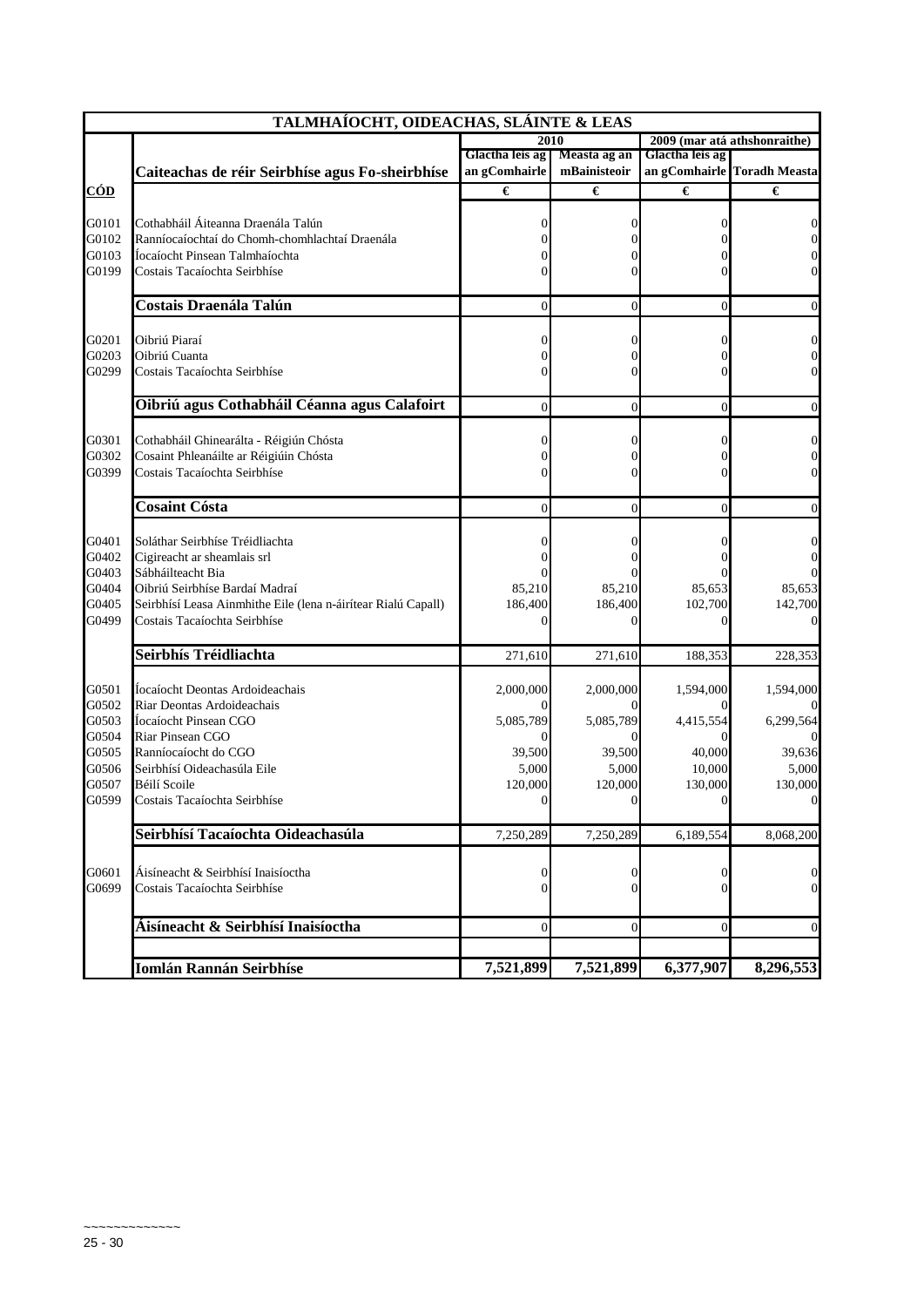| TALMHAÍOCHT, OIDEACHAS, SLÁINTE & LEAS        |                 |              |                 |                             |  |  |  |
|-----------------------------------------------|-----------------|--------------|-----------------|-----------------------------|--|--|--|
|                                               |                 | 2010         |                 | 2009                        |  |  |  |
|                                               | Glactha leis ag | Measta ag an | Glactha leis ag |                             |  |  |  |
| Ioncam de réir Foinse                         | an gComhairle   | mBainisteoir |                 | an gComhairle Toradh Measta |  |  |  |
|                                               | €               | €            | €               | €                           |  |  |  |
| <b>Deontais Rialtais</b>                      |                 |              |                 |                             |  |  |  |
| Comhshaoil, Oidhreacht & Rialtas Áitiúil      | 61,470          | 61,470       | 65,000          | 65,199                      |  |  |  |
| Ealaíona, Spórt agus Turasóireacht            |                 | 0            | $\Omega$        | $\Omega$                    |  |  |  |
| Oideachas agus Eolaíocht                      | 7,085,789       | 7,085,789    | 6,009,554       | 7,909,095                   |  |  |  |
| Iompar agus Mara                              | 183,000         | 183,000      | 80,000          | 133,600                     |  |  |  |
| Eile                                          |                 |              | $\Omega$        |                             |  |  |  |
| Deontais & Fóirdheontais Iomlána<br>(a)       | 7,330,259       | 7,330,259    | 6,154,554       | 8,107,894                   |  |  |  |
| Earraí agus Seirbhísí                         |                 |              |                 |                             |  |  |  |
| Aoisliúntas                                   |                 |              |                 | $\Omega$                    |  |  |  |
| Seirbhísí Áisíneachta & Oibreacha Inaisíoctha | 18,947          | 18,947       | 12,000          | 12,000                      |  |  |  |
| Ranníocaíochtaí Údaráis Áitiúil               |                 |              | $\Omega$        | $\Omega$                    |  |  |  |
| Ioncam eile                                   | 6,800           | 6,800        | 19,000          | 12,240                      |  |  |  |
| Earraí agus Seirbhísí Iomlána<br>(b)          | 25,747          | 25,747       | 31,000          | 24,240                      |  |  |  |
| <b>Ioncam Iomlán</b><br>$c=(a+b)$             | 7,356,006       | 7,356,006    | 6,185,554       | 8,132,134                   |  |  |  |

 $\sim$ ~~~~~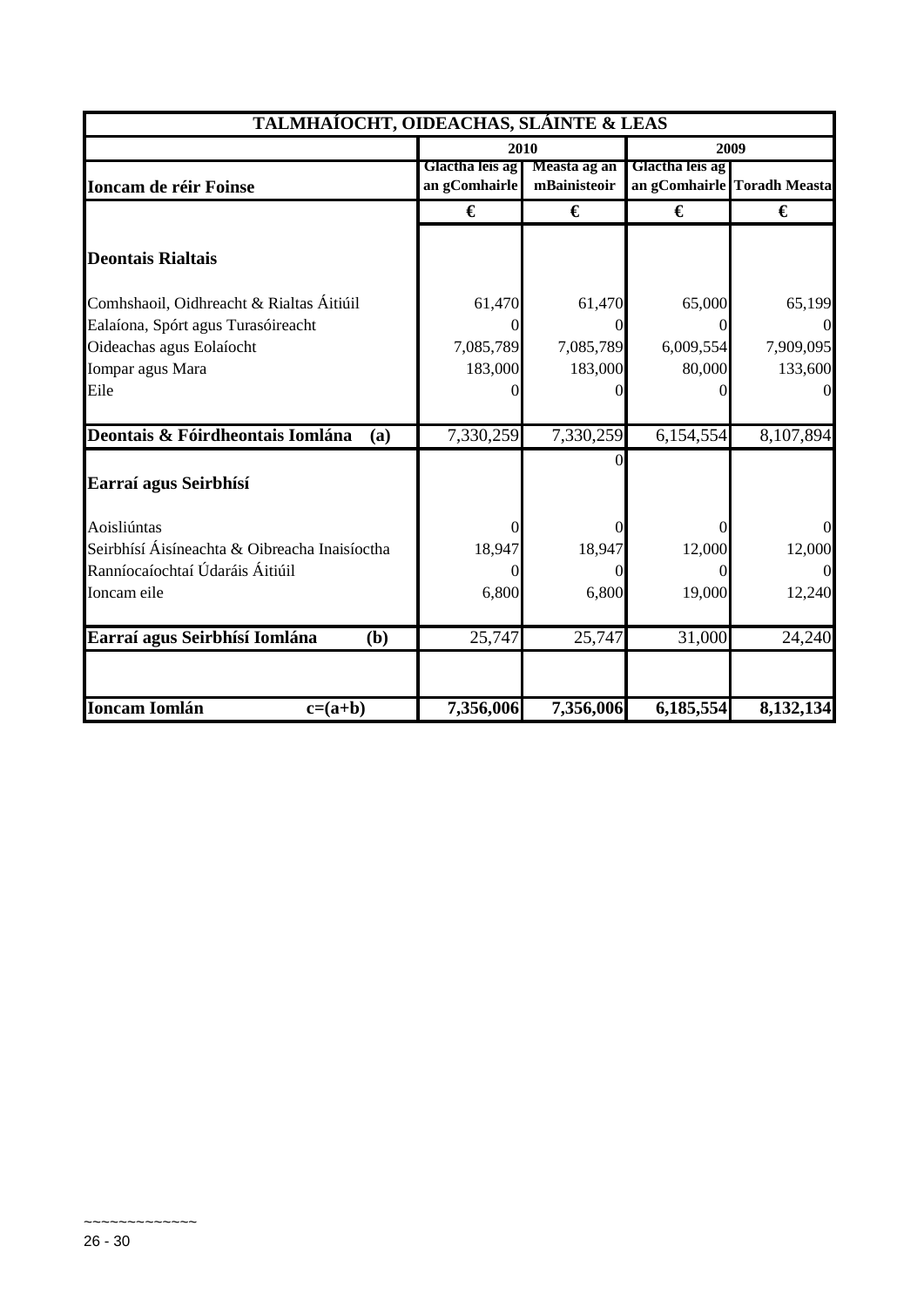| SEIRBHÍSÍ ILGHNÉITHEACHA |                                                                   |                                     |                              |                                  |                      |
|--------------------------|-------------------------------------------------------------------|-------------------------------------|------------------------------|----------------------------------|----------------------|
|                          |                                                                   |                                     | 2010                         | 2009 (mar atá athshonraithe)     |                      |
|                          | Caiteachas de réir Seirbhíse agus Fo-sheirbhíse                   | Glactha leis<br>ag an<br>gComhairle | Measta ag an<br>mBainisteoir | Glactha leis ag<br>an gComhairle | <b>Toradh Measta</b> |
| <u>CÓD</u>               |                                                                   | €                                   | €                            | €                                | €                    |
| H0101                    | Cothabháil Seirbhíse Innealra                                     | 521,227                             | 521,227                      | 519,201                          | 519,201              |
| H0102<br>H0199           | Oibriúcháin Gléasra agus Innealra<br>Costais Tacaíochta Seirbhíse | $\Omega$<br>78,679                  | 78,679                       | 85,014                           | 85,014               |
|                          | Cuntas Innealra Brabúis/Caillteanais                              | 599,906                             | 599,906                      | 604,215                          | 604,215              |
| H0201<br>H0202           | Ceannach Ábhar, Stór<br>Costais Riaracháin Stóir                  | (60,000)<br>35,705                  | (60,000)<br>35,705           | (78, 565)<br>91,884              | (48, 377)<br>44,752  |
| H0203                    | Cothabháil Foirgneamh, Stór                                       | $\Omega$                            |                              |                                  |                      |
| H0299                    | Costais Tacaíochta Seirbhíse                                      | 34,575                              | 34,575                       | 46,016                           | 46,016               |
|                          | Cuntas Stór Brabúis/Caillteanais                                  | 10,280                              | 10,280                       | 59,335                           | 42,391               |
| H0301<br>H0302           | Riar Oifige Rátaí<br>Rátaí Seirbhíse Bainistíochta Fiach          | 27,000<br>448,510                   | 27,000<br>448,510            | 50,000<br>446,767                | 33,000<br>427,267    |
| H0303                    | Aisíocaíochtaí agus Rátaí Inaisíoctha                             | 4,805,072                           | 4,805,072                    | 2,583,697                        | 4,806,205            |
| H0399                    | Costais Tacaíochta Seirbhíse                                      | 230,810                             | 230,810                      | 201,708                          | 201,708              |
|                          | Riar Rátaí                                                        | 5,511,392                           | 5,511,392                    | 3,282,172                        | 5,468,180            |
| H0401<br>H0402           | Costais Chlár na dToghthóirí<br>Costais Toghchán Áitiúil          | 45,000                              | 45,000                       | 45,000<br>125,000                | 50,000<br>35,000     |
| H0499                    | Costais Tacaíochta Seirbhíse                                      | 69,468                              | 69,468                       | 71,993                           | 71,993               |
|                          | Costais Saincheadúnais                                            | 114,468                             | 114,468                      | 241,993                          | 156,993              |
| H0501<br>H0502           | Táillí agus Costais Cróinéara<br>Oibriú Marbhlainne               | 56,153<br>$\Omega$                  | 56,153                       | 39,345                           | 52,000               |
| H0599                    | Costais Tacaíochta Seirbhíse                                      | 17,172                              | 17,172                       | 17,075                           | 17,075               |
|                          | Oibriú agus Costais Marbhlainne agus Cróinéara                    | 73,325                              | 73,325                       | 56,420                           | 69,075               |
| H0601<br>H0699           | Oibriúcháin Droichead Meáite<br>Costais Tacaíochta Seirbhíse      | 7,000<br>7,543                      | 7,000<br>7,543               | 8,000<br>7,919                   | 8,000<br>7,919       |
|                          | <b>Droichid Mheáite</b>                                           | 14,543                              | 14,543                       | 15,919                           | 15,919               |
| H0701                    | Oibriú Margaí                                                     | $\overline{0}$                      | $\Omega$                     | $_{0}$                           |                      |
| H0702<br>H0799           | Ceantair Corrthrádála<br>Costais Tacaíochta Seirbhíse             | $\theta$<br>5,756                   | 5,756                        | 12,616                           | 12,045               |
|                          | Oibriú Margaí agus Corrthrádála                                   | 5,756                               | 5,756                        | 12,616                           | 12,045               |
| H0801<br>H0899           | Dochar Mailíseach<br>Costais Tacaíochta Seirbhíse                 | $\overline{0}$<br>$\Omega$          | 0<br>0                       |                                  | 0<br>$\Omega$        |
|                          | <b>Dochar Mailíseach</b>                                          | $\boldsymbol{0}$                    | $\overline{0}$               | $\mathbf{0}$                     | $\mathbf{0}$         |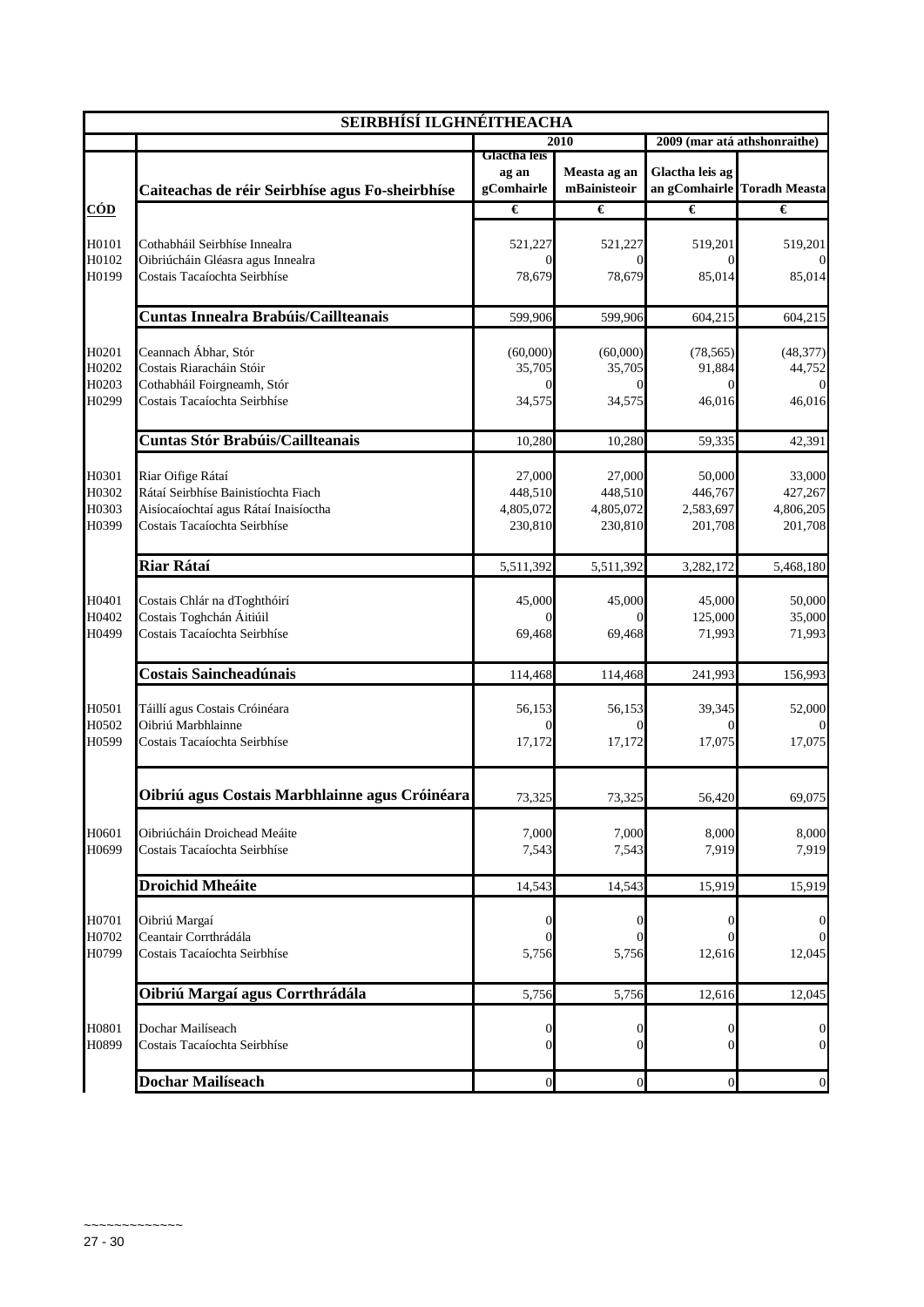| SEIRBHÍSÍ ILGHNÉITHEACHA |                                                 |                                     |                              |                              |                             |  |
|--------------------------|-------------------------------------------------|-------------------------------------|------------------------------|------------------------------|-----------------------------|--|
|                          |                                                 | 2010                                |                              | 2009 (mar atá athshonraithe) |                             |  |
|                          | Caiteachas de réir Seirbhíse agus Fo-sheirbhíse | Glactha leis<br>ag an<br>gComhairle | Measta ag an<br>mBainisteoir | Glactha leis ag              | an gComhairle Toradh Measta |  |
| CÓD                      |                                                 | €                                   | €                            | €                            | €                           |  |
| H0901                    | Íocaíochtaí Ionadaíochta                        | 308,303                             | 308,303                      | 352,625                      | 328,630                     |  |
| H0902                    | Liúntais Cathaoirligh/Leaschathaoirligh         | 72,886                              | 72,886                       | 75,200                       | 74,759                      |  |
| H0903                    | Liúntais Bhliantúla Baill ÚÁ                    | 107,000                             | 107,000                      | 107,000                      | 107,000                     |  |
| H0904                    | Costais Baill ÚÁ                                | 170,850                             | 170,850                      | 188,700                      | 179,500                     |  |
| H0905                    | Costais Eile                                    | 32,000                              | 32,000                       | 45,205                       | 33,000                      |  |
| H0906                    | Comhdhálacha Thar Lear                          | 20,000                              | 20,000                       | 35,000                       | 8,000                       |  |
| H0907                    | Aiscí Scoir                                     | $\Omega$                            |                              |                              | $\Omega$                    |  |
| H0908                    | Ranníocaíochtaí do Chomhlachais Ball            | 120,719                             | 120,719                      | 131,022                      | 133,432                     |  |
| H0999                    | Costais Tacaíochta Seirbhíse                    | 260,167                             | 260,167                      | 253,014                      | 253,014                     |  |
|                          | Ionadaíocht Áitiúil/Ceannaireacht Chathrach     | 1,091,925                           | 1,091,925                    | 1,187,766                    | 1,117,335                   |  |
| H1001                    | Oibriúchán Mótarchánachais                      | 395,586                             | 395,586                      | 390,804                      | 409,085                     |  |
| H1099                    | Costais Tacaíochta Seirbhíse                    | 239,773                             | 239,773                      | 204,883                      | 204,883                     |  |
|                          | Mótarchánachas                                  | 635,359                             | 635,359                      | 595,687                      | 613,968                     |  |
| H1101                    | Áisíneacht & Seirbhís Inaisíoctha               | 766,007                             | 766,007                      | 344,565                      | 308,737                     |  |
| H1102                    | CPNP (Cónaí Príobháideach Neamhphríomha)        |                                     |                              |                              | $\overline{0}$              |  |
| H1199                    | Costais Tacaíochta Seirbhíse                    | 1,675                               | 1,675                        | 28,381                       | 28,381                      |  |
|                          | Áisíneacht & Seirbhísí Inaisíoctha              | 767,682                             | 767,682                      | 372,946                      | 337,118                     |  |
|                          |                                                 |                                     |                              |                              |                             |  |
|                          | <b>Iomlán Rannán Seirbhíse</b>                  | 8,824,636                           | 8,824,636                    | 6,429,069                    | 8,437,239                   |  |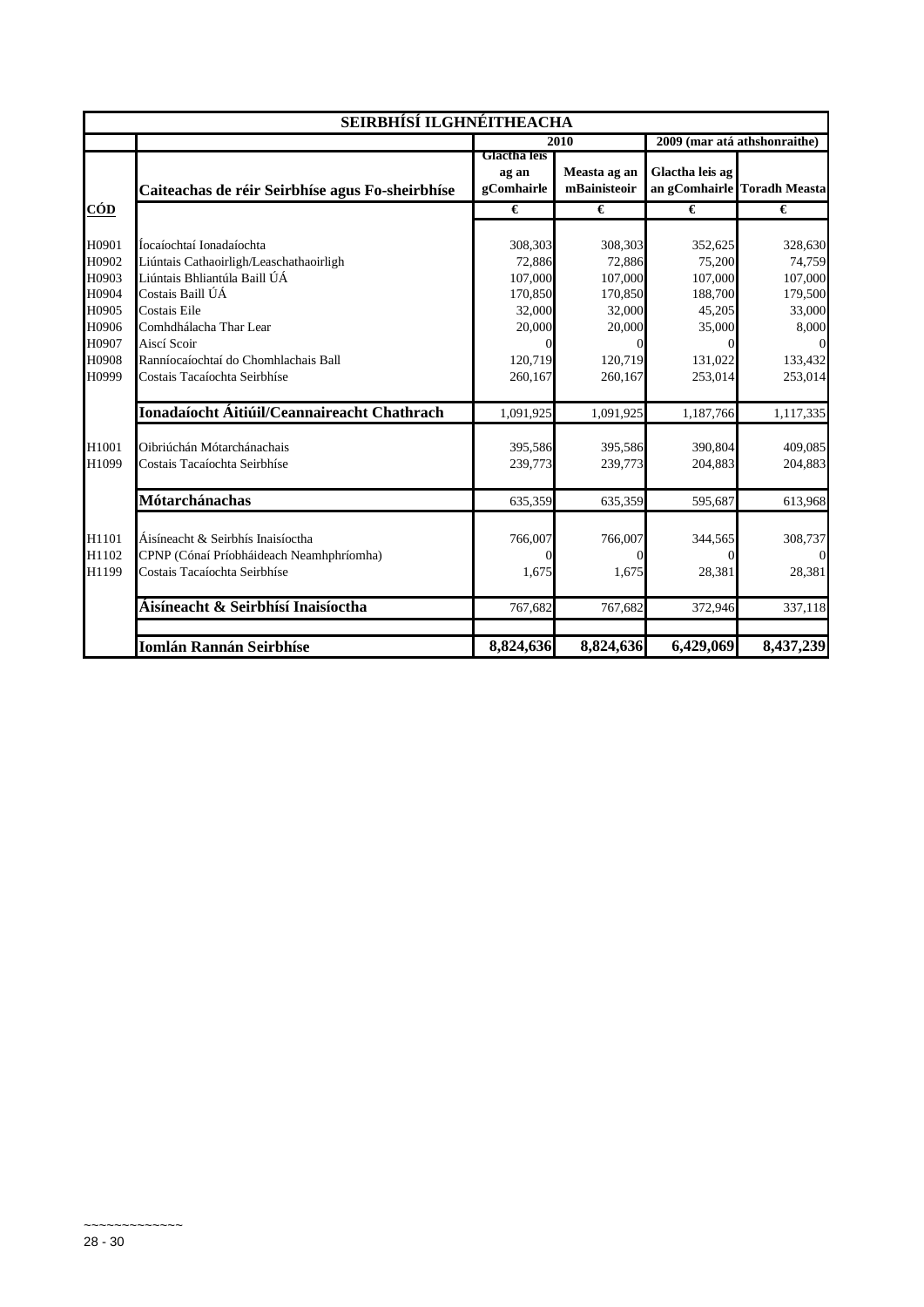| SEIRBHÍSÍ ILGHNÉITHEACHA                        |                                  |                              |                                  |                      |  |  |
|-------------------------------------------------|----------------------------------|------------------------------|----------------------------------|----------------------|--|--|
|                                                 | 2010                             |                              | 2009                             |                      |  |  |
| <b>Ioncam de réir Foinse</b>                    | Glactha leis ag<br>an gComhairle | Measta ag an<br>mBainisteoir | Glactha leis ag<br>an gComhairle | <b>Toradh Measta</b> |  |  |
|                                                 | €                                | €                            | €                                | €                    |  |  |
| <b>Deontais Rialtais</b>                        |                                  |                              |                                  |                      |  |  |
| Comhshaoil, Oidhreacht & Rialtas Áitiúil        | 17,424                           | 17,424                       | 20,059                           | 36,634               |  |  |
| Talmhaíocht, Iascaigh agus Bia                  | 0                                | 0                            | $\Omega$                         | $\overline{0}$       |  |  |
| Gnóthaí Sóisialacha agus Teaghlaigh             | 65,000                           | 65,000                       | 95,000                           | 69,662               |  |  |
| Dlí agus Cirt, Comhionannas agus Athchóiriú Dlí | 50,000                           | 50,000                       | 50,000                           | 0                    |  |  |
| HFA agus BMW Neamhroinne                        |                                  |                              |                                  | $\boldsymbol{0}$     |  |  |
| Eile                                            | 0                                | $\theta$                     | $\Omega$                         | $\overline{0}$       |  |  |
| Deontais & Fóirdheontais Iomlána<br>(a)         | 132,424                          | 132,424                      | 165,059                          | 106,296              |  |  |
| Earraí agus Seirbhísí                           |                                  |                              |                                  |                      |  |  |
| Aoisliúntas                                     | 64,864                           | 64,864                       | 68,216                           | 68,216               |  |  |
| Seirbhísí áisíneachta                           | 0                                | 0                            | 28,000                           | 17,824               |  |  |
| Ranníocaíochtaí Údaráis Áitiúil                 | 66,574                           | 66,574                       |                                  | 38,236               |  |  |
| CPNP (Cónaí Príobháideach Neamhphríomha)        | 1,000,000                        | 1,000,000                    | $\Omega$                         | 1,000,000            |  |  |
| Ioncam eile                                     | 98,650                           | 98,650                       | 194,376                          | 134,319              |  |  |
| Earraí agus Seirbhísí Iomlána<br>(b)            | 1,230,088                        | 1,230,088                    | 290,592                          | 1,258,595            |  |  |
| <b>Ioncam Eile</b><br>$c=(a+b)$                 | 1,362,512                        | 1,362,512                    | 455,651                          | 1,364,891            |  |  |

~~~~~~~~~